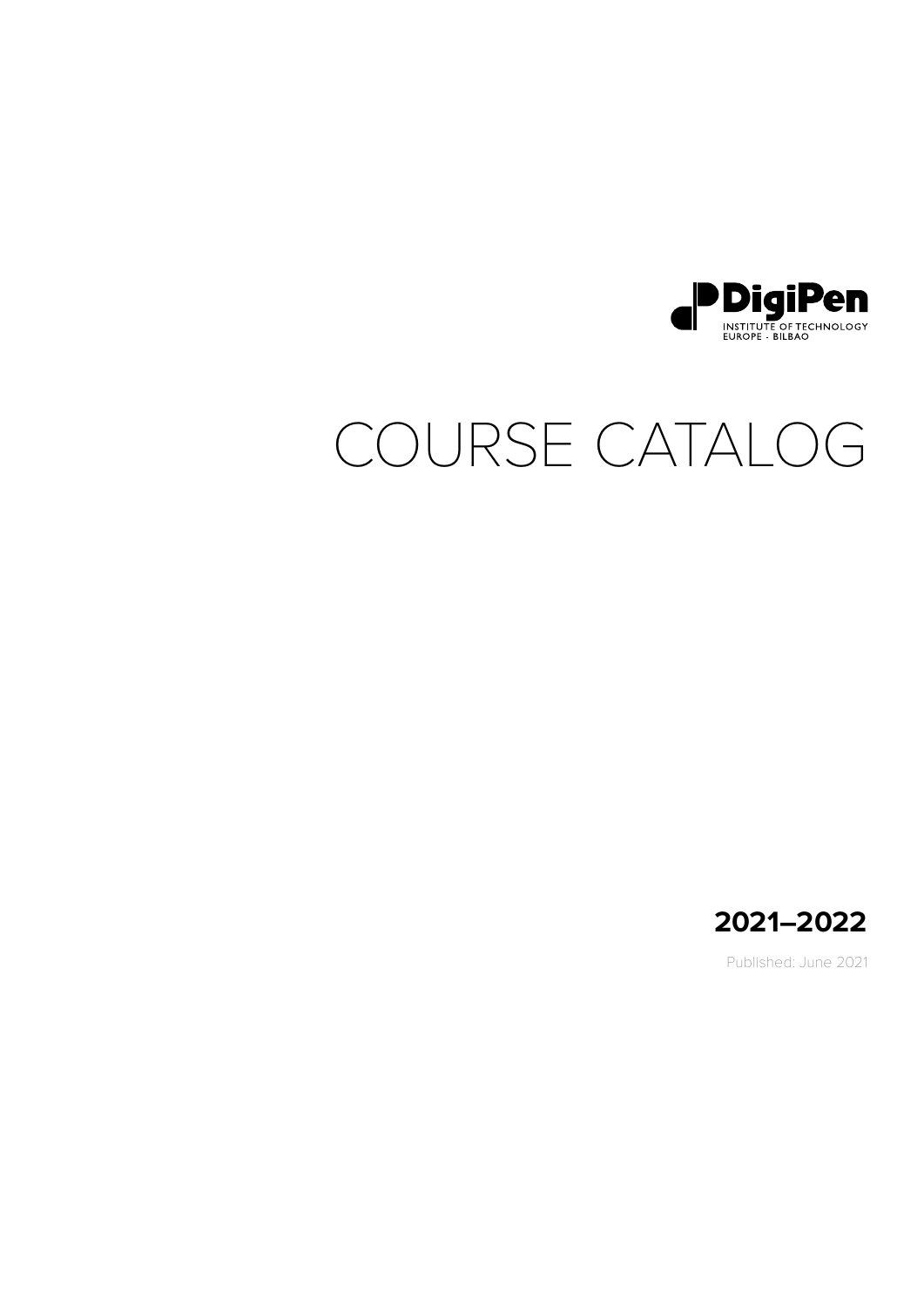# <span id="page-1-0"></span>**Notices**

# Degree Exemption

In accordance with the Degree-Granting Institutions Act Regulations (WAC 250-61-060 (3)), institutions that meet certain criteria are eligible for exemption from degree authorization. DigiPen Institute of Technology located in Redmond, Washington, USA is considered to be an eligible institution exempted from degree authorization requirements by the Washington Student Achievement Council effective November 1, 2012.

### Accreditation

DigiPen Institute of Technology is accredited by the Accrediting Commission of Career Schools and Colleges (ACCSC), a recognized accrediting agency by the U.S. Department of Education.

DigiPen Institute of Technology Singapore is also accredited by ACCSC as a branch campus of DigiPen Institute of Technology located in Redmond, Washington.

The Bachelor of Science in Computer Engineering program is accredited by the Engineering Accreditation Commission of ABET, *www.abet.org*. This accreditation action extends retroactively from October 1, 2012.

The Bachelor of Science in Computer Science in Real-Time Interactive Simulation program is accredited by the Computing Accreditation Commission of ABET, *[www.abet.org](http://www.abet.org)*. This accreditation action extends retroactively from October 1, 2015.

# Copyright Notice

Copyright © 2021 DigiPen (USA) LLC., and its owners. All Rights Reserved.

No parts of this publication may be copied or distributed, transmitted, transcribed, stored in a retrieval system, or translated into any human or computer language without the express written permission of DigiPen (USA) LLC., 9931 Willows Road NF, Redmond, WA 98052, USA.

# **Trademarks**

DigiPen® is a registered trademark of DigiPen (USA) LLC.

ProjectFUN® is a registered trademark of DigiPen (USA) LLC.

DigiPen Institute of Technology Europe-Bilbao® is a registered trademark of DigiPen (USA) LLC. All other product names mentioned in this booklet are trademarks or registered trademarks of their respective companies and are hereby acknowledged.

### Important Notices

All items including, but not limited to, application forms, transcripts, reference letters, resumes, software, and any accompanying documentation or works of art (collectively "the Items"), forwarded to the Institute\* by any person (the "Sender") whether at the request of the Institute or otherwise, become the exclusive property of the Institute

unless otherwise agreed to in writing by the Institute, and the Institute shall be under no obligation whatsoever to return the Items to the Sender. At the Institute's discretion, the Items may be destroyed after being reviewed.

DigiPen Institute of Technology Europe-Bilbao reserves the right to make changes to the curricula, calendar, and Course Catalog without any prior notice.

The course offerings and requirements of DigiPen Institute of Technology Europe-Bilbao are under continual examination and revision. The most recent edition of the Course Catalog supersedes any previous edition of the Course Catalog published for the same academic year. This catalog is not a contract; it merely presents the offerings and requirements in effect at the time of publication and in no way guarantees that the offerings and requirements will not change. The Institute specifically reserves the right to change requirements for any major during any particular year. The individual student assumes full responsibility for compliance with all current academic requirements. Current course offerings may be obtained from the Office of the Administration. Current major and degree requirements may also be obtained from the Office of the Administration. For the most current information, visit the Institute's official Course Catalog online at *[digipen.es/](https://www.digipen.es/academics/current-courses) [academics/current-courses.](https://www.digipen.es/academics/current-courses)*

*\*Please note that "Institute" and "DigiPen Europe-Bilbao" refer to "DigiPen Institute of Technology Europe-Bilbao" when used in the Course Catalog and "DigiPen" refers to "DigiPen Institute of Technology."*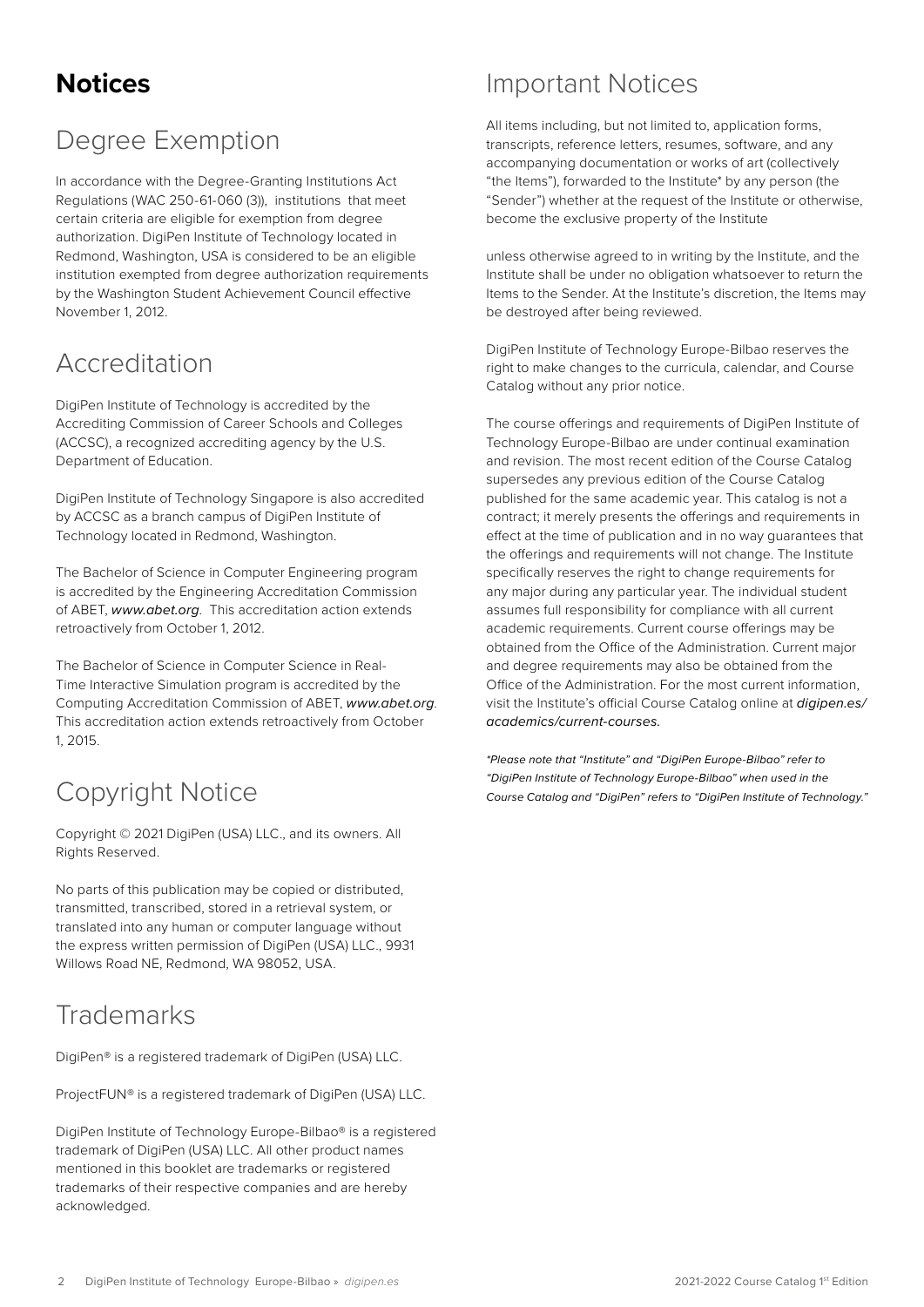# <span id="page-2-0"></span>**Contact Information**

Name of the School DigiPen Institute of Technology Europe-Bilbao

### Contact Information

DigiPen Institute of Technology Europe – Bilbao Beta1 – Ribera de Zorrozaurre, 2 48014 Bilbao (Bizkaia) Spain Telephone: 34- 94 636 51 63 Email: *info.es@digipen.es* Web: *www.digipen.es*

# Campus List

#### **MAIN CAMPUS**

DigiPen Institute of Technology 9931 Willows Road NE Redmond, WA 98052 USA Telephone: (866) 478-5236 or (425) 558-0299 Facsimile: (425) 558-0378 Email: *[info@digipen.edu](mailto:info%40digipen.edu?subject=)* Web: *[www.digipen.edu](https://www.digipen.edu)*

#### **BRANCH CAMPUSES**

DigiPen Institute of Technology Singapore 510 Dover Road, #03-01 SIT@SP Building Singapore 139660

DigiPen Institute of Technology Europe-Bilbao\* Beta1 – Ribera de Zorrozaurre, 2 48014 Bilbao (Bizkaia) Spain

### Local Degree Authorization

DigiPen Institute of Technology Europe-Bilbao has been permitted by the Basque Ministry of Education to establish its presence in the Basque Country as a foreign specialized institution.

# [Programs of Study Offered](https://www.digipen.edu/academics)

Currently, the Institute offers the following degree programs:

- [Bachelor of Science in Computer Science in Real-Time](https://www.digipen.edu/academics/computer-science-degrees/bs-in-computer-science-in-real-time-interactive-simulation)  [Interactive Simulation](https://www.digipen.edu/academics/computer-science-degrees/bs-in-computer-science-in-real-time-interactive-simulation)
- [Bachelor of Fine Arts in Digital Art and Animation](https://www.digipen.edu/academics/art-music-and-design-degrees/bfa-in-digital-art-and-animation)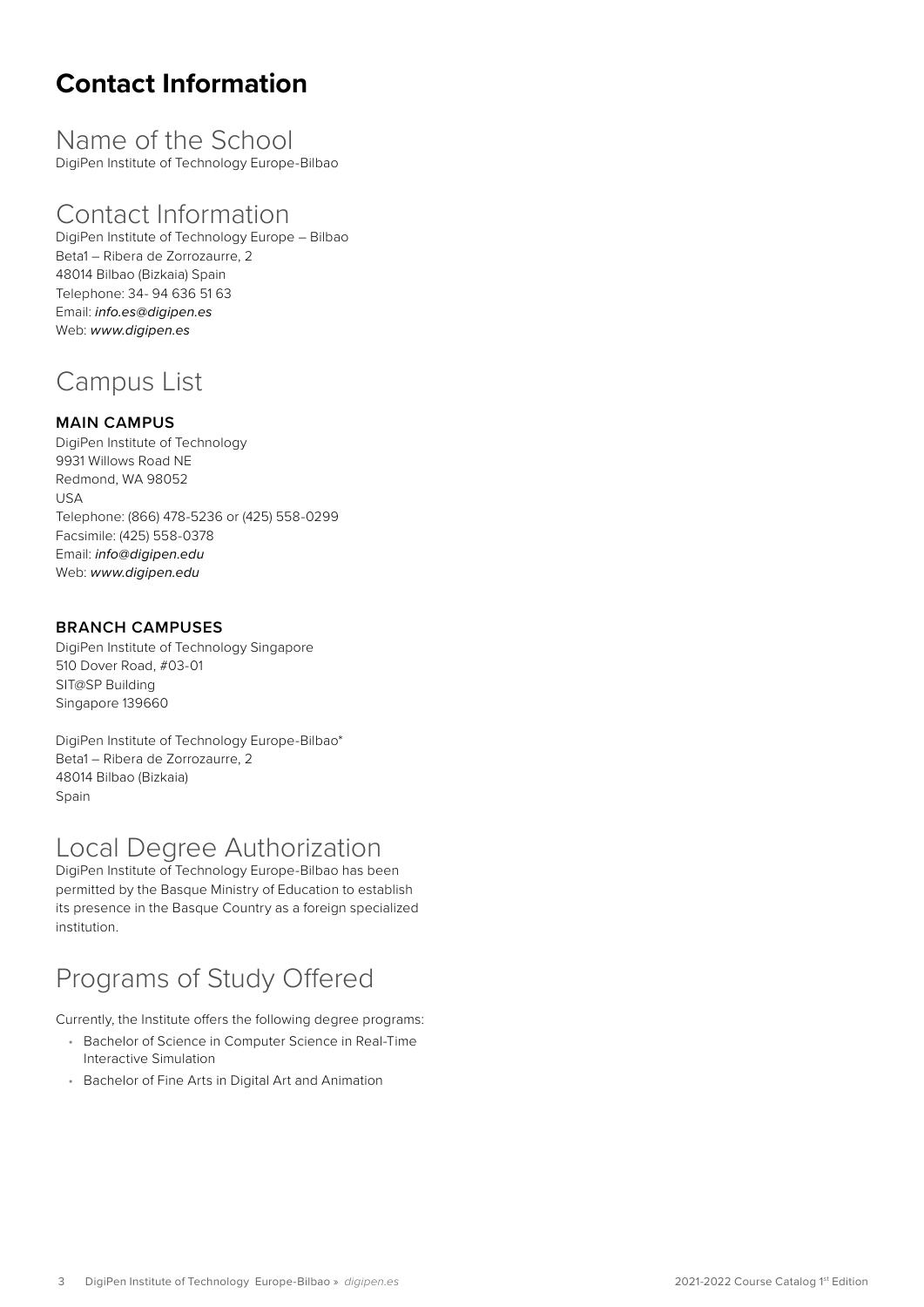# <span id="page-3-0"></span>**Academic Calendar and Deadlines**

# Fall 2021 Semester

| <b>DATE</b>                               | <b>EVENT</b>                                                                                                                                                                                                 | <b>REMARKS</b>              |
|-------------------------------------------|--------------------------------------------------------------------------------------------------------------------------------------------------------------------------------------------------------------|-----------------------------|
| September 3, 2021<br>Friday               | Orientation - Incoming Students                                                                                                                                                                              |                             |
| September 6, 2021<br>Monday               | Classes Begin - Fall 2021 Semester                                                                                                                                                                           |                             |
| September 12, 2021<br>Sunday              | Last day to drop Fall 2021 semester courses for 100% refund.                                                                                                                                                 |                             |
| September 13, 2021<br>Monday              | Last day to add courses for Fall 2021 semester.                                                                                                                                                              |                             |
| September 20, 2021<br>Monday              | Final day to drop courses without academic penalty.                                                                                                                                                          |                             |
| <b>October 5, 2021</b><br>Tuesday         | Withdrawal deadline for 50% refund.                                                                                                                                                                          |                             |
| October 12, 2021<br>Tuesday               | Día del Nuestra Señora del Pilar                                                                                                                                                                             | No Classes - Labs<br>Open   |
| November 1, 2021<br>Monday                | Día de Todos los Santos                                                                                                                                                                                      | No Classes - Labs<br>Open   |
| November 2, 2021<br>Tuesday               | Final day to receive a "W" on transcript for Fall 2021 semester withdrawals.<br>Withdrawals from the Institute after this date will receive a "WF" (or 0 quality<br>points) which will appear on transcript. |                             |
| November 25, 2021<br>Monday               | Last day to submit Request for Change of Major for Spring 2022 semester.<br>Last day to submit Application for Readmission for Spring 2022 semester.                                                         |                             |
| December 1, 2021<br>Wednesday             | Tuition Deposit due for Spring 2022 semester                                                                                                                                                                 |                             |
| December 6, 2021<br>Monday                | Día de la Constitución                                                                                                                                                                                       | No Classes - Labs<br>Open   |
| December 8, 2021<br>Wednesday             | La Inmaculada de la Concepción                                                                                                                                                                               | $No Classes - Labs$<br>Open |
| December 13 - 17, 2021<br>Monday - Friday | Fall Semester 2021 Final Exams                                                                                                                                                                               |                             |
| December 17, 2021<br>Friday               | Fall Semester 2021 Ends                                                                                                                                                                                      |                             |
| December 30, 2021<br>Thursday             | Tuition balance due for Spring 2022 semester.                                                                                                                                                                |                             |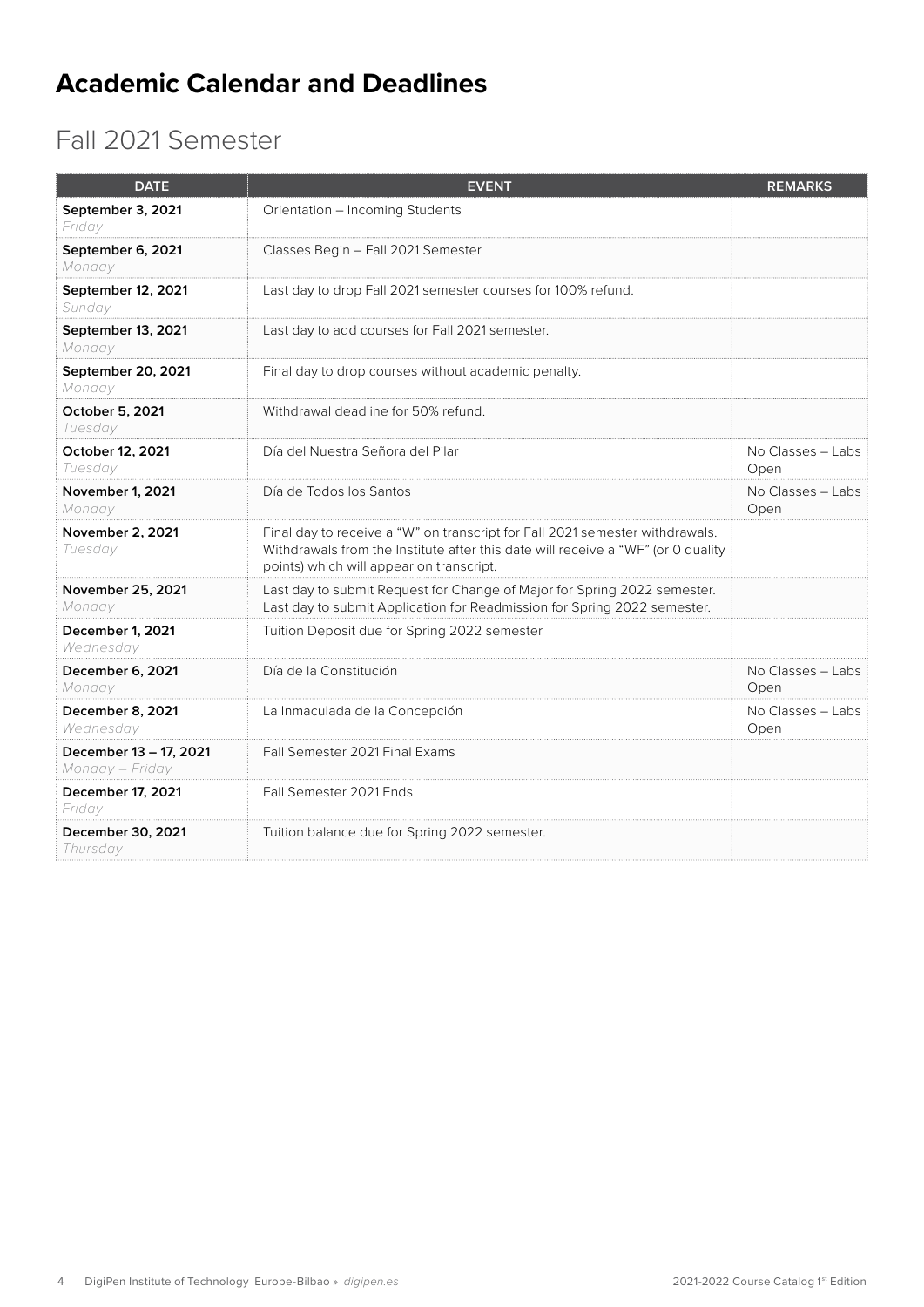# <span id="page-4-0"></span>Spring 2022 Semester

| <b>DATE</b>                            | <b>EVENT</b>                                                                                                                                                                                                      | <b>REMARKS</b>            |
|----------------------------------------|-------------------------------------------------------------------------------------------------------------------------------------------------------------------------------------------------------------------|---------------------------|
| January 10, 2022<br>Monday             | Spring Semester 2022 Begins                                                                                                                                                                                       |                           |
| January 16, 2022<br>Sunday             | Last day to drop Spring 2022 semester courses for 100% refund.                                                                                                                                                    |                           |
| January 17, 2022<br>Monday             | Last day to add courses for Spring 2022 semester.                                                                                                                                                                 |                           |
| <b>January 24, 2022</b><br>Monday      | Final day to drop courses without academic penalty.                                                                                                                                                               |                           |
| February 3, 2022<br>Thursday           | Founder's Day Observed                                                                                                                                                                                            | No Classes - Labs<br>Open |
| February 8, 2022<br>Tuesday            | Withdrawal deadline for 50% refund.                                                                                                                                                                               |                           |
| March 7, 2022<br>Monday                | Final day to receive a "W" on transcript for Spring 2022 semester<br>withdrawals.<br>Withdrawals from the Institute after this date will receive a "WF" (or 0 quality<br>points) which will appear on transcript. |                           |
| April 6, 2022<br>Wednesday             | Last day to submit Request for Change of Major for Summer 2022<br>semester. Last day to submit Application for Readmission for Summer 2022<br>semester.                                                           |                           |
| April 11 - 18, 2022<br>Monday - Monday | Spring Break                                                                                                                                                                                                      | No Classes - Labs<br>Open |
| April 25 - 29, 2022<br>Monday – Friday | Spring Semester 2022 Final Exams                                                                                                                                                                                  |                           |
| April 29, 2022<br>Friday               | Spring Semester 2022 Ends                                                                                                                                                                                         |                           |
| May 2 - 9, 2022<br>Monday - Monday     | Intersession                                                                                                                                                                                                      |                           |
| May 9, 2022<br>Monday                  | Tuition balance due for Summer 2022 semester.                                                                                                                                                                     |                           |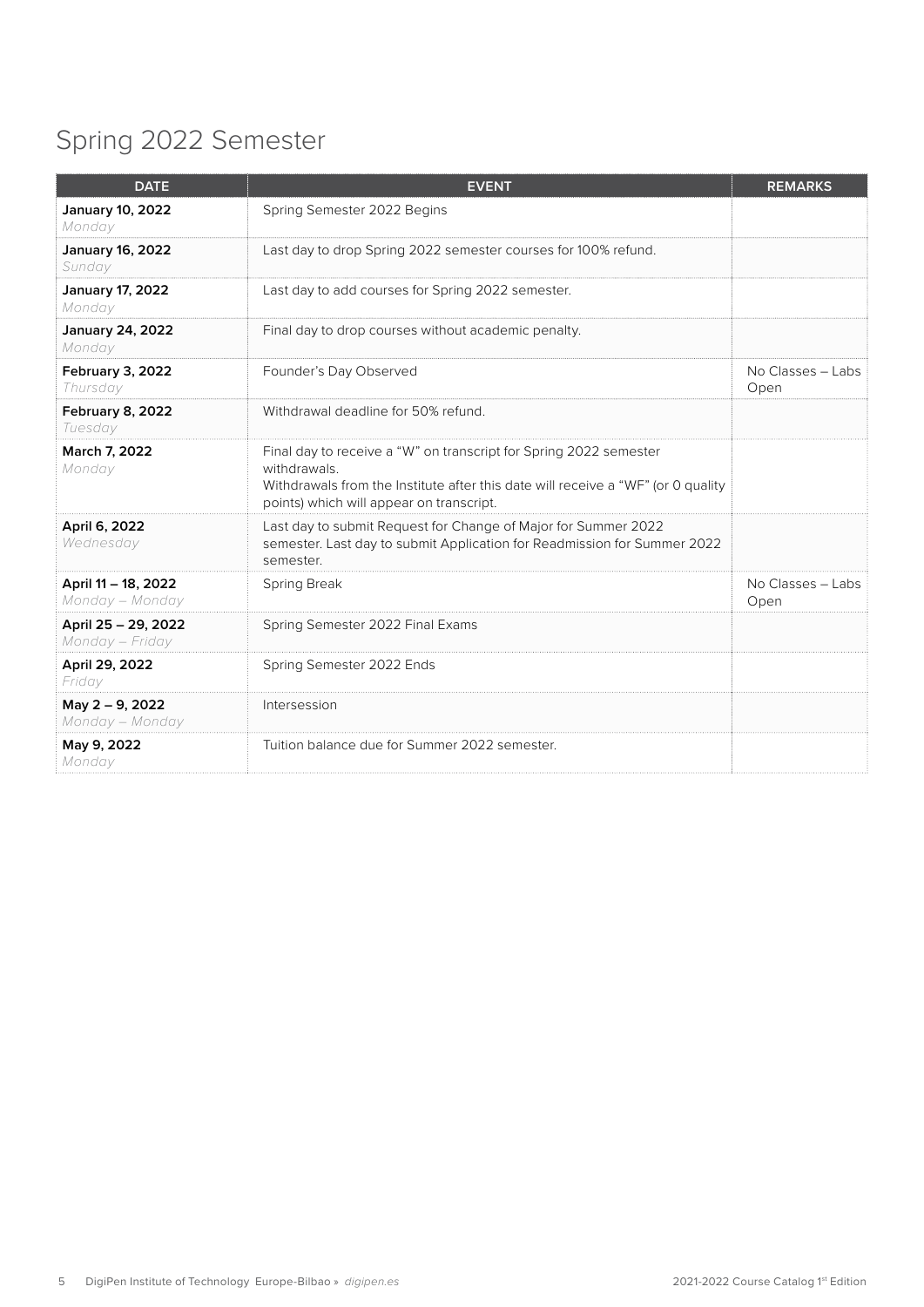# <span id="page-5-0"></span>Summer 2022 Semester

| <b>DATE</b>                           | <b>EVENT</b>                                                                                                                                                                                                      | <b>REMARKS</b> |
|---------------------------------------|-------------------------------------------------------------------------------------------------------------------------------------------------------------------------------------------------------------------|----------------|
| May 9, 2022<br>Monday                 | Summer Semester 2022 Begins                                                                                                                                                                                       |                |
| May 15, 2022<br>Sunday                | Last day to drop Summer 2022 semester courses for 100% refund.                                                                                                                                                    |                |
| May 16, 2022<br>Monday                | Last day to add courses for Summer 2022 semester.                                                                                                                                                                 |                |
| May 23, 2022<br>Monday                | Final day to drop courses without academic penalty.                                                                                                                                                               |                |
| June 7, 2022<br>Tuesday               | Last day to receive 50% Summer 2022 tuition refund.                                                                                                                                                               |                |
| July 1, 2022<br>Friday                | Tuition deposit due for Fall 2022 semester.                                                                                                                                                                       |                |
| July 4, 2022<br>Monday                | Final day to receive a "W" on transcript for Summer 2022 semester<br>withdrawals.<br>Withdrawals from the Institute after this date will receive a "WF" (or 0 quality<br>points) which will appear on transcript. |                |
| July 4, 2022<br>Monday                | Last day to submit Request for Change of Major for Fall 2022 semester. Last<br>day to submit Application for Readmission for Fall 2022 semester.                                                                  |                |
| July 18 - 22, 2022<br>Monday – Friday | Summer Semester 2022 Final Exams                                                                                                                                                                                  |                |
| July 22, 2022<br>Friday               | Summer Semester 2022 Ends                                                                                                                                                                                         |                |
| July 28, 2022<br>Thursday             | Tuition balance due for Fall 2022 semester.                                                                                                                                                                       |                |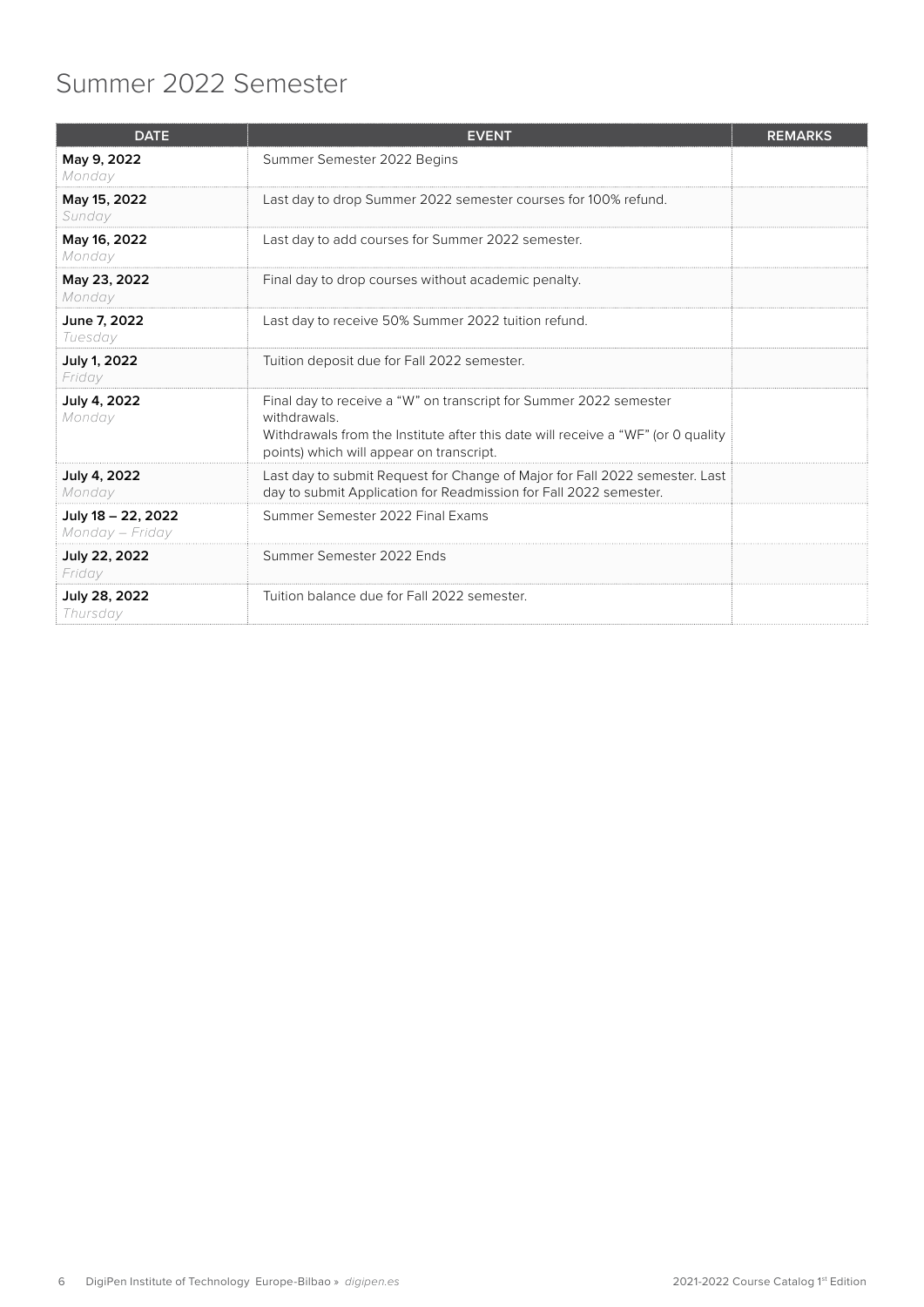# **Table of Contents**

|                                                                                                                       | 2  |
|-----------------------------------------------------------------------------------------------------------------------|----|
|                                                                                                                       |    |
|                                                                                                                       | 2  |
|                                                                                                                       |    |
|                                                                                                                       |    |
|                                                                                                                       |    |
|                                                                                                                       |    |
|                                                                                                                       | 3  |
|                                                                                                                       | 3  |
|                                                                                                                       | 3  |
|                                                                                                                       |    |
| ACADEMIC CALENDAR AND DEADLINES 4                                                                                     |    |
|                                                                                                                       |    |
|                                                                                                                       | 5  |
|                                                                                                                       |    |
|                                                                                                                       |    |
| BACHELOR OF SCIENCE IN COMPUTER                                                                                       |    |
| SCIENCE IN REAL-TIME INTERACTIVE SIMULATION. . 10                                                                     |    |
|                                                                                                                       |    |
|                                                                                                                       |    |
|                                                                                                                       |    |
|                                                                                                                       |    |
| Recommended Course Sequence for the Bachelor<br>of Science in Computer Science in Real-Time Interactive Simulation 11 |    |
|                                                                                                                       |    |
| <b>BACHELOR OF FINE ARTS</b><br>IN DIGITAL ART AND ANIMATION  13                                                      |    |
|                                                                                                                       |    |
|                                                                                                                       |    |
| Career Outlook                                                                                                        | 13 |
|                                                                                                                       |    |
|                                                                                                                       |    |
| Recommended Course Sequence<br>for the Bachelor of Fine Arts in Digital Art and Animation 14                          |    |
|                                                                                                                       |    |
| DEPARTMENT OF ANIMATION AND PRODUCTION 16                                                                             |    |
|                                                                                                                       |    |
|                                                                                                                       |    |
|                                                                                                                       |    |
|                                                                                                                       |    |
|                                                                                                                       |    |
| DEPARTMENT OF COMPUTER SCIENCE  18                                                                                    |    |
|                                                                                                                       |    |
| DEPARTMENT OF DIGITAL ARTS  21                                                                                        |    |
|                                                                                                                       |    |
|                                                                                                                       |    |
|                                                                                                                       |    |

| DEPARTMENT OF GAME SOFTWARE                               |          |
|-----------------------------------------------------------|----------|
|                                                           |          |
| DEPARTMENT OF GENERAL STUDY  26                           |          |
|                                                           | 26       |
| DEPARTMENT OF HUMANITIES AND                              |          |
|                                                           | 26       |
|                                                           | 26       |
|                                                           | 27       |
|                                                           | 27       |
| Social Sciences Courses                                   | 27       |
| DEPARTMENT OF MATHEMATICS                                 | 28       |
|                                                           | 28       |
| DEPARTMENT OF PHYSICS  29                                 |          |
|                                                           |          |
|                                                           |          |
|                                                           |          |
|                                                           |          |
|                                                           |          |
|                                                           |          |
|                                                           | 32       |
|                                                           | 32       |
|                                                           | 32       |
|                                                           | 32       |
|                                                           | 33       |
|                                                           | 33       |
|                                                           | 33       |
|                                                           | 33       |
|                                                           | 33       |
|                                                           | 34       |
|                                                           | 34       |
|                                                           | 34       |
|                                                           | 34       |
| Dean's Honor List Requirements                            | 34       |
|                                                           | 35<br>35 |
|                                                           | 35       |
|                                                           | 35       |
| GENERAL INFORMATION                                       | 37       |
|                                                           | 37       |
|                                                           | 37       |
| History of DigiPen Institute of Technology                | 37       |
|                                                           | 38       |
| Description of the Library Facilities and Internet Access | 38       |
| Student Network and Internet Usage Policy                 | 38       |
|                                                           | 39       |
| APPLYING TO DIGIPEN                                       | 39       |
|                                                           | 39       |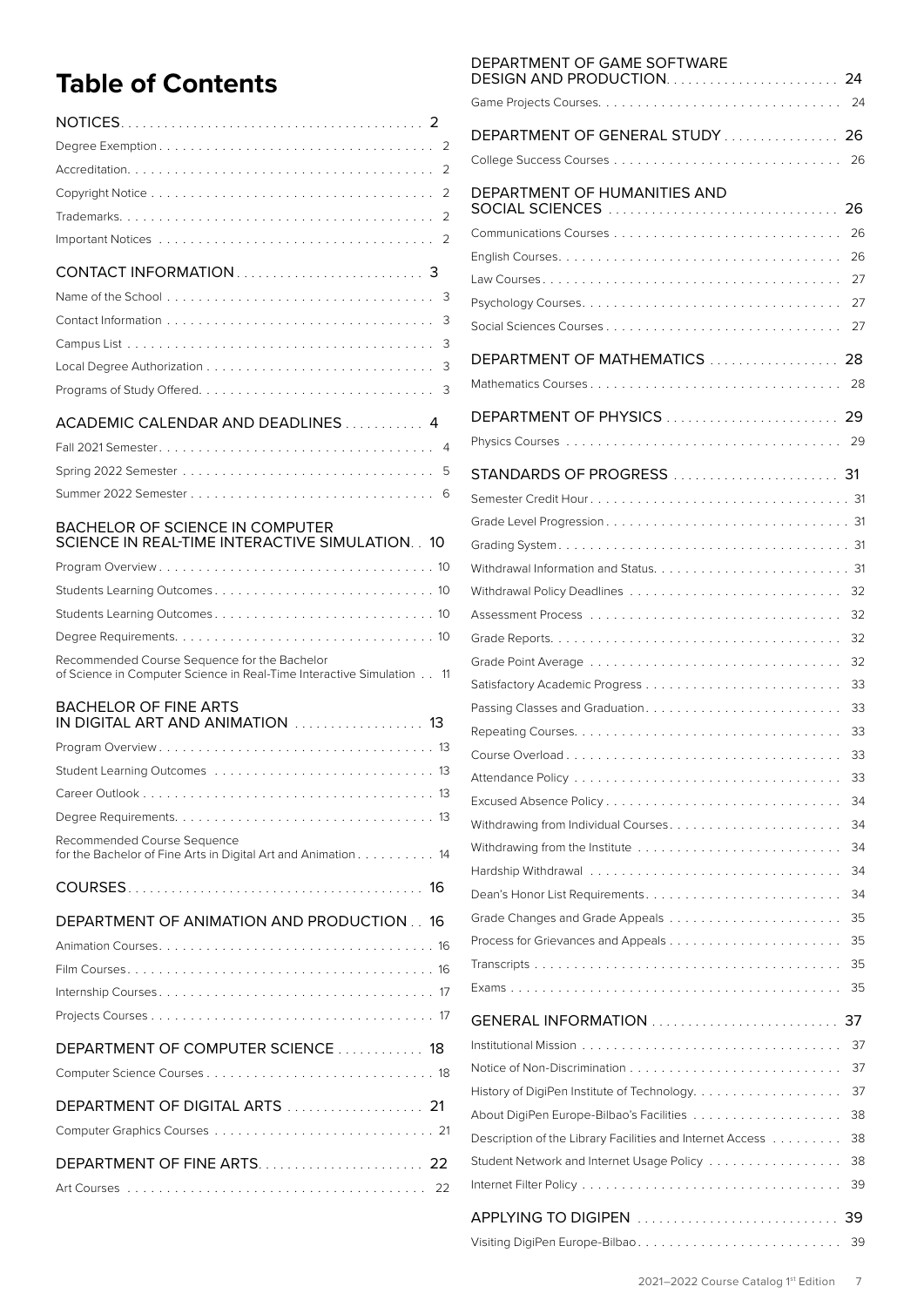| Proof of Proficiency in the English Language 41         |  |
|---------------------------------------------------------|--|
| Admission/Denial to DigiPen Europe-Bilbao's Programs 41 |  |
|                                                         |  |
|                                                         |  |
|                                                         |  |

#### [WAIVER CREDIT, ADVANCED](#page-41-0)

| PLACEMENT EXAMINATIONS, CLEP 42                     |  |
|-----------------------------------------------------|--|
|                                                     |  |
|                                                     |  |
| College-Level Examination Program (CLEP) 43         |  |
|                                                     |  |
|                                                     |  |
|                                                     |  |
| Transferability of Credits to Other Institutions 44 |  |
|                                                     |  |

### TUITION AND FEES[................................](#page-44-0) 45

| 45                                                       |
|----------------------------------------------------------|
| 45                                                       |
| 45                                                       |
| 45                                                       |
| 45                                                       |
| 45                                                       |
| 45                                                       |
| 45                                                       |
| 45                                                       |
| 45                                                       |
| 45                                                       |
| 45                                                       |
| CANCELLATION AND REFUND POLICIES<br>46                   |
| 46                                                       |
| 46                                                       |
| 46                                                       |
| FINANCIAL ASSISTANCE<br>46                               |
| 46                                                       |
|                                                          |
|                                                          |
|                                                          |
|                                                          |
| REGULATION OF CONDUCT AND<br>DISCIPLINARY PROCEDURES  47 |
|                                                          |
|                                                          |
| 49                                                       |

| General Information Regarding Internship Programs 50             |
|------------------------------------------------------------------|
| CHANGE OF MAJOR AND GRADUATION  50                               |
|                                                                  |
|                                                                  |
|                                                                  |
|                                                                  |
|                                                                  |
| Release of Student Directory, Academic, and Financial Records 53 |
|                                                                  |
|                                                                  |
|                                                                  |
|                                                                  |

Procedures [.......................................](#page-48-0) 49 Dismissal by the Institute [..............................](#page-48-0) 49 Appeals [.........................................](#page-48-0) 49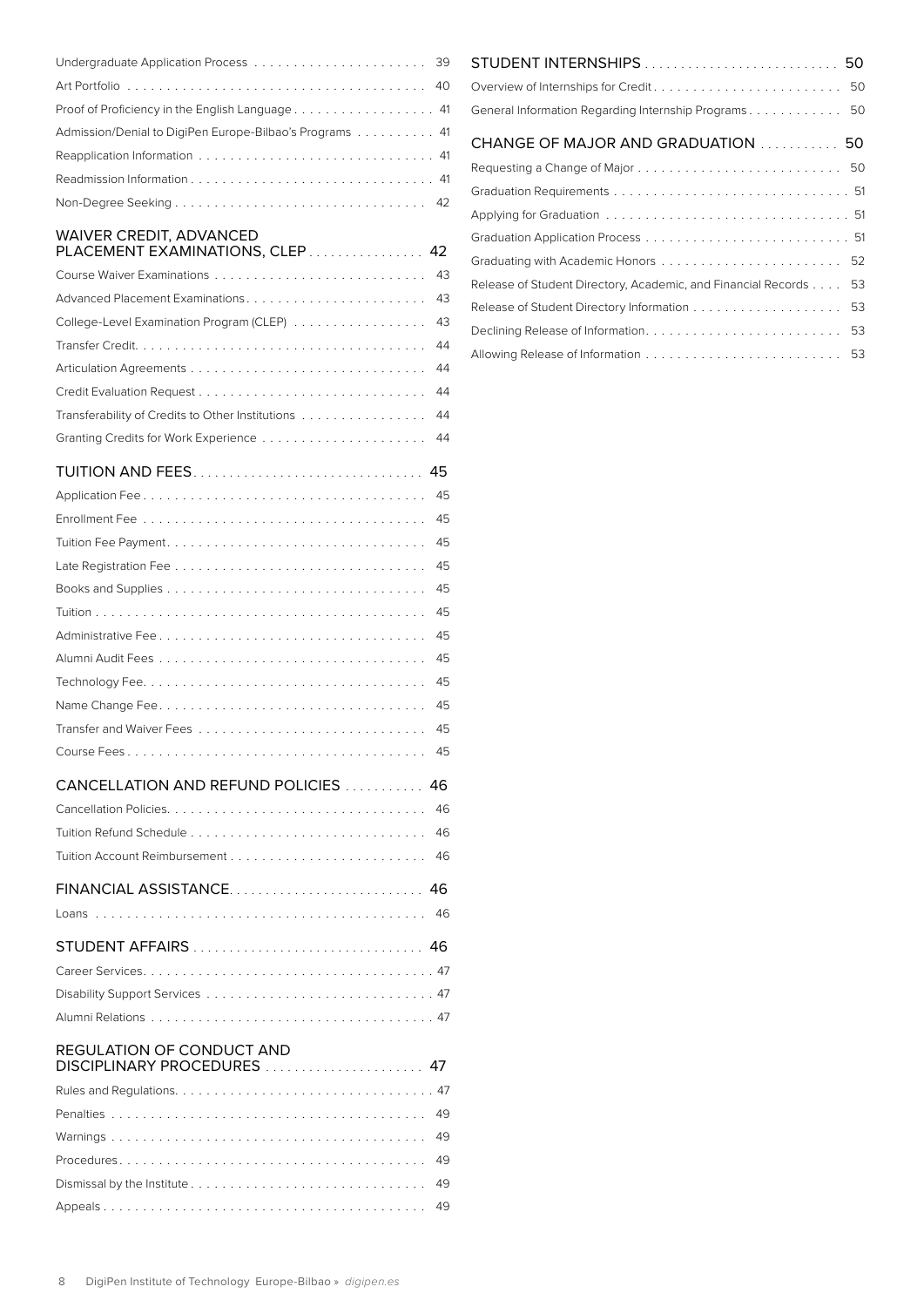# Academic Information

Degree Programs Course Descriptions Standards of Progress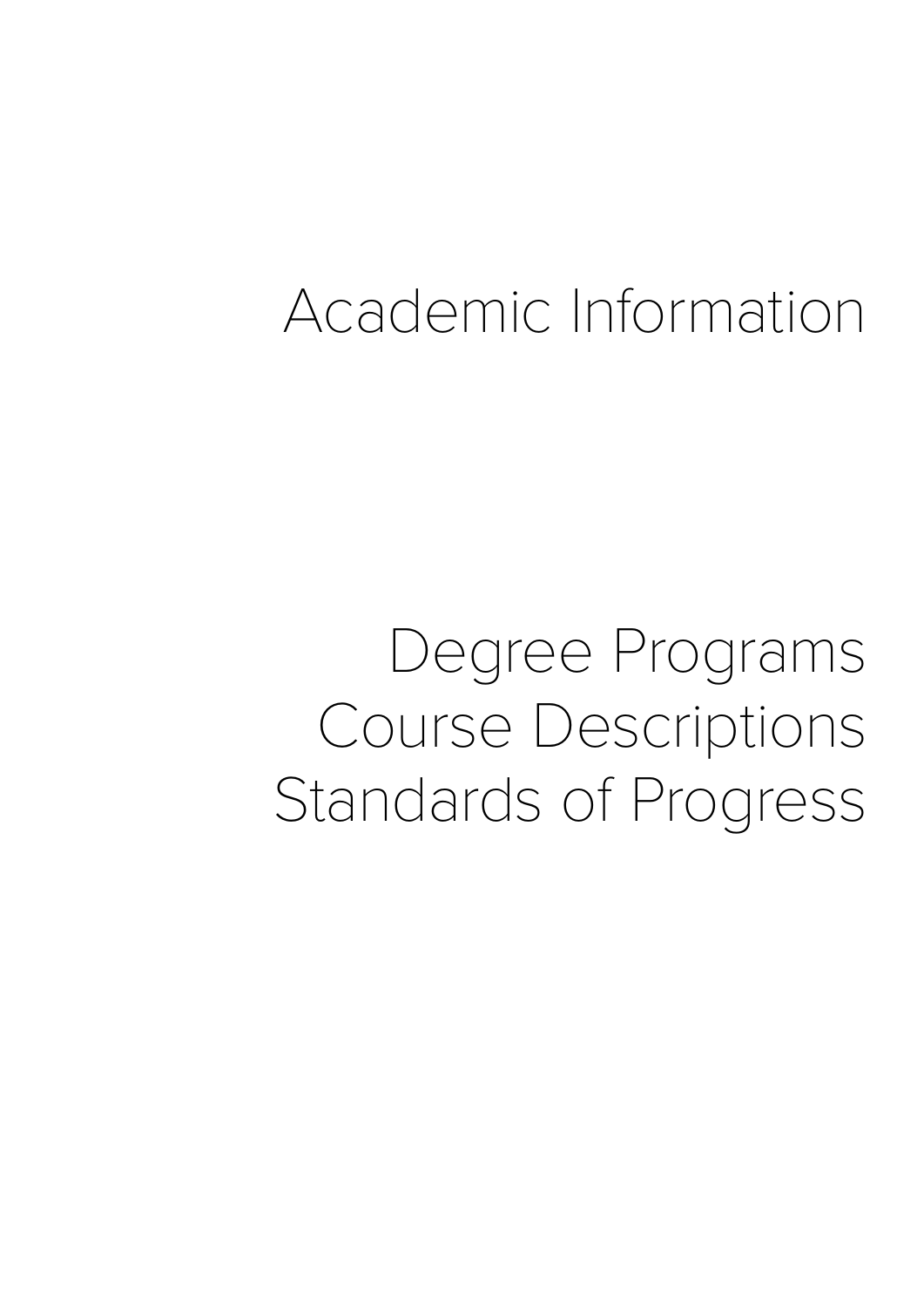# <span id="page-9-0"></span>**Bachelor of Science in Computer Science in Real-Time Interactive Simulation**

### Program Overview

The Bachelor of Science in Computer Science in Real-Time Interactive Simulation degree program aims to produce graduates who are exceptionally competent in the field of digital media, software development, real-time simulations, and game development. Graduates will possess an indepth understanding of computer science theory and its applications to solving real-world problems in software engineering, including design, implementation, testing, deployment and maintenance of software solutions. They will not only excel as engineers in a team-based environment, but will also be aware of larger, societal impacts of their work, and will strive to be ethical practitioners.

# Students Learning Outcomes

Towards achieving the above objectives, upon completion of the BS in Computer Science in Real-Time Interactive

Simulation degree program, students are expected to achieve the following outcomes:

- Apply knowledge of computing and mathematics appropriate to the program's student outcomes and to the discipline
- Analyze a problem, and identify and define the computing requirements appropriate to its solutions
- Design, implement, and evaluate a computer-based system, process, component, or program to meet desired needs
- Function effectively on teams to accomplish a common goal
- Understand professional, ethical, legal, security, and social issues and responsibilities
- Communicate effectively with a range of audiences
- Analyze the local and global impact of computing on individuals, organizations, and society
- Recognize the need for, and have an ability to engage in, continuing professional development
- Use current techniques, skills, and tools necessary for computing practice
- Apply mathematical foundations, algorithmic principles, and computer science theory in the modeling and design of computer-based systems in a way that demonstrates comprehension of tradeoffs involved in design choices
- Apply design and development principles in the construction of software systems of varying complexity

# Career Outlook

Graduates of this degree program will possess entrylevel skills to work in the video games industry, or as computer scientists, or software developer positions in various industries such as digital entertainment, consumer electronics, large-scale software development, and defense. Specific areas of focus include artificial intelligence, computer graphics, database design and development, information systems, multimedia, networking, numerical simulations, physically-based rendering, and real-time interactivity, to name a few.

Potential entry-level position titles for new graduates include: Artificial Intelligence Developer, Computer Graphics Developer, Computer Programmer, Computer Scientist, Gameplay Programmer, Game Engine Developer, Game Engine Programmer, Graphics Programmer, Networking Programmer, Physics Programmer, Software Analyst, Software Developer, Software Development Engineer, Software Development Engineer in Test, Software Engineer, Tools Developer, Tools Programmer, User-Interface Programmer, Web Developer, Web Programmer, and Web Engineer.

# Degree Requirements

#### **NUMBER OF CREDITS AND GPA**

The Bachelor of Science in Computer Science in Real-Time Interactive Simulation degree program requires completion of at least 142 credits with a cumulative GPA of 2.0 or better. The program usually spans eight semesters of 15 weeks each, or a total of four academic years.

#### **ART AND MUSIC**

The following courses are required: CG 130 and three additional credits from the following: ANI 125, ART 105, FLM 115, FLM 151, FLM 152, or MUS 115.

#### **COMPUTER SCIENCE**

The following courses are required: CS 100, CS 120, CS 170, CS 180, CS 200, CS 225, CS 230, CS 250, CS 260, CS 280, CS 300, CS 315, CS 330, and CS 350. Students must select 12 additional credits from Computer Science courses at the 200 course-level or higher.

#### **HUMANITIES AND SOCIAL SCIENCES**

The following courses are required: ENG 110, and COM 150. Students must take six additional six credits of English courses and an additional three credits of Social Sciences courses.

#### **MATHEMATICS**

The following courses are required: MAT 140, MAT 150 or MAT 180, MAT 200 or MAT 230, MAT 250, MAT 258, and two MAT electives numbered 200 or higher.

#### **PHYSICS**

The following courses are required: PHY 200, PHY 200L, and PHY 250.

#### **PROJECTS**

The following courses are required: GAM 100, GAM 150, GAM 200, GAM 250, GAM 300, and GAM 350. Two courses from the following list are also required: GAM 375, GAM 390, GAM 400, GAM 450, and GAM 490.

#### **GENERAL STUDIES**

The following course is required: COL 499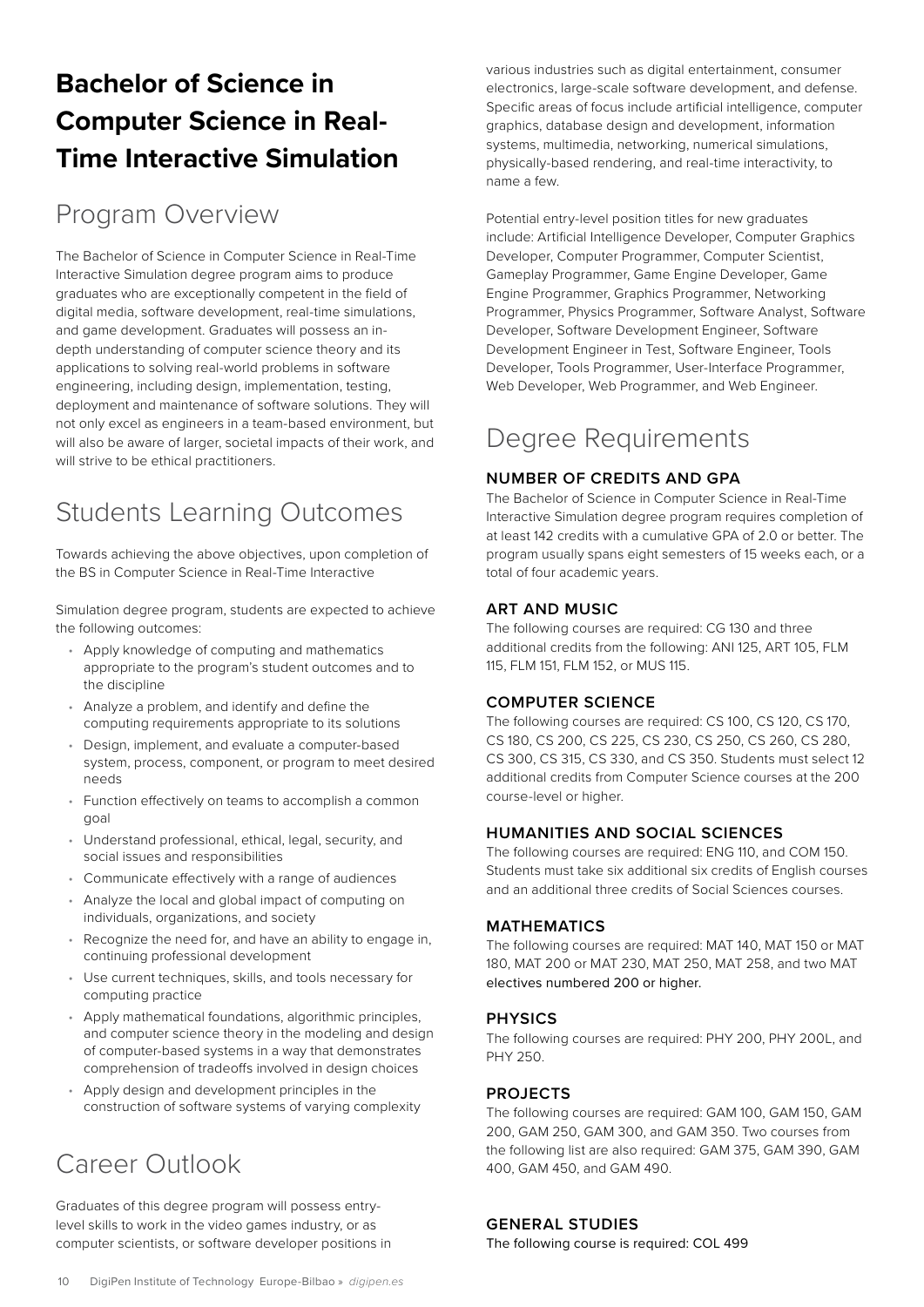#### <span id="page-10-0"></span>**NOTE ON GENERAL EDUCATION COURSES**

The following courses satisfy the general education requirement for the Bachelor of Science in Computer Science in Real-Time Interactive Simulation: ART or MUS elective (3), COM 150 (3), ENG 110 (3), six credits of English courses (6), three credits of Social Sciences courses (3), MAT 150 or MAT 180 (4), MAT 250 (3), PHY 200 (4), PHY 200L (1), and PHY 250 (4).

### Recommended Course Sequence for the Bachelor of Science in Computer Science in Real-Time Interactive Simulation

| <b>SEMESTER</b> | <b>COURSE</b>         | <b>COURSE TITLE</b>                                                                                                                                                    | <b>CREDITS</b> |
|-----------------|-----------------------|------------------------------------------------------------------------------------------------------------------------------------------------------------------------|----------------|
| Semester 1      | <b>MAT 140</b>        | Linear Algebra and Geometry                                                                                                                                            | 4              |
|                 | <b>CS100</b>          | <b>Computer Environment</b>                                                                                                                                            | 4              |
|                 | CS 120                | High-level Programming I: The C Programming Language                                                                                                                   | 4              |
|                 | <b>ENG 110</b>        | Composition                                                                                                                                                            | 3              |
|                 | <b>GAM 100</b>        | Project Introduction                                                                                                                                                   | 3              |
|                 | <b>Semester Total</b> |                                                                                                                                                                        | 18             |
|                 | MAT 150 or MAT 180    | Calculus and Analytic Geometry I or Vector Calculus I                                                                                                                  | 4              |
| Semester 2      | <b>CS 170</b>         | High-level Programming II: The C++ Programming Language                                                                                                                | 4              |
|                 | CS 230                | Game Implementation Techniques                                                                                                                                         | 3              |
|                 | <b>COM 150</b>        | Interpersonal and Work Communication                                                                                                                                   | 3              |
|                 | <b>GAM 150</b>        | Project I                                                                                                                                                              | 3              |
|                 | <b>Semester Total</b> |                                                                                                                                                                        | 17             |
| Summer          |                       | One or more of the following courses may be taken in the summer for those who wish to reduce the Semester 3<br>and/or Semester 4 course load: CS 225, MAT 200, PHY 200 |                |
| Semester 3      | MAT 200 or MAT 230    | Calculus and Analytic Geometry II or Vector Calculus II                                                                                                                | $\overline{4}$ |
|                 | <b>CS180</b>          | Operating Systems I: Man-Machine Interface                                                                                                                             | 3              |
|                 | <b>CS 200</b>         | <b>Computer Graphics I</b>                                                                                                                                             | 3              |
|                 | CS 225                | Advanced C/C++                                                                                                                                                         | 3              |
|                 | <b>GAM 200</b>        | Project II                                                                                                                                                             | 4              |
|                 | <b>Semester Total</b> |                                                                                                                                                                        | 17             |
| Semester 4      | <b>MAT 250</b>        | Linear Algebra                                                                                                                                                         | 3              |
|                 | <b>PHY 200</b>        | <b>Motion Dynamics</b>                                                                                                                                                 | 4              |
|                 | <b>PHY 200L</b>       | Motion Dynamics Lab                                                                                                                                                    | 1              |
|                 | CS 250                | <b>Computer Graphics II</b>                                                                                                                                            | 3              |
|                 | <b>CS 280</b>         | Data Structures                                                                                                                                                        | 3              |
|                 | <b>GAM 250</b>        | Project II                                                                                                                                                             | 4              |
|                 | <b>Semester Total</b> |                                                                                                                                                                        | 18             |
|                 | <b>MAT 258</b>        | <b>Discrete Mathematics</b>                                                                                                                                            | 3              |
| Semester 5      | <b>PHY 250</b>        | Waves, Optics, and Thermodynamics                                                                                                                                      | 4              |
|                 | CS 260                | Computer Networks I: Interprocess Communication                                                                                                                        | 3              |
|                 | CS 300                | <b>Advanced Computer Graphics I</b>                                                                                                                                    | 3              |
|                 | CS 330                | Algorithm Analysis                                                                                                                                                     | 3              |
|                 | <b>GAM 300</b>        | Project III                                                                                                                                                            | 4              |
|                 | <b>Semester Total</b> |                                                                                                                                                                        | 20             |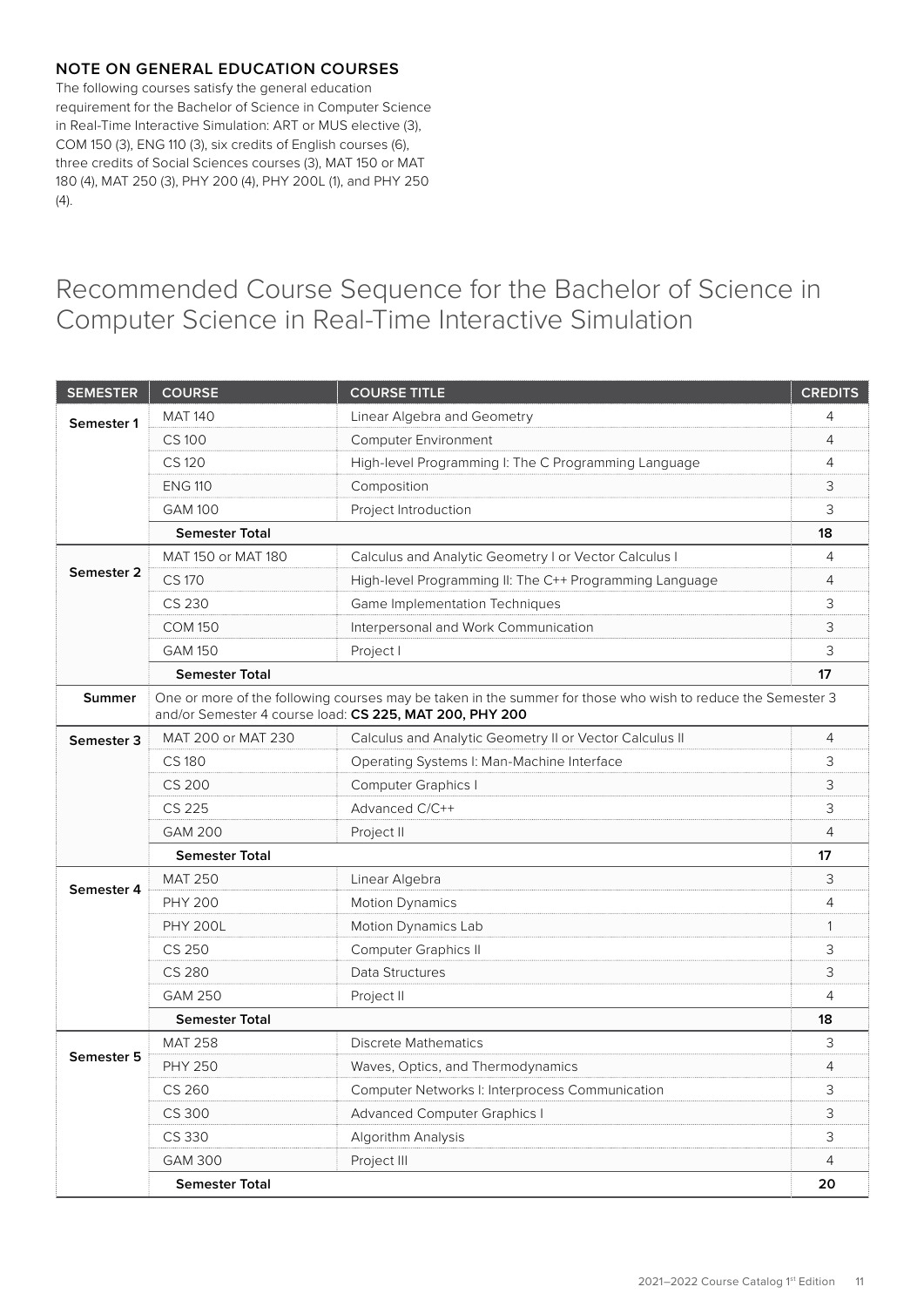| <b>SEMESTER</b>       | <b>COURSE</b>                           | <b>COURSE TITLE</b>                                                 | <b>CREDITS</b> |
|-----------------------|-----------------------------------------|---------------------------------------------------------------------|----------------|
|                       | Math Elective                           | Any MAT course numbered 200 or higher                               | 3              |
| Semester 6            | CS 315                                  | Low-Level Programming                                               | 3              |
|                       | CS 350                                  | <b>Advanced Computer Graphics II</b>                                | 3              |
|                       | <b>Computer Science Elective</b>        | Any CS course numbered 200 or higher                                | 3              |
|                       | CG 130                                  | 3D Computer Animation Production I                                  | 3              |
|                       | <b>GAM 350</b>                          | Project III                                                         | 4              |
|                       | <b>Semester Total</b>                   |                                                                     | 19             |
| Semester <sub>7</sub> | Math Elective                           | Any MAT course numbered 200 or higher                               | 3              |
|                       | <b>Computer Science Elective</b>        | Any CS course numbered 200 or higher                                | 3              |
|                       | <b>English Elective</b>                 | Any ENG course of three credits or more                             | 3              |
|                       | Art and Music Elective                  | Select one: ANI 125, ART 105, FLM 115, FLM 151, FLM 152, or MUS 115 | 3              |
|                       | GAM 375*                                | Project III                                                         | 4              |
|                       | <b>Semester Total</b>                   |                                                                     | 16             |
| Semester 8            | <b>English Elective</b>                 | Any ENG course of three credits or more                             | 3              |
|                       | <b>Computer Science Elective</b>        | Any CS course numbered 200 or higher                                | 3              |
|                       | <b>Computer Science Elective</b>        | Any CS course numbered 200 or higher                                | 3              |
|                       | <b>HSS Elective</b>                     | Any HIS, PSY, or SOS course of three credits or more                | 3              |
|                       | <b>COL 499</b>                          | Career Search Preparation: Materials, Logistics, and Communication  | 1              |
|                       | GAM 400*                                | Project IV                                                          | 4              |
|                       | <b>Semester Total</b>                   |                                                                     | 17             |
|                       | Degree Total (minimum credits required) |                                                                     | 142            |

*\*Note: Other courses may fulfill this requirement. See Degree Program Requirements for details.*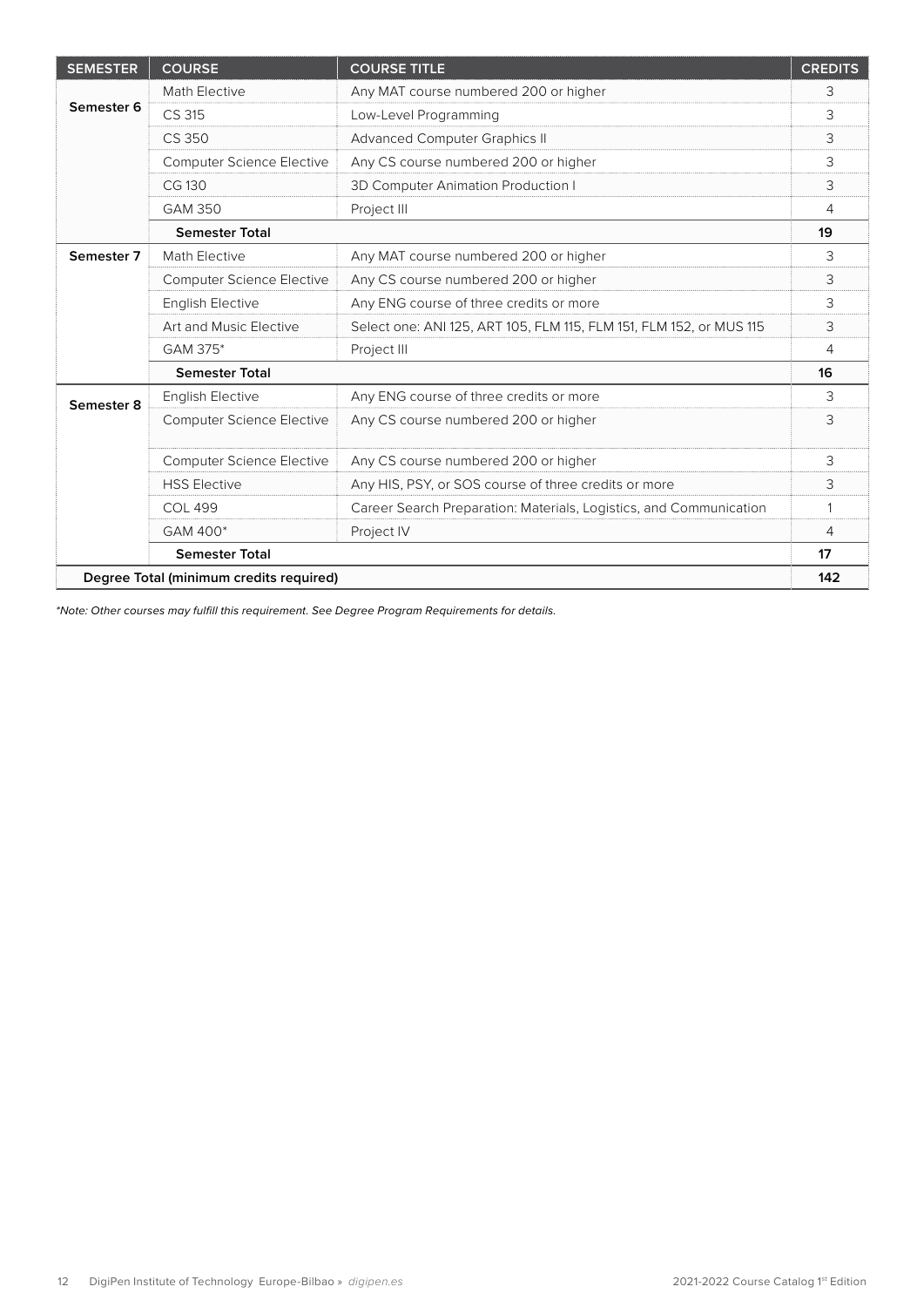# <span id="page-12-0"></span>**[Bachelor of Fine Arts](https://www.digipen.edu/academics/art-music-and-design-degrees/bfa-in-digital-art-and-animation)  [in Digital Art and Animation](https://www.digipen.edu/academics/art-music-and-design-degrees/bfa-in-digital-art-and-animation)**

# Program Overview

The Bachelor of Fine Arts in Digital Art and Animation degree program is designed to prepare artists for a career in the entertainment industry. In this program artists are challenged to tell visual stories through games, short films, and narrative illustrations. This begins with a strong foundation in fine arts, animation, film, and digital arts. These topics are applied in cinematic projects and game projects following pipelines adapted from the professional world. An artist may choose to specialize in a specific field through individual projects, teambased projects, and other coursework.

# Student Learning Outcomes

Graduates of the Bachelor of Fine Arts in Digital Arts and Animation degree program have utilized software packages and technical tools common to the industry. In addition, they will have developed strong interpersonal communication skills and critical thinking strategies. These skills are augmented by general education courses ranging from programming and natural sciences to ethics and intellectual property.

### Career Outlook

Graduates of the program are prepared for the following entry- and intermediate-level positions: 2D Animator, 3D Animator, Character Modeler, Environment and Asset Modeler, Technical Artist, Concept Artist, UI Designer, Rigger, Lighter, Texture Artist, Camera Designer, Scene Planner, Compositor, Match-move Artist, Visual Effects Artist, Simulation Artist, Storyboard Artist, Maquette Sculptor, Producer, Project Manager, Web Designer, and Art Instructor.

# Degree Requirements

#### **NUMBER OF CREDITS AND GPA**

The Bachelor of Fine Arts in Digital Art and Animation degree program requires completion of at least 131 credits with a cumulative GPA of 2.0 or better. The program usually spans eight semesters of 15 weeks each, or four academic years.

#### **ANIMATION**

The following courses are required: ANI 101 and ANI 151.

#### **ART**

The following courses are required: ART 101, ART 115, ART 120, ART 125, ART 130, ART 150, ART 151, ART 200, ART 201, ART 251, ART 300, ART 350, ART 401, and ART 450.

#### **COMPUTER GRAPHICS**

The following courses are required: CG 201, CG 225, CG 275, and CG 300.

#### **DIGITAL ART AND ANIMATION ELECTIVES**

Nine credits from any of the following 300 level or higher courses: Art, Animation, Film, or Computer Graphics (excluding ART 400).

#### **FILM**

The following courses are required: FLM 115 and either FLM 201 or FLM 210.

#### **HUMANITIES AND SOCIAL SCIENCES**

The following courses are required: COM 250, LAW 115, SOS 115, ENG 116, and any three credits of English courses at the 150 course-level or higher.

#### **PROJECTS**

The following courses are required: PRJ 101, and 24 additional credits of Project courses.

#### **SCIENCE**

The following courses are required: CS 115 and three credits of Physics courses.

#### **GENERAL STUDIES**

The following courses are required: COL 230 and COL 499.

#### **OPEN ELECTIVES**

Sufficient additional credits to meet the required 131 semester credits for the program.

#### **GENERAL EDUCATION**

Three credits of General Education courses, including Humanities and Social Sciences, and Mathematics.

#### **\*NOTE ON GENERAL EDUCATION COURSES**

The following courses satisfy the general education requirement for the Bachelor of Fine Arts in Digital Art and Animation: ART 115 (3), ENG 116 (3), three credits of English courses (3), FLM 115 (3), LAW 115 (3), SOS 115 (3), CS 115 (3), COM 250 (3), three credits of Physics courses (3), and three credits of General Education courses (3).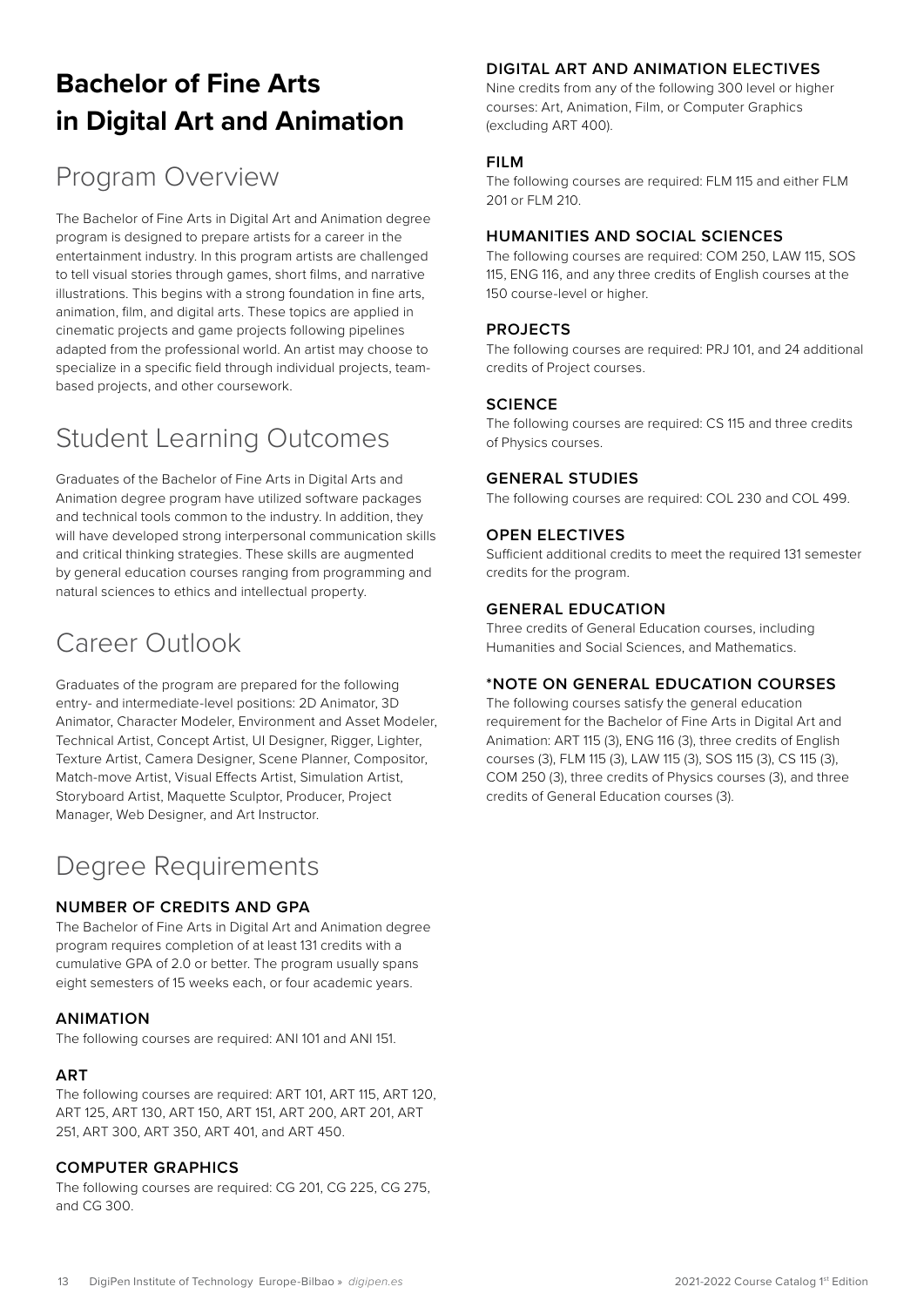### <span id="page-13-0"></span>Recommended Course Sequence for the Bachelor of Fine Arts in Digital Art and Animation

| <b>SEMESTER</b> | <b>COURSE</b>                         | <b>COURSE TITLE</b>                                                        | <b>CREDITS</b> |
|-----------------|---------------------------------------|----------------------------------------------------------------------------|----------------|
| Semester 1      | ANI 101                               | <b>Animation Basics I</b>                                                  | 3              |
|                 | <b>ART 101</b>                        | The Language of Drawing I                                                  | 3              |
|                 | <b>ART 125</b>                        | Tone, Color, and Composition I                                             | 3              |
|                 | <b>ART 115</b>                        | Art and Technology                                                         | 3              |
|                 | <b>ENG 116</b>                        | Storytelling                                                               | 3              |
|                 | <b>Semester Total</b>                 |                                                                            | 15             |
| Semester 2      | <b>ANI 151</b>                        | <b>Animation Basics II</b>                                                 | 3              |
|                 | <b>ART 120</b>                        | Language of Drawing II                                                     | 3              |
|                 | <b>ART 130</b>                        | Tone, Color, and Composition II                                            | 3              |
|                 | <b>ART 151</b>                        | Life Drawing I                                                             | 3              |
|                 | <b>ART 150</b>                        | Human Anatomy                                                              | 3              |
|                 | <b>PRJ 101</b>                        | The Basics of Production                                                   | 3              |
|                 | <b>Semester Total</b>                 |                                                                            | 18             |
| Semester 3      | <b>ART 201</b>                        | Life Drawing II                                                            | 3              |
|                 | CG 201                                | Introduction to 2D Computer Graphics                                       | 3              |
|                 | CG 225                                | Introduction to 3D Computer Graphics                                       | 3              |
|                 | <b>FLM 115</b>                        | History of Film and Animation                                              | 3              |
|                 | PRJ 201 or PRJ 202                    | 2D Animation Production or Game Art Project I                              | 4              |
|                 | <b>Semester Total</b>                 |                                                                            | 16             |
| Semester 4      | <b>COL 230</b>                        | College Success for Artists                                                | 1              |
|                 | <b>ART 251</b>                        | Character Design                                                           | 3              |
|                 | <b>ART 300</b>                        | Perspective, Backgrounds, and Layouts                                      | 3              |
|                 | <b>ART 350</b>                        | Storyboards                                                                | 3              |
|                 | CG 275                                | Introduction to 3D Animation                                               | 3              |
|                 | PRJ 251 or PRJ 252                    | 2D Animation Production or Game Art Project I                              | 4              |
|                 | <b>Semester Total</b>                 |                                                                            | 17             |
| Semester 5      | Digital Art and Animation<br>Elective | Art, Animation, Film or Computer Graphics course numbered 300 or<br>higher | 3              |
|                 | FLM 201 or FLM 210                    | Cinematography or Cinematography for Visual Effects                        | 3              |
|                 | <b>ART 200</b>                        | Animal Anatomy                                                             | 3              |
|                 | CG 300                                | 3D Environment and Level Design                                            | 3              |
|                 | <b>PRJ 300</b>                        | 3D Production Pipeline                                                     | 4              |
|                 | <b>Semester Total</b>                 |                                                                            | 16             |
| Semester 6      | Digital Art and Animation<br>Elective | 300 level or higher: ART, ANI, FLM, or CG                                  | 3              |
|                 | Digital Art and Animation<br>Elective | 300 level or higher: ART, ANI, FLM, or CG                                  | 3              |
|                 | CS 115                                | Introduction to Scripting and Programming                                  | З              |
|                 | <b>COL 499</b>                        | Career Search Preparaton: Materials, Logistics, and Communication          | 1              |
|                 | <b>COM 250</b>                        | Professional Communication                                                 | 3              |
|                 | PRJ 350 or PRJ 352                    | Cinematic Production or Game Art Project II                                | 4              |
|                 | <b>Semester Total</b>                 |                                                                            | 17             |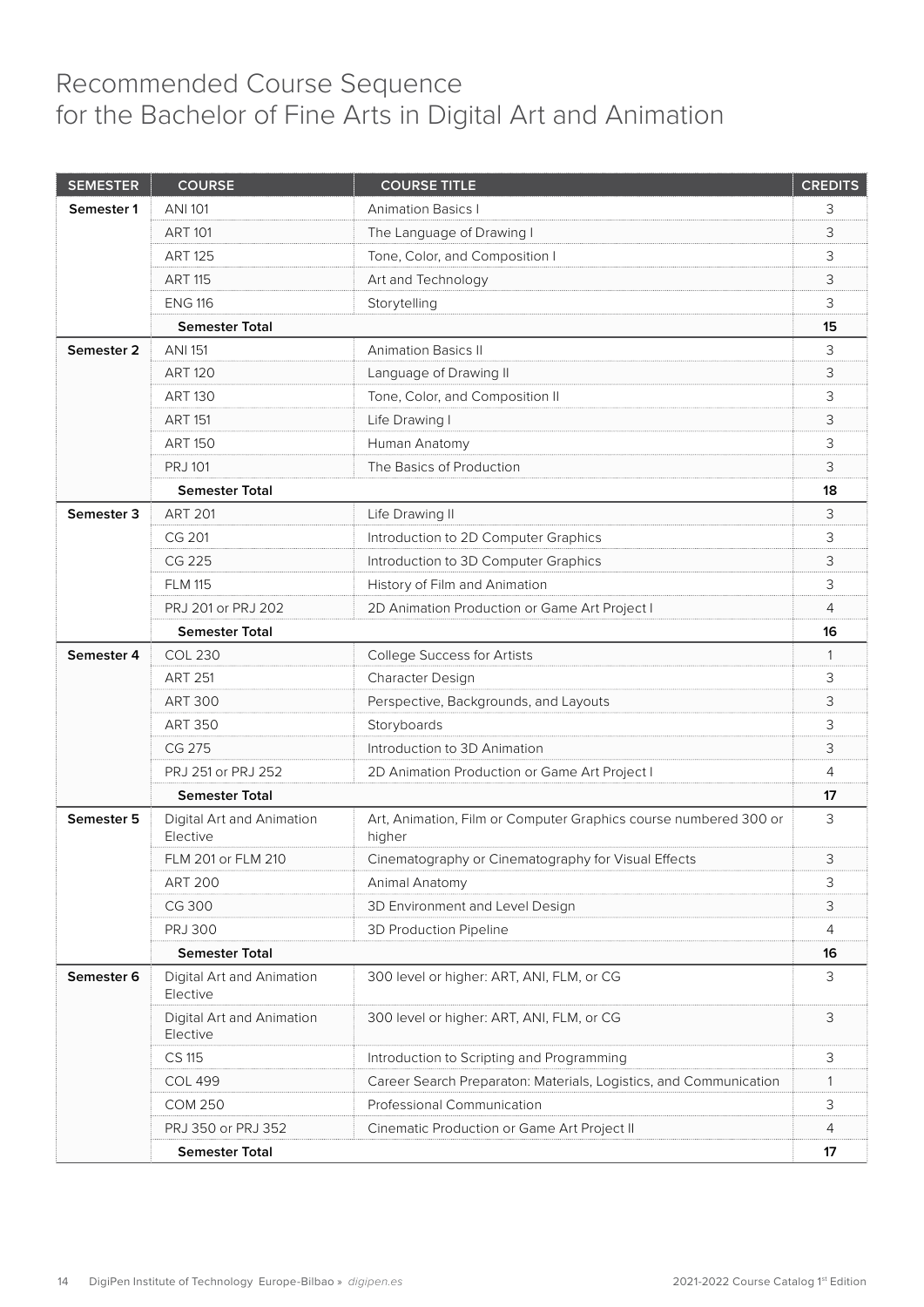| <b>SEMESTER</b>                         | <b>COURSE</b>                     | <b>COURSE TITLE</b>                                                | <b>CREDITS</b> |
|-----------------------------------------|-----------------------------------|--------------------------------------------------------------------|----------------|
| Semester 7                              | <b>ART 401</b>                    | Conceptual Illustration and Visual Development                     | 3              |
|                                         | ART 450                           | Portfolio                                                          | 3              |
|                                         | <b>Physics Elective</b>           | Any three-credit Physics course                                    | 3              |
|                                         | <b>English Elective</b>           | Any English elective 150 level or higher                           | 3              |
|                                         | PRJ 400 or PRJ 402                | Cinematic Production or Game Art Project II                        | 4              |
|                                         | <b>Semester Total</b>             |                                                                    | 16             |
| Semester 8                              | <b>General Education Elective</b> | Any ENG, LAW, HIS, SOS, PSY, or MAT elective                       | 3              |
|                                         | Open Elective                     | An elective of the student's choice from any department at DigiPen | 3              |
|                                         | SOS 115                           | Media and Ethics: A Social Science Perspective                     | 3              |
|                                         | <b>LAW 115</b>                    | Introduction to Intellectual Property and Contracts                | 3              |
|                                         | PR.J 450                          | Career Preparation                                                 | 4              |
| <b>Semester Total</b>                   |                                   |                                                                    | 16             |
| Degree Total (minimum credits required) |                                   |                                                                    | 131            |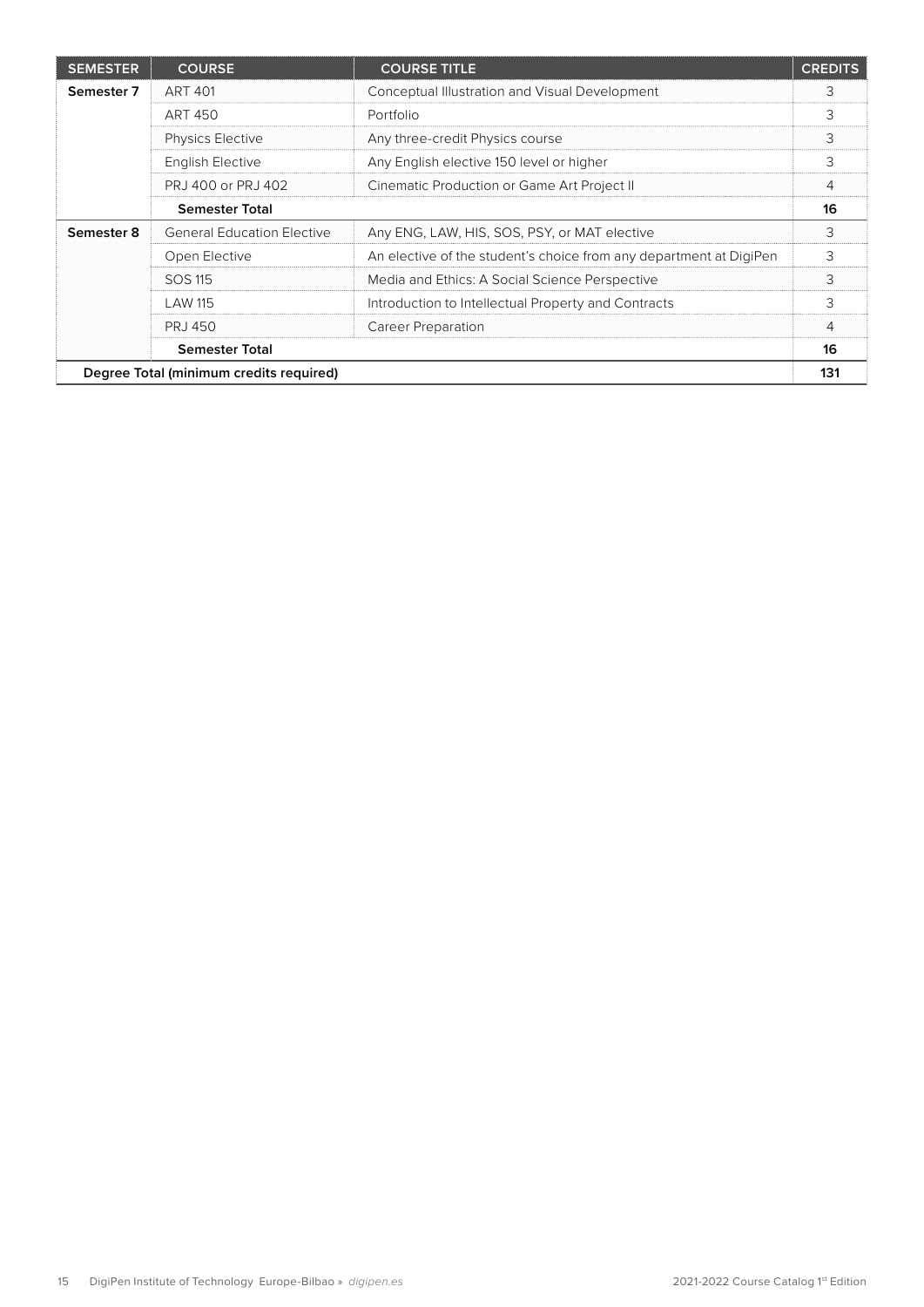### <span id="page-15-0"></span>**Courses**

*Some courses listed as alternate prerequisites are not offered at every DigiPen campus. Please contact the Office of the Administration for more details.*

### **Department of Animation and Production**

### Animation Courses

#### ANI 101 **Animation Basics I** (3 cr.) Prerequisite(s): None

This course introduces the principles of animation through a variety of animation techniques. Topics include motion research and analysis, effective timing, spacing, volume control, stagecraft, and choreography. Weekly screenings of classic animation are held, followed by in-class critiques.

ANI 151 **Animation Basics II** (3 cr.) Prerequisite(s): ANI 101

This course explores concepts and techniques of traditional animation. Motion and posing is explored through character development, which includes the expression of personality, mood, thought, and attitude. Emphasis is placed on the refinement of drawings, subtlety of movement, and creativity.

#### ANI 300 **3D Character Animation I (3 cr.)** Prerequisite(s): ANI 151, CG 275

This course explores 3D character animation techniques of performance, physicality, and weight using basic rigs provided by the instructor. Special attention is given to thumbnailing key poses, video research, and stagecraft.

#### ANI 350 **3D Character Animation II** (3 cr.) Prerequisite(s): ANI 300

This 3D animation course explores acting through the medium of the human voice, including narration, expressive reading, diction, lip-synchronization techniques, and vocal refinement.

#### ANI 399 **Special Topics in Animation** (3 cr.) Prerequisite(s): None

The content of this course may change each time it's offered. It is for the purpose of offering a new or specialized course of interest to the faculty or students that is not covered by the courses in the current catalog.

ANI 400 **Cinematic Animation** (3 cr.) Prerequisite(s): ART 401, ANI 350, FLM 275 or MUS 115

This course is a culmination of the student's ability to use animation as a storytelling medium. It also provides an opportunity for the student to demonstrate his or her personal artistic growth. Each student works to complete a short piece of cinematic animation. Working independently or in small groups with the instructor's approval, students may use either 2D or 3D tools.

### Film Courses

FLM 115 **History of Film and Animation** (3 cr.) Prerequisite(s): None

This course examines the more than 100-year history of film and animation. Beginning with the scientific and technical advances that made these media technologies possible, students explore every major movement and genre as well as their impact on society. The course gives students critical vocabulary required for explaining story, animation, and cinematic techniques.

FLM 151 **Visual Language and Film Analysis** (3 cr.) Prerequisite(s): None

Animation is ultimately filmmaking, and animators should learn from the many classics on how to effectively bring various film production elements together. Students review several films and study how the relationships between scripts, cameras, lighting, sets, production design, sound, acting, costumes, props, directing, and production lead to successful visual stories. They also examine the fundamental theories underlying visual storytelling. Understanding the creative processes utilized by these influential filmmakers provides insight into how students may improve their own animations.

FLM 201 **Cinematography** (3 cr.) Prerequisite(s): FLM 115

This course explores camera composition, lighting, and editing techniques through a series of cinematic projects. Topics include 2D and 3D camera moves, film and script analysis, storytelling conventions, choreography, and staging.

#### FLM 210 **Cinematography for Visual Effects** (3 cr.) Prerequisite(s): FLM 115

This course focuses on the technical aspects of cinematography including understanding how cameras work, how images are captured and processed, computer graphics theory, and image analysis.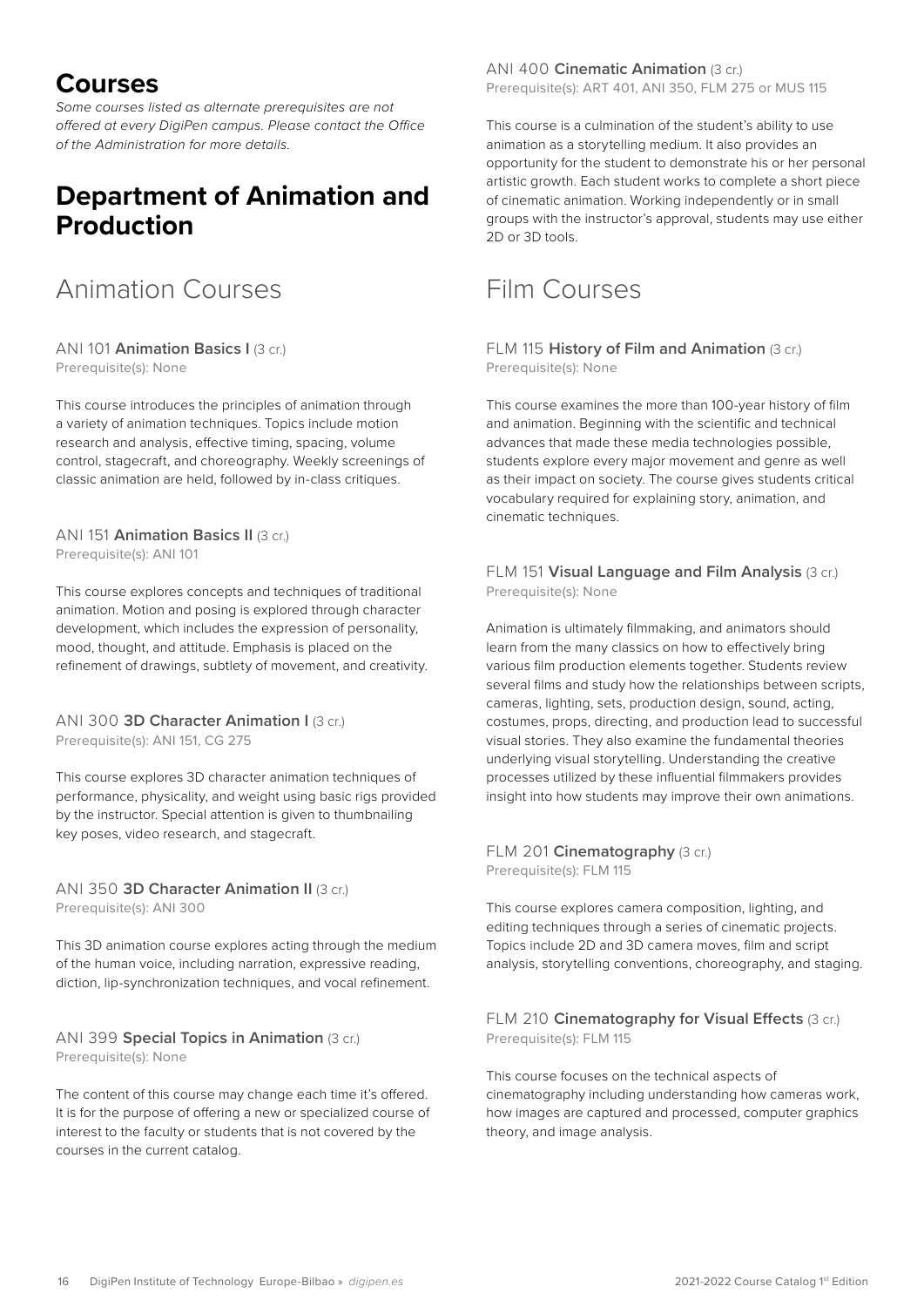#### <span id="page-16-0"></span>FLM 250 **Digital Post-Production** (3 cr.)

Prerequisite(s): FLM 151

The last step of any animation project involves the assembly of various production elements ranging from rendered files to sound effects. This is also the stage where the visual effects artists add the effects seen in today's movies. This course teaches the fundamental skills these artists use in postproduction. Effective editing skills are the primary outcome of the course. Students will also cover the planning, execution, and addition of special effects to animation.

#### FLM 399 **Special Topics in Film** (3 cr.) Prerequisite(s): None

The content of this course may change each time it is offered. It is for the purpose of offering a new or specialized course of interest to the faculty and students that is not covered by the courses in the current catalog.

### Internship Courses

INT 390 **Internship I** (4 cr.) Prerequisite(s): None Permission of instructor required.

An internship is any carefully monitored work or service experience in which an individual has intentional learning goals and reflects actively on what she or he is learning throughout the experience. It is usually a professional activity under general supervision of an experienced professional and in a job situation, which places a high degree of responsibility on the student.

#### INT 450 **Internship II** (4 cr.)

Prerequisite(s): None Permission of instructor required.

An internship is any carefully monitored work or service experience in which an individual has intentional learning goals and reflects actively on what she or he is learning throughout the experience. It is usually a professional activity under general supervision of an experienced professional and in a job situation, which places a high degree of responsibility on the student.

# Projects Courses

PRJ 101 **The Basics of Production** (3 cr.) Prerequisite(s): ART 101, ART 125, ANI 101

This course investigates production pipelines adopted by schools and companies. Topics include career opportunities, best practices and methodologies, efficient workflows, and basic navigation of common industry software. Projects range from small individual assignments to a limited team-based project within a game engine.

#### PRJ 201 2D Animation Production (4 cr.) Prerequisite(s): ART 120, ART 130, ANI 151, PRJ 101

This course is the first semester of a two-semester traditional animation project. Work is completed in small teams with a special emphasis on physicality. Additional topics include research, visual development, and production pipeline management.

#### PRJ 202 Game Art Project I (4 cr.) Prerequisite(s): ART 120, ART 130, ANI 151, PRJ 101

This course is the first semester of a two-semester project that focuses on the creation of a simple real-time game or simulation with 2D graphics. Artists work on cross-discipline teams of three or more members. Topics include visual design, game art pipeline, essential development practices, fundamentals of team dynamics, and task prioritization methods.

#### PRJ 251 2D Animation Production (4 cr.) Prerequisite(s): PRJ 201

This course is the second semester of a two-semester traditional animation project. Work is completed in small teams with a special emphasis on production quality. Topics include cleanup, scanning, coloring, raster and vector-based software, and production pipeline management.

#### PRJ 252 Game Art Project I (4 cr.) Prerequisite(s): PRJ 202

This course is the second semester of a two-semester project and focuses on the creation of a simple real-time game or simulation with 2D graphics. Topics include art polish, visual consistency, formal playtesting, game pacing, and game balance.

#### PRJ 300 **3D Production Pipeline** (4 cr.) Prerequisite(s): CG 275, PRJ 251 OR PRJ 252

This course introduces a limited 3D production pipeline through a one-semester individual project. A range of artistic disciplines will be covered, including modeling, texturing, rendering, rigging, and animation. Storyboards and designs for characters, environments, and assets are provided.

#### PRJ 350 **Cinematic Production** (4 cr.)

Prerequisite(s): ART 300, CG 300, PRJ 300, ENG 116, ART 350

This course is the first semester of a two-semester sequence on the production of a short 2D or 3D film. The course focuses on concept, pre-production, and asset creation in a team environment. Topics include effective presentations, managing scope, and team dynamics.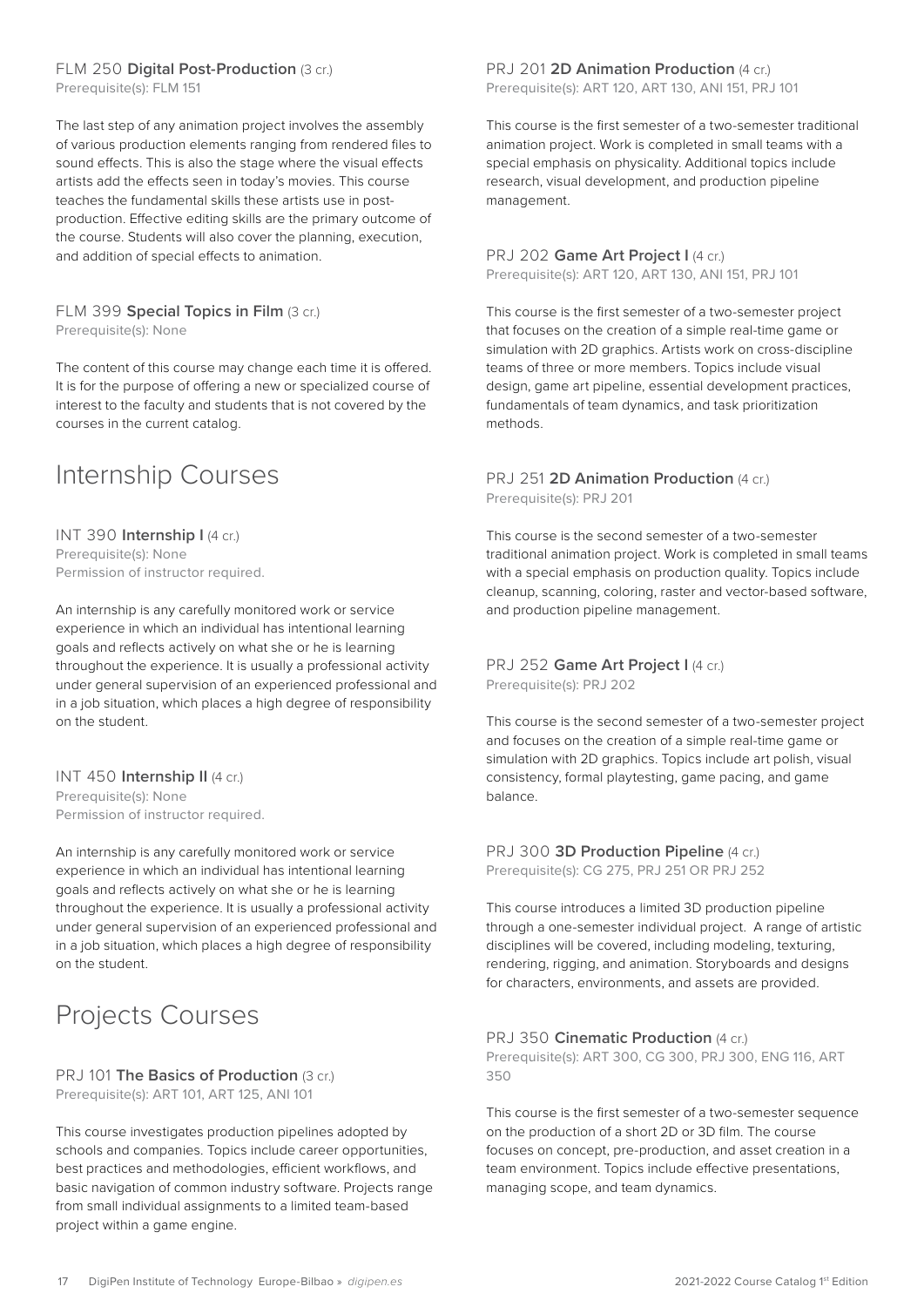#### <span id="page-17-0"></span>PRJ 352 Game Art Project II (4 cr.)

Prerequisite(s): ART 300, CG 300, PRJ 300, ENG 116, ART 350

This course is the first semester of a two-semester team production of a game. Topics include advanced art pipeline, game engine rendering, visual consistency, and advanced testing techniques.

PRJ 400 **Cinematic Production** (4 cr.) Prerequisite(s): ART 350, ENG 116, PRJ 350

This course is the second semester of a two-semester sequence on the production of a short 2D or 3D film. With pre-production completed, the sequence continues with final animation, rendering, and post-production. Commercial art direction, quality control, production deadlines, team dynamics, and technical challenges are addressed.

#### PRJ 402 Game Art Project II (4 cr.) Prerequisite(s): PRJ 352

This course is the second semester of a two-semester team production of a game. Topics include advanced art pipeline, game engine rendering, visual appeal and consistency, user interface design, animation polish, and advanced testing techniques.

PRJ 450 **Career Preparation** (4 cr.) Prerequisite(s): PRJ 400 or PRJ 402 or INT 390

This course focuses on building portfolios and reels in preparation for the professional world. Emphasis is placed on professional practices, methodologies, and presentation.

### **Department of Computer Science**

### Computer Science Courses

#### CS 100 **Computer Environment** (4 cr.)

Prerequisite(s): None

This course provides a detailed examination of the fundamental elements on which computers are based. Topics include number systems and computation, electricity and basic circuits, logic circuits, memory, computer architecture, and operating systems. Operational code and assembly languages are discussed and then implemented on a hardware platform, such as a personal computer or an autonomous vehicle.

#### CS 115 **Introduction to Scripting and Programming**  (3 cr.)

Prerequisite(s): None

Credit may be received for CS 115 or for CS 120, but not for both.

This course introduces programming environments to students who are not experienced programmers. This course covers simple logic, programming flow, and the use of variables. It introduces students to the history of programming and the basic vocabulary of the programming industry. The course culminates in a series of hands-on exercises using this knowledge to solve problems. At his or her discretion, the instructor may cover special topics in programming or scripting.

### CS 120 **High-Level Programming I: The C**

**Programming Language (4 cr.)** Prerequisite(s): None

This course serves as a foundation for all high-level programming courses and projects by introducing control flow through statement grouping, decision making, case selection, and procedure iteration as well as basic data types. Additionally, this course addresses the lexical convention, syntax notation, and semantics of the C programming language.

#### CS 170 **High-Level Programming II: The C++ Programming Language (4 cr.)** Prerequisite(s): CS 120

This course introduces the C++ language with particular emphasis on its object-oriented features. Topics include stylistic and usage differences between C and C++, namespaces, function and operator overloading, classes, inheritance, templates, and fundamental STL components.

#### CS 180 **Operating Systems I: Man-Machine Interface** (3 cr.)

Prerequisite(s): CS 100 or CS 101, CS 170

This course presents an overview of modern operating systems as implemented on personal computers. It presents an overview of what an operating system is and does, with emphasis on the following topics: organization and design, process management, threading, interprocess communication, process synchronization, and memory management.

#### CS 200 **Computer Graphics I** (3 cr.) Prerequisite(s): CS 170, MAT 140

This course presents fundamental mathematical elements, data structures, and algorithms useful for animating and viewing 2D primitives. The course aims to fulfill two objectives. The first objective is to provide students with a sufficient mathematical and algorithmic background to design and implement 2D graphics applications. The second objective is to prepare students with the knowledge required for writing 3D graphics applications. The first half of the course deals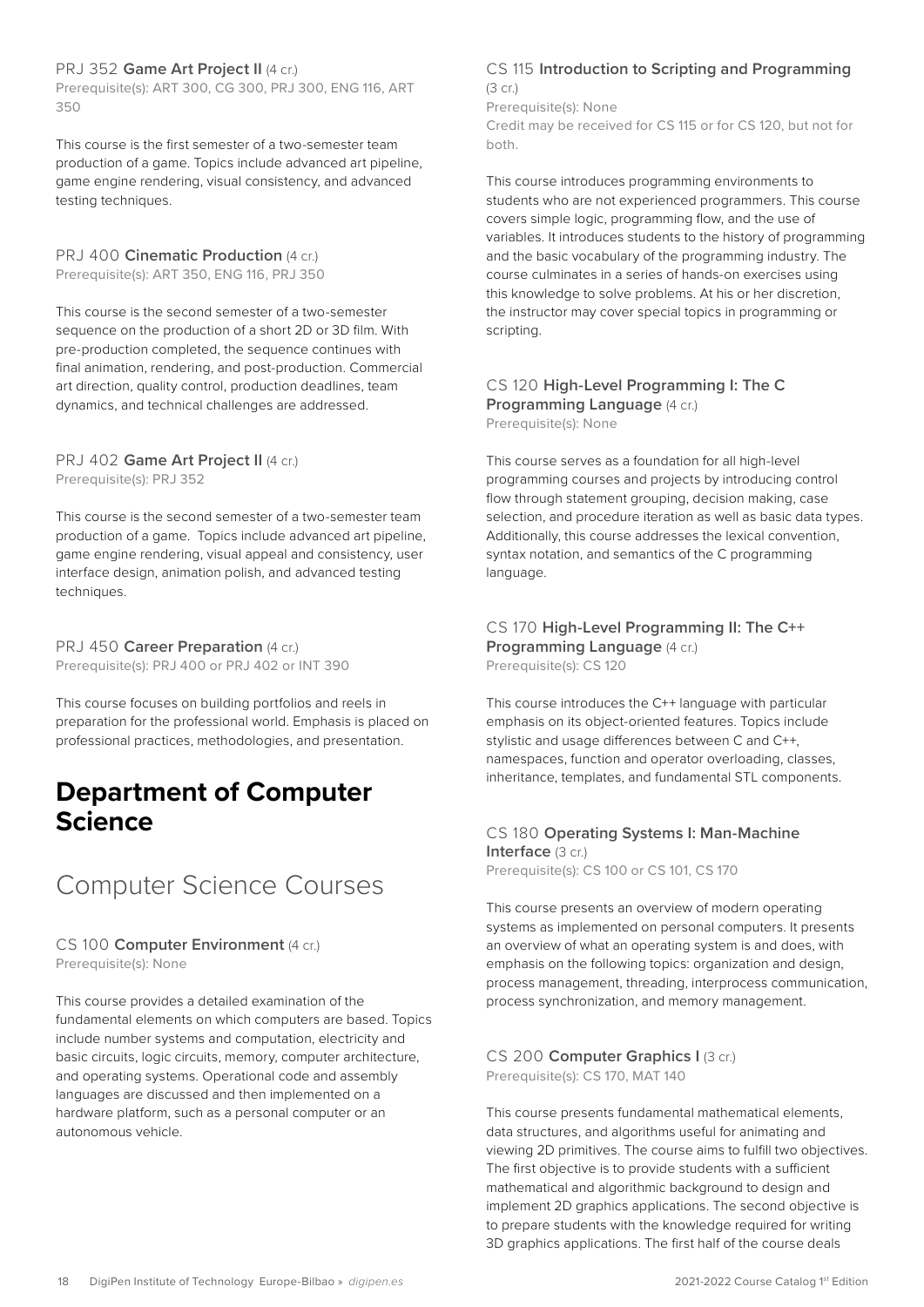with scan-conversion algorithms for rasterizing 2D primitives such as lines, circles, ellipses, triangles, and arbitrary polygons. The second half of the course is concerned with the viewing and animation of these 2D primitives. The course covers topics such as interpolation techniques, transformations, culling, clipping, animation techniques, and the 2D viewing pipeline.

#### CS 225 **Advanced C/C++** (3 cr.)

Prerequisite(s): CS 170

This course builds on the foundation created in the first two high-level programming courses (CS 120 and CS 170). It presents advanced topics of the C/C++ programming language in greater detail. Such topics include advanced pointer manipulation, utilizing multi-dimensional arrays, complex declarations, and standard library functions. Advanced C++ topics include class and function templates, operator overloading, multiple inheritance, runtime type information, the standard template library, and performance issues.

#### CS 230 **Game Implementation Techniques** (3 cr.)

Prerequisite(s): CS 120 Concurrent Course(s): CS 170

This presents game implementation techniques and engine architecture. Students investigate foundational concepts of game architecture, such as game-system component separation and game flow, while learning about essential elements such as the game state manager, input/output handler, and frame rate controller. This course introduces Windows programming, state machines, and collision detection algorithms, which students will integrate into their own remakes of classic games. As part of their implementation, students create and expand their own collision, vector, and matrix libraries, enabling them to incorporate basic physics engines. Students survey concepts in space partitioning, particle systems, map editors, and other elements as a bridge to more advanced concepts in implementation techniques and engine architecture.

#### CS 250 **Computer Graphics II** (3 cr.) Prerequisite(s): CS 200

This course examines the mathematical elements and algorithms used in the design and development of real-time 3D computer graphics applications, such as games, cockpit simulators, and architectural walk-throughs. 3D computer graphics involve drawing pictures of 3D objects, usually on a 2D screen. This process of generating a 2D image of a 3D graphics application can be described as a series of distinct operations performed on a set of input data. Each operation generates results for the successive one. This process is called the graphics rendering pipeline, and it is the core of real-time computer graphics. The graphics pipeline can be conceptualized as consisting of three stages: application, transformation, and rasterization. The course begins by introducing the 3D graphics pipeline. The application stage is examined from the viewpoint of the representation, modeling, and animation of 3D objects. Topics include user interaction,

camera animation techniques, simulation of dynamic objects, and collision detection techniques. Next, the course examines the process of mapping 3D graphic objects from model-space to viewport coordinates. The transformation stage implements this process. Finally, the conversion of a geometric primitive in viewport coordinates into a 2D image is studied. The rasterization stage implements this final process.

#### CS 260 **Computer Networks I: Interprocess Communication (3 cr.)**

Prerequisite(s): CS 180, CS 225

This course introduces the hierarchical network communication in a distributed computing environment. Course topics cover network technologies, architecture, and protocols. The curriculum gives specific emphasis to the TCP/ IP stack and in making students familiar with writing portable socket-based software. It prepares students for programming multiplayer games in later semesters.

#### CS 261 **Computer Networks II** (3 cr.) Prerequisite(s): CS 260

This class extends the TCP/IP protocols studied in CS 260 to wireless devices. This course goes further in depth into some topics covered in the introductory networks course, as well as additional subjects of interest. Topics include TCP/IP related protocols (such as NAT, WAP, and DNS), physical media access (such as aloha, OFDM, and WIDEBAND), wireless standards and protocols and network security. The curriculum covers additional topics based on the state of the industry.

#### CS 280 Data Structures (3 cr.) Prerequisite(s): CS 225

This course introduces classical abstract data types (ADT) in computer science. ADTs provide the hierarchical views of data organization used in programming. Among the topics covered are the algorithms and primitives of the data structures for arrays, linked lists, stacks, queues, trees, hash tables, and graphs. In addition, the course provides an introduction to algorithm complexity and notation.

#### CS 300 **Advanced Computer Graphics I** (3 cr.) Prerequisite(s): CS 250

This course introduces students to algorithms that are essential to creating photorealistic images in interactive simulations. Topics covered include an overview of modern GPU (graphics processor unit) architecture and the common graphics APIs used, including OpenGL and DirectX. Rendering techniques covered include texturing, illumination models, transparency, shading algorithms, mapping techniques (bump mapping, environment/reflection mapping, etc.), and shadows. Students learn how to implement all algorithms by using vertex and pixel shaders.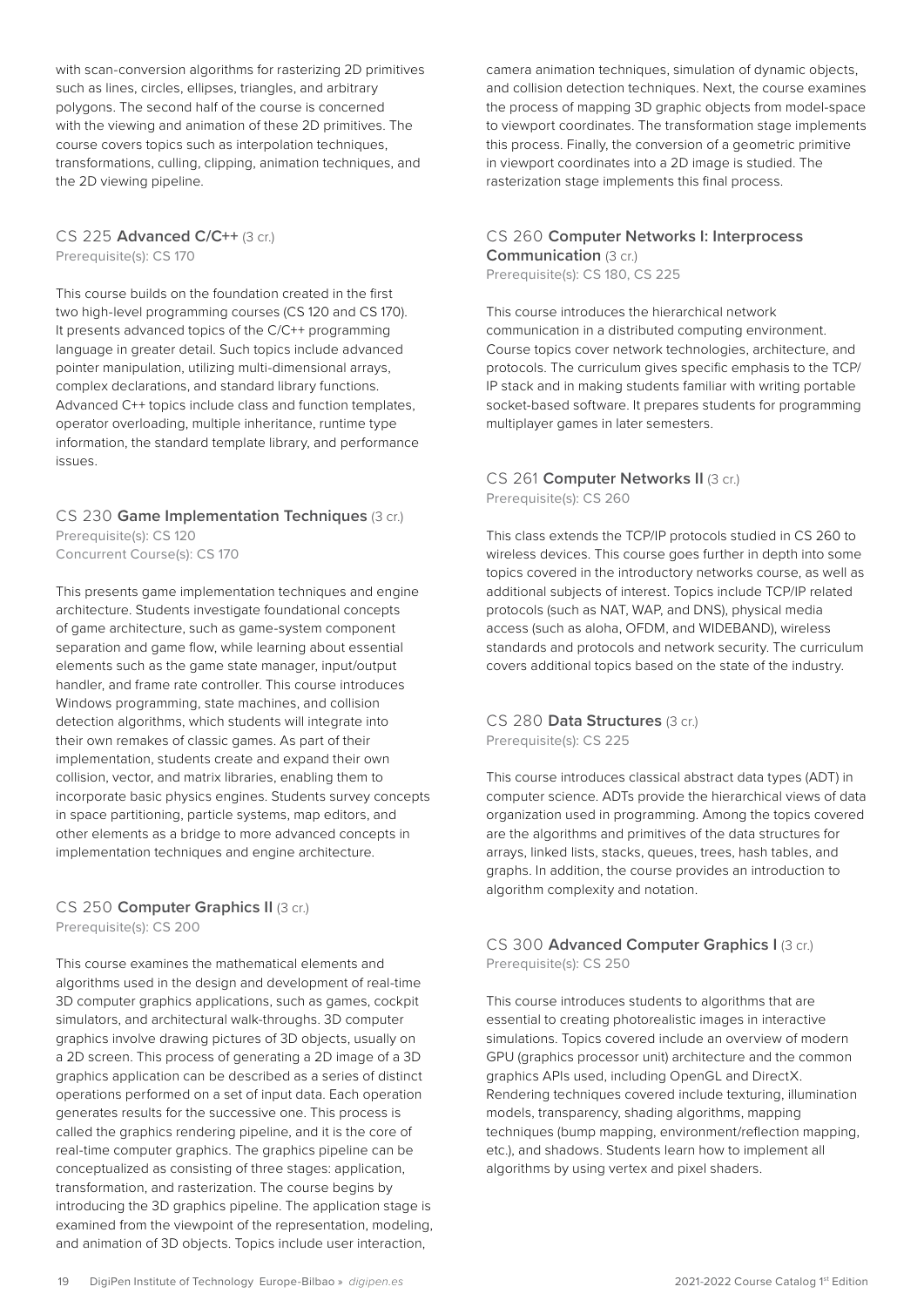#### CS 315 **Low-Level Programming** (3 cr.)

Prerequisite(s): CS 100, CS 225

This course introduces modern microprocessor architectures. Topic areas include computer architecture, modern assembly languages, and writing assembly-language programs. Emphasis is placed on using assembly language to optimize high-level language programs.

#### CS 325 **User Interface and User Experience Design** (3 cr.)

Prerequisite(s): CS 280

This course presents fundamental topics in the field of humancomputer interface design. Topics covered in the course will help students understand human capabilities, design principles, prototyping techniques and evaluation methods for human-computer interfaces, with special emphasis on natural user interfaces. The course will guide the students towards an implementation of a novel user interaction.

#### CS 330 **Algorithm Analysis** (3 cr.) Prerequisite(s): MAT 200 or MAT 230, CS 225, CS 280

This course provides students with an introduction to the analysis of algorithms, specifically proving their correctness and making a statement about their efficiency. Topics for discussion may include loop invariants, strong mathematical induction and recursion, asymptotic notation, recurrence relations, and generating functions. Students examine examples of algorithm analysis from searching and sorting algorithms.

#### CS 350 **Advanced Computer Graphics II** (3 cr.) Prerequisite(s): CS 300

This course deals with the efficient representation and processing of complex 3D scenes in order to avoid bottlenecks in the use of the CPU and the GPU. Specific topics include a variety of spatial data structures (binary space-partitioning trees, octrees, kd-trees, and grid data structures), several object-culling methods (occlusion, viewport, and portal), and finally the construction and uses of bounding volumes and their hierarchies for collision detection and related geometric operations.

#### CS 355 **Parallel Programming** (3 cr.) Prerequisite(s): CS 330

This course presents an introduction to multi-threaded and distributed programming. The course covers some classical problems and synchronization mechanisms, as well as modern libraries that support parallel programming. The course also covers distributed programming models and applications to video game programming.

#### CS 365 **Software Engineering** (3 cr.) Prerequisite(s): CS 225

This course covers a wide range of topics in software engineering from the practical standpoint. It encompasses project management issues as well as technical development principles and methods. Topics include system architecture, security, methodologies and notation, UML, object-oriented analysis and design, requirements analysis, implementation, verification, validation, maintenance, and software engineering standards. Risk management and iterative design receive special emphasis. Student teams apply acquired knowledge to a substantial project.

#### CS 370 **Computer Imaging** (3 cr.) Prerequisite(s): CS 280

This course introduces image-processing methods and applications relevant to the development of real-time interactive simulations. The course covers fundamental concepts in image representation, image filtering, frequency domain processing, and image-based rendering methods. Topics include image serialization, 2D filtering, Fourier transforms, noise modeling, and high dynamic-range imaging.

#### CS 380 **Artificial Intelligence for Games** (3 cr.) Prerequisite(s): CS 280

This course introduces students to a wide range of concepts and practical algorithms that are commonly used to solve game AI problems. Case studies from real games are used to illustrate the concepts. Students have a chance to work with and implement core game AI algorithms. Topics covered include the game AI programmer mindset, AI architecture (state machines, rule-based systems, goal-based systems, trigger systems, smart terrain, scripting, message passing, and debugging AI), movement, pathfinding, emergent behavior, agent awareness, agent cooperation, terrain analysis, planning, and learning/adaptation.

#### CS 381 **Introduction to Artificial Intelligence** (3 cr.) Prerequisite(s): CS 330, MAT 258

This course covers fundamental areas of Artificial Intelligence, including various search algorithms, game playing, constraint satisfaction problems, propositional and first-order logic, and planning. The course will also explore practical skills relevant to implementation of AI techniques, practices, and design solutions.

#### CS 388 **Introduction to Portable Game System Development** (3 cr.)

Prerequisite(s): CS 250, GAM 250

This course introduces students to portable game systems programming and development, which is different from PC programming and development due to the embedded structure of the machine. Students work with a very limited amount of memory and CPU power. To overcome the system's memory limitations, several graphics techniques are used,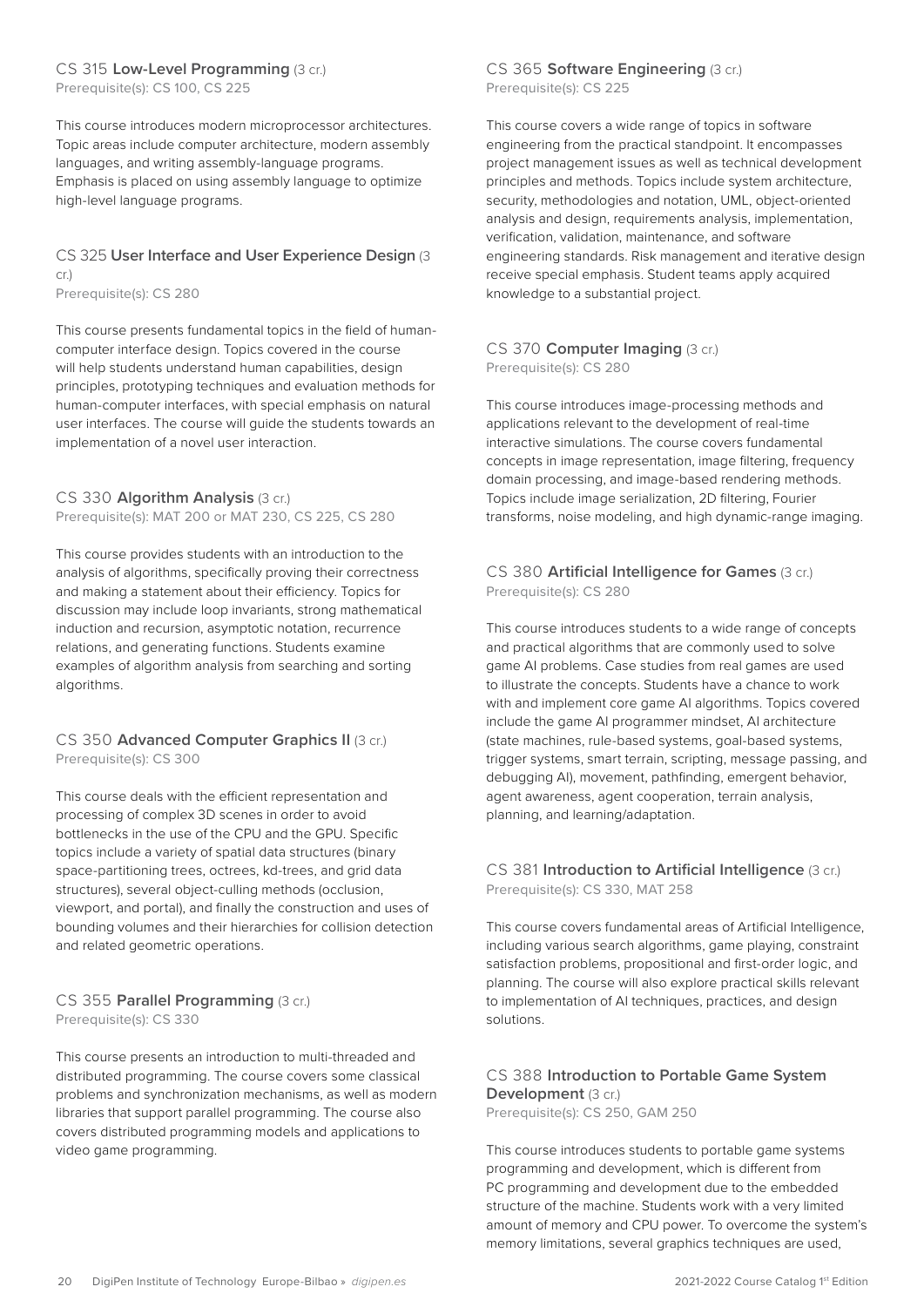<span id="page-20-0"></span>such as tile-based game objects and backgrounds using color palettes. As for the CPU limitations, fixed point decimal is used instead of float numbers, along with asynchronous operations. Several portable game system specific topics, such as managing multiple graphics engines simultaneously and handling the touch pad are discussed.

#### CS 391 **Code Analysis and Optimization** (3 cr.) Prerequisite(s): CS 280, CS 315

This course focuses on understanding the details for the computer, compiler, and language, specifically how to apply these towards practical problem of solving crashes and performance issues. The emphasis is not only on knowing what and why, but also about taking that knowledge and creating useful tools and techniques for solving these problems.

#### CS 399 **Special Topics in Computer Science** (3 cr.) Prerequisite(s): None Permission of instructor required.

The content of this course may change each time it is offered. It is for the purpose of offering a new or specialized course of interest to the faculty and students that is not covered by the courses in the current catalog.

#### CS 460 **Advanced Animation and Modeling** (3 cr.) Prerequisite(s): CS 300, CG 130, MAT 300

3D animation and modeling play significant roles in computer simulation and video game software. Game developers need to have a comprehensive understanding of these techniques. This course introduces algorithms for specifying and generating motion for graphical objects. It addresses practical issues, surveys accessible techniques, and provides straightforward implementations for controlling 3D moving entities with different characteristics. The class covers two broad categories. Students will first learn an interpolationbased technique, which allows programmers to fill in the details of the motion or shape once the animator specifies certain basic information, such as key frames, paths, coordinate grids, or destination geometry. Then, they learn a behavior-based technique, which generates motion that satisfies a set of rules, such as kinematics, physics, or other constraints.

# **Department of Digital Arts**

# Computer Graphics Courses

#### CG 130 **3D Computer Animation Production I** (3 cr.) Prerequisite(s): None

This course introduces students to the basic theories and techniques of 3D computer animation. The curriculum

emphasizes standard 3D modeling techniques, including polygonal and spline modeling, texture map creation and application, keyframing, and animating through forward kinematics and inverse kinematics.

#### CG 201 **Introduction to 2D Computer Graphics** (3 cr.) Prerequisite(s): ANI 151, ART 120, ART 130

This course introduces 2D computer graphics software and practices for digital painting and production. Topics include transition from traditional to digital art, photo editing and manipulation, material studies, critical thinking skills and techniques, conceptualization, and illustration.

#### CG 225 **Introduction to 3D Computer Graphics** (3 cr.) Prerequisite(s): ANI 101, ART 120, ART 130

This course introduces students to 3D software and practices for production. Topics include organization strategies, modeling, unwrapping, texture mapping, rigging, lighting, and cameras.

#### CG 275 **Introduction to 3D Animation** (3 cr.) Prerequisite(s): CG 225, ANI 151

This course explores and exercises the concepts and techniques of 3D animation through a series of assignments applied to characters. The course emphasizes character development in the expression of personality, mood, thought, and attitude through motion and posing.

#### CG 300 **3D Environment and Level Design** (3 cr.) Prerequisite(s): CG 275

This course introduces students to the principles of 3D environment design. Theatrical sets, architectural simulations, and level design are considered. In order to provide students with a broader skill set, this course also presents the mechanics of how to use other 3D animation software, with an emphasis on the unique strengths of the package. Students explore the comparative strengths of different software packages and the impact that this has on workflow. The course emphasizes critical thinking skills and strategies for tool selection.

#### CG 305 **Digital Sculpture** (3 cr.) Prerequisite(s): CG 275

This course introduces an array of digital modeling, sculpting, and painting techniques with a set of industry-standard 3D and 2D tools. After a series of exercises, students learn the tools and work flow of digital sculpting and enhance their knowledge of anatomy. As part of this class, students create a highly finished 3D character that is fully designed, modeled, posed, sculpted, and textured. They also demonstrate knowledge of environmental sculpting.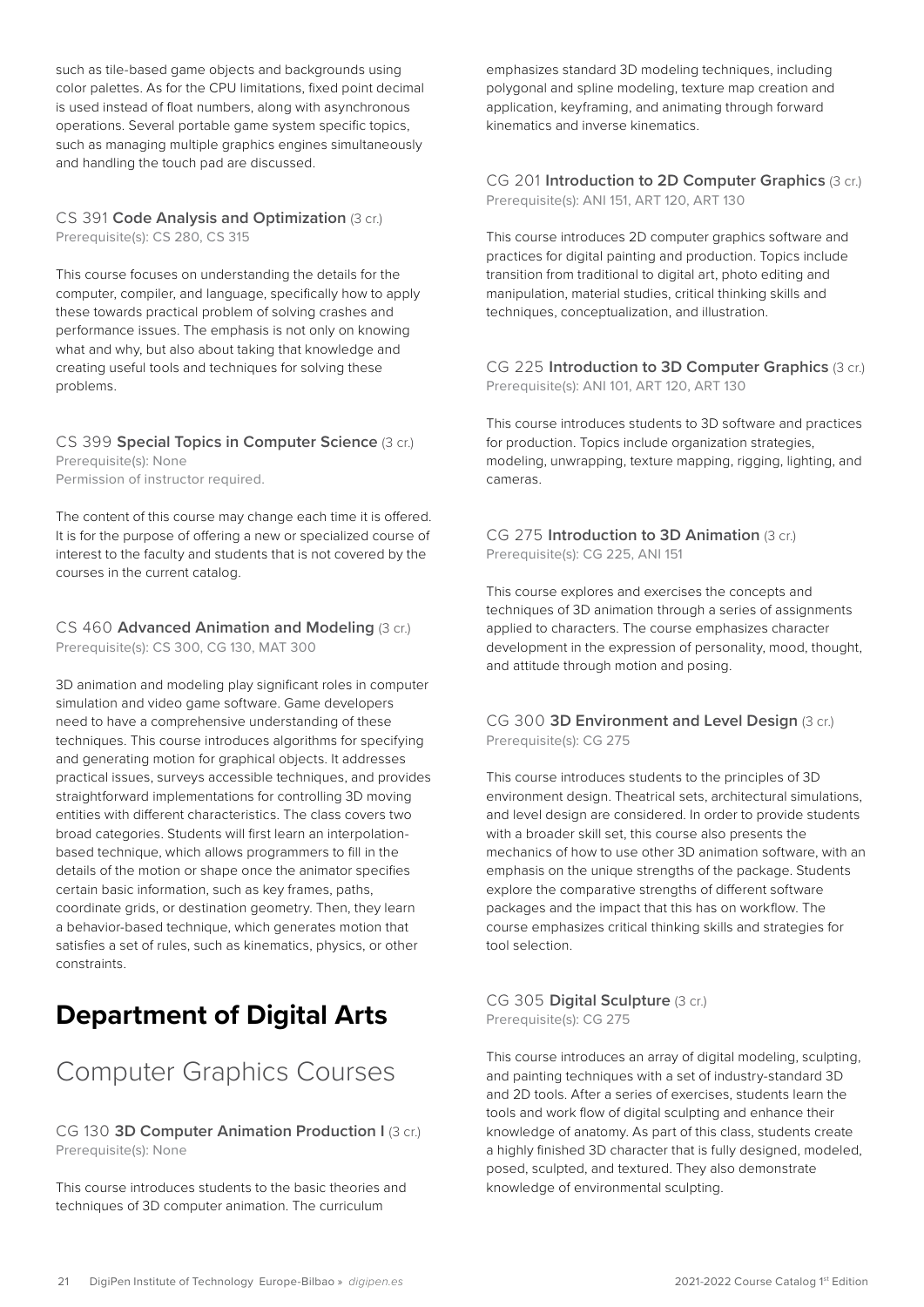#### <span id="page-21-0"></span>CG 310 Game Team Art Production I (3 cr.)

Prerequisite(s): CG 275

This course consists of the production of art for a game team. Students devise a production schedule at the beginning of the course. Evaluation of the art production comes from a faculty member who oversees the production milestones.

#### CG 311 Game Team Art Production II (3 cr.) Prerequisite(s): CG 310

This course is a continuation of CG 310, consisting of the production of art for a game team. Students devise a production schedule at the beginning of the course. Evaluation of the art production comes from a faculty member who oversees the production milestones.

#### CG 350 **Graphics for Games** (3 cr.) Prerequisite(s): CG 300

This course examines the unique problems of creating graphics for games, and it teaches effective production techniques for addressing these issues.

#### CG 360 **Lighting and Rendering** (3 cr.) Prerequisite(s): FLM 201 or FLM 210, CG 275

CG artists must develop strong lighting skills. This course looks at the subject through the world of film cinematography and covers the process of lighting both interior and exterior virtual environments. At the technical and artistic levels, students explore rendering techniques and strategies that efficiently produce a more convincing result.

#### CG 375 **Character Rigging** (3 cr.) Prerequisite(s): CG 275

This course exposes students to rigging techniques. All students will share models and texture sets and work on learning industry best practices for professional grade character rigs.

#### CG 399 **Special Topics in Computer Graphics** (3 cr.) Prerequisite(s): None

The content of this course may change each time it is offered. It is for the purpose of offering a new or specialized course of interest to the faculty or students that is not covered by the courses in the current catalog.

# **Department of Fine Arts**

### Art Courses

#### ART 101 The Language of Drawing I (3 cr.)

Prerequisite(s): None Credit may be received for ART 101 or ART 102, but not both.

This course explores the nature of drawing as a language skill and the use of drawing by production artists and animators. Topics include applied drawing goals, critical thinking skills, and best practices in drawing practice, drill, and play. Design principles, reference research, and the design process are applied to a series of practical problems. This course also explores drawing materials, drawing strategy, drawing sequence, and linear drawing methodology, practice, and theory.

#### ART 105 **Art Processes** (3 cr.) Prerequisite(s): None

This course provides a basic working knowledge of the processes used in making art. Topics include the origins and techniques involving drawing, tone, color, composition and artistic process as well as a simple overview of art history.

#### ART 115 Art and Technology (3 cr.) Prerequisite(s): None

This course provides an overview of art history from Paleolithic times through the modern day. The course examines classical art materials and methods and traces the technological advances of society and art. It considers the interplay between art and technology and how they have historically impacted society.

#### Art 120 Language of Drawing II (3 cr.) Prerequisite(s): ART 101

This course introduces construction drawing as a method to create the sensation of depth and volume in art. Particular attention is paid to planar- and value-based strategies to add a convincing sense of legitimacy and consistency in 2D art and animation.

#### ART 125 **Tone, Color, and Composition I** (3 cr.) Prerequisite(s): None

This course introduces various methods for activating the picture plane, manipulating the viewer's visual experience, and visually communicating complex ideas and moods. These methods are reinforced through the study and application of light, darkness, value, color-harmony systems, and compositional strategies.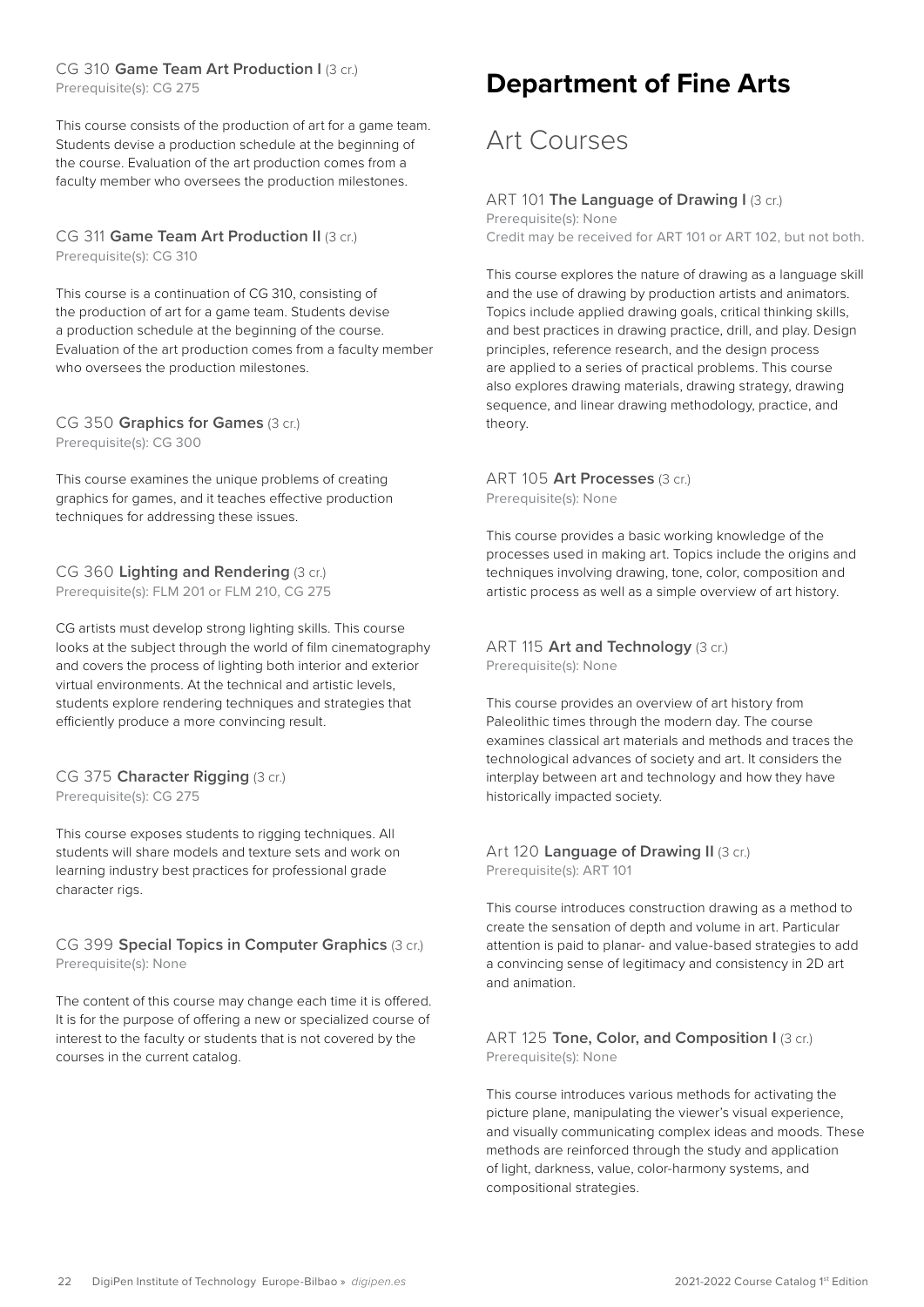#### ART 130 **Tone, Color, and Composition II** (3 cr.) Prerequisite(s): ART 125

This course builds upon the theories, techniques, and practices introduced in ART 125 while introducing the concepts of analysis and extrapolation in the creation of a visual reference library for implementation in subsequent coursework.

ART 150 **Human Anatomy** (3 cr.) Prerequisite(s): ART 101 Corequisite(s): ART 151

This course explores the skeletal and muscular structures of the human body. Skeletal and muscular forms are identified from both live models and anatomical references. Topics include terminology, structural arrangement, and kinetic function. The course gives special emphasis to adapting this knowledge to the needs of artists and animators.

#### ART 151 **Life Drawing I** (3 cr.) Prerequisite(s): ART 101

This course introduces the challenges of drawing the human form and applying lessons in anatomy to the figure. Life drawing for animation is examined in this course by studying the skeletal structure, muscle form, gesture, and emotion when drawing a live model.

ART 200 **Animal Anatomy** (3 cr.) Prerequisite(s): ART 150

This course introduces the major skeletal and muscular structures of animals. Topics include terminology, structural arrangement, and kinetic function. The course also considers standard locomotion cycles and the relationship between humans and various animals. This course gives special emphasis to adapting this knowledge to the needs of artists and animators.

#### ART 201 Life Drawing II (3 cr.)

Prerequisite(s): ART 125, ART 151

This course emphasizes drawing the human form from a structural perspective. Strategies for visualizing anatomy are explored. These include identifying bony landmarks and constructing the form through primitives and value. Additional topics include drawing the clothed figure and foreshortening.

#### ART 225 **3D Design and Sculpture** (3 cr.) Prerequisite(s): ART 201

This course introduces students to the principles of 3D design using both traditional and digital tools. Students become acquainted with additive, subtractive, and cast sculpture. They consider the basic concepts of architectural space, interior design, landscape design, surface interplay with light, lofted forms, and skinning systems. Students use modern polymer clays and build an animation maquette.

#### ART 230 **Painting** (3 cr.) Prerequisite(s): ART 125

This course explores ideas and various techniques related to painting. The use of color and the representation of space is emphasized. Students explore masterworks, studio painting, and painting en plein aire. Technical and social problems related to painting are explored using portraiture, still life, and environment/landscape. A portable field easel and appropriate painting supplies will be required. The course will culminate in a group show of student projects.

#### ART 234 **Survey of Sequential Art** (3 cr.) Prerequisite(s): ART 125, ART 151

In this course, students will learn to explore and to exploit the power of sequential images as a medium to craft stories beyond storyboarding, photography, and film. Through the formats of the graphic novel and related forms, students will tackle problems of character and events; their solutions will be limited only by their imaginations. The course will begin with an historical overview of sequential art and will then examine storytelling through pictures, focusing on clarity and emotional impact. Students will examine contemporary styles and conventions and will be required to draw from previous art experiences, while honing their skills in drawing, perspective, design, color, typography, writing, editing, and acting. Demonstrations of multimedia techniques and computer technology relative to this field will also be introduced.

ART 251 **Character Design (3 cr.)** Prerequisite(s): ART 201, CG 201

This course introduces the traditions of character design and the basic structural strategies for creating animated characters. The course explores simplification gradients relative to human, animal, and inanimate object-based characters. It also considers issues of costume, personality, and story interaction. The course emphasizes professional applications, techniques, and standards of quality. The work completed in this course may serve as pre-production design for PRJ 300, PRJ 350, or ANI 300.

#### ART 300 **Perspective, Backgrounds, and Layouts** (3 cr.)

Prerequisite(s): ART 201, CG 201

This course explores the animation pre-production skills of background and layout art. It emphasizes professional applications, techniques, and standards of quality. Students are guided through classical depth cue and perspective systems as they apply this knowledge to the creation of animation backgrounds and layouts. Additionally, students explore means of using drawing to create elements such as camera lens illusions, architectural space, theatrical sets, game visual design, matte painting, and surface texture.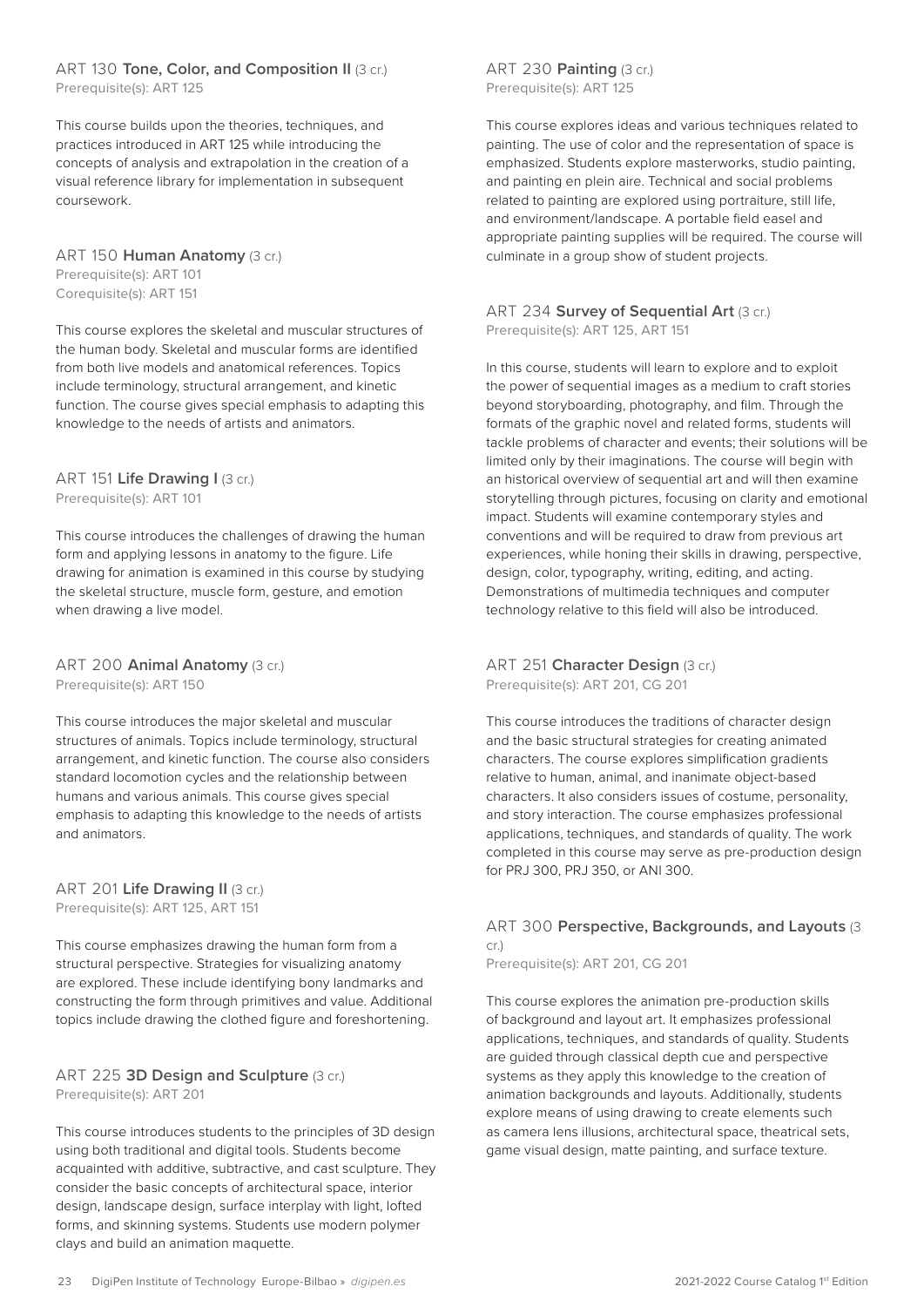#### <span id="page-23-0"></span>ART 301 **Concept Art Resources** (3 cr.)

Prerequisite(s): ART 251, CG 201, CG 275

This course builds upon all art disciplines, primarily 2D related skills, to prepare students for positions requiring the creation of concept art. Emphasis is placed on the importance of balancing speed of content generation with quality, as this is one of the most pressing and relevant challenges in this field. With this mindset, students are challenged to evaluate and understand new forms of character and environment generation. Both theory and technique are heavily stressed during this course, with the final tangible outcome being multiple portfolio pieces that demonstrate the individual's abilities and unique style/interests.

#### ART 310 **Architectural Spaces, Design, and Lighting I**  (3 cr.)

Prerequisite(s): None

This course introduces students to the aesthetics and principles of 2D (floor plans and elevations) and 3D environment design. A survey of architectural styles from throughout the world is blended with concepts, such as emotion, mood, lighting, shadows, aesthetics, and more. The course emphasizes learning the architectural vocabulary as well as the aesthetics of environmental and gamelevel design. Texturing, spatial design, negative space, dramatic lighting, and other concepts that affect not only the psychology of level design but also gameplay principles are covered. Students participate in numerous field trips to local examples of architecture in order to gain an understanding of architectural spaces and the field's vocabulary.

ART 350 **Storyboards** (3 cr.) Prerequisite(s): ART 201, ENG 116, FLM 115

This course explores the animation pre-production skills of storyboard art. Emphasis is placed on storytelling and cinematography to create both production and presentation storyboards. Drawing is applied as a means to create storyflow, character development, mood, time, and place.

#### ART 360 **Architectural Spaces, Design, and Lighting II: Period Styles (3 cr.)**

Prerequisite(s): ART 310

This class builds on the foundational skills and knowledge from Architectural Spaces, Design, and Lighting I (ART 310), covering more period styles. Additionally, students have opportunities to do more hands-on creation of art, models, and textures relative to various periods. Students participate in a variety of field trips in order to research and analyze architectural styles and then to build them in the computer lab.

ART 399 **Special Topics in Art** (3 cr.) Prerequisite(s): None

The content of this course may change each time it is offered. It is for the purpose of offering a new or specialized course of interest to the faculty or students that is not covered by the courses in the current catalog.

#### ART 401 **Conceptual Illustration and Visual Development** (3 cr.)

Prerequisite(s): ART 300

This course explores the animation pre-production skills of conceptual illustration and visual development. Students apply their knowledge of drawing, storytelling, and composition to create speculative drawings for animation. They review compositional systems, design process, and illustration techniques. Additionally, students explore means of using drawing to visually explore story and character ideas from both existing and original story materials. They also consider adaptation, stylization, and visual variety. The course emphasizes professional applications, techniques, and standards of quality. The work completed in this course serves as pre-production design for PRJ 300, PRJ 350, or ANI 300.

ART 450 **Portfolio** (3 cr.) Prerequisite(s): PRJ 350 or PRJ 352

This course explores elements of personal branding and professional portfolio development. Emphasis is placed on visual continuity in the creation of traditional and digital art portfolios, web sites, demo reels, and promotional items. The course also covers strategies for job interviews, contract negotiations, understanding business documents, and exhibiting at trade shows.

### **Department of Game Software Design and Production**

Game Projects Courses

GAM 100 **Project Introduction** (3 cr.) Prerequisite(s): None

This course focuses on basic software development, concept development, and team dynamics. The central focus of the course is team development of a simple digital game or simulation. Industry history and practices will also be explored.

GAM 150 **Project I** (3 cr.) Prerequisite(s): CS 120, GAM 100

This course focuses on the team creation of a simple digital two-dimensional game or simulation. Techniques are introduced for working effectively on a team, following a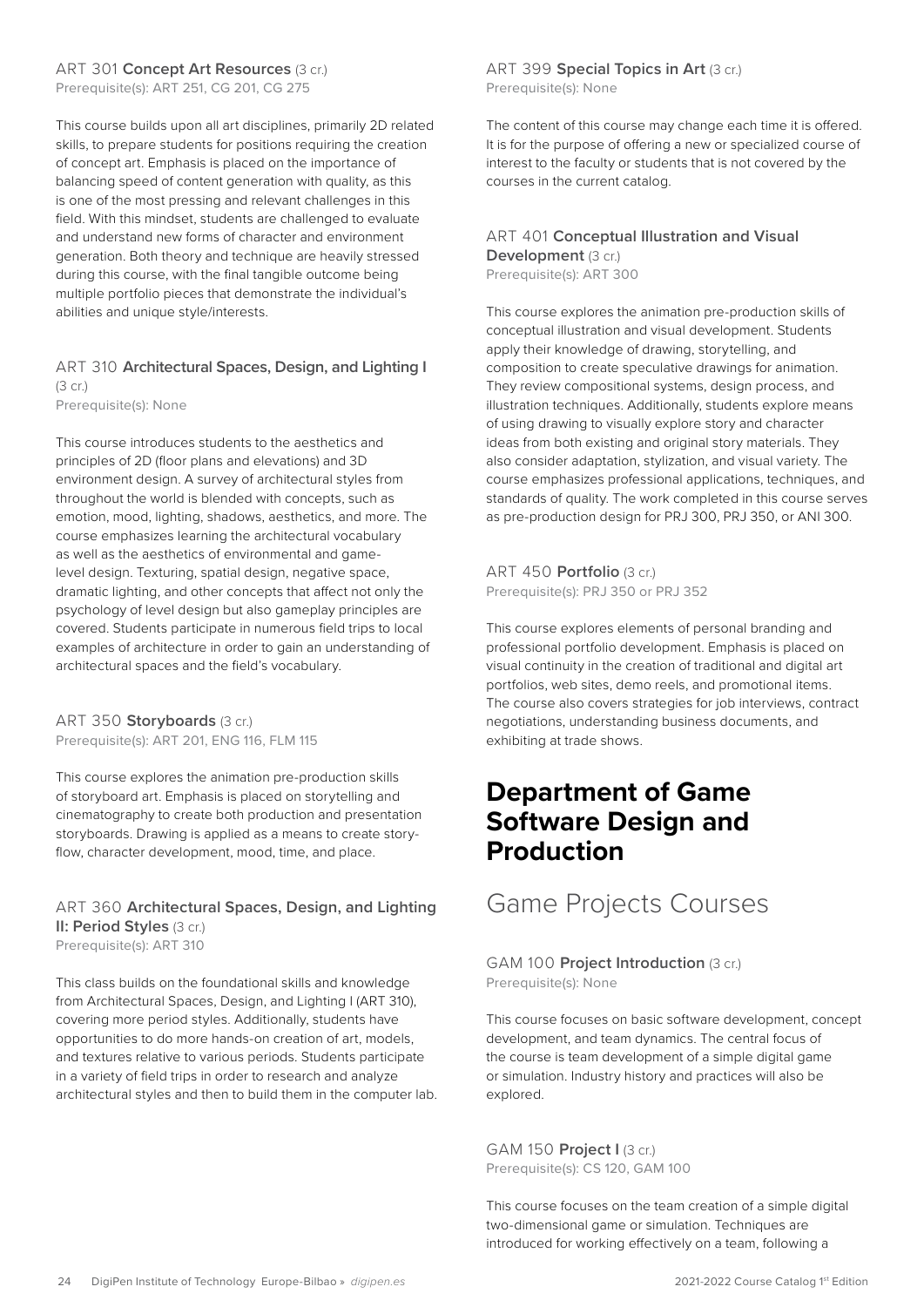development process, and using best practices in coding, design, communications, and team dynamics. Issues in game marketing and legal issues of game development are discussed.

GAM 200 **Project II** (4 cr.) Prerequisite(s): GAM 150, CS 170 or CS 230

This course is the first semester of a two-semester project, which will be continued in GAM 250. Students will work together on teams of three or more to create a simple real-time two-dimensional game or simulation. Techniques are explored for working effectively on a team, following a development process, using discipline-based best practices, and applying core discipline-based skills to game development. This first semester focuses on pre-production to ensure the technology, tools, design, art, audio, and team are ready for full production in the following semester.

GAM 250 **Project II** (4 cr.) Prerequisite(s): GAM 200

In this course, students work to complete the projects they began in GAM 200. Techniques are explored for iterating effectively, formal testing, tracking progress, and integrating design, art, and audio into a unified experience. This second semester focuses on production to bring the project to the point where the target audience finds it engaging.

GAM 300 **Project III** (4 cr.) Prerequisite(s): GAM 250, CS 280

This course is the first semester of a two- or three-semester project, which will be continued in GAM 350, and then in GAM 375 for a three-semester project. Students will work together on teams of three or more to create an advanced real-time game or simulation. Techniques are explored for creating high-performance teams, tuning development processes for specific projects, using advanced discipline-based best practices, and applying specialized discipline-based skills to game development. This first semester focuses on preproduction to ensure the technology, tools, design, art, audio, and team are ready for full production in the following semester.

GAM 350 **Project III** (4 cr.) Prerequisite(s): GAM 300

In this course, students work to complete the projects they began in GAM 300. This second semester focuses on production to bring the project to the point where the target audience finds it engaging. Furthermore, techniques are explored for creating effective resumes, interviewing, and pursuing internships. The project may be continued for a third semester in GAM 375.

GAM 375 **Project III** (4 cr.) Prerequisite(s): GAM 350

This course is the final semester of the three-semester project begun in GAM 300 and continued in GAM 350. Techniques are explored for polishing design, art, and audio, creating effective marketing materials, and highlighting individual contributions to the project. This semester focuses on postproduction and shipping a highly polished final project.

GAM 390 **Internship I** (4 cr.) Prerequisite(s): GAM 250

An internship is any carefully monitored work or service experience in which an individual has intentional learning goals and reflects actively on what she or he is learning throughout the experience. It is usually a professional activity under general supervision of an experienced professional and in a job situation, which places a high degree of responsibility on the student.

GAM 400 **Project IV** (4 cr.) Prerequisite(s): GAM 350 or GAM 390

In this course, students prepare their personal portfolio of projects in order to be ready for a professional job search. This can involve a new project to demonstrate a particular professional skill, or taking a previous project to very high level of quality.

GAM 450 **Project IV** (4 cr.) Prerequisite(s): GAM 400 Credit may be received for only one of: CSP 450, GAM 450.

In this course, students prepare their personal portfolio of projects in order to be ready for a professional job search. This can involve a new project to demonstrate a particular professional skill, or working to complete a project they began in GAM 400.

GAM 490 **Internship II** (4 cr.) Prerequisite(s): GAM 390

An internship is any carefully monitored work or service experience in which an individual has intentional learning goals and reflects actively on what she or he is learning throughout the experience. It is usually a professional activity under general supervision of an experienced professional and in a job situation, which places a high degree of responsibility on the student.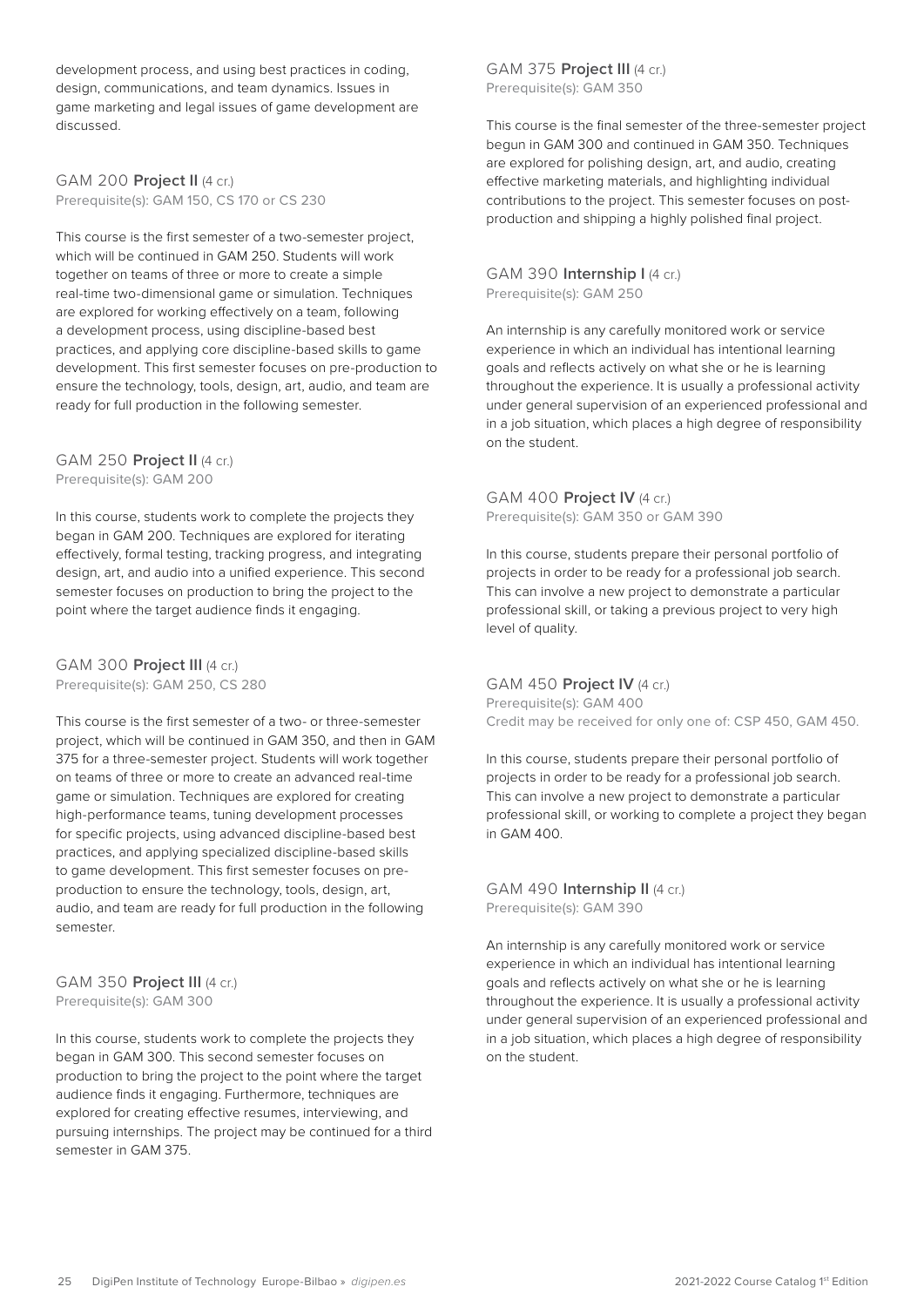### <span id="page-25-0"></span>**Department of General Study**

### College Success Courses

COL 101 **College Life and Academic Skills** (1 cr.) Prerequisite(s): None

This course assists students in developing the classroom and communication skills necessary to succeed in both educational and professional situations.

#### COL 230 **College Success for Artists** (1 cr.) Prerequisite(s): PRJ 201 or PRJ 202

This course introduces industry research, professional expectations, and requisite levels of proficiency. The course helps identify strengths, skills, interests, and areas for growth and requires the creation of an academic plan.

#### COL 499 **Career Search Preparation: Materials, Logistics, and Communication** (1 cr.)

Prerequisite(s): None

This is a capstone course for students to prepare their application materials and learn how to effectively search for an entry-level job in their field. The goal of the course is for each student to have a polished resume, cover letter, business card, and online/web presence by the end of the semester, as well as a search strategy for seeking employment.

### **Department of Humanities and Social Sciences**

# Communications Courses

COM 150 **Interpersonal and Work Communication**  (3 cr.) Prerequisite(s): ENG 110 or ENG 116

This course provides an introduction to interpersonal and professional communication. Particular attention is paid to verbal and nonverbal communication skills, small-group communication, and conflict resolution.

#### COM 250 **Professional Communication** (3 cr.) Prerequisite(s): None

This course prepares students for the communication challenges that await them in the professional world. Topics covered may include professional networking strategies, career search materials, self-presentation and interview skills, and effective communication across all levels and functions of the workplace.

### English Courses

ENG 110 **Composition** (3 cr.) Prerequisite(s): None

This course focuses on generating and discussing ideas for composition and engages in all stages of the writing process, with emphasis on the development and application of critical thinking skills. The primary focus of the course is developing the ability to construct, write, and revise argumentative/ persuasive essays. Assignments may also include other types of writing, such as narrative, descriptive, and comparative essays.

ENG 116 **Storytelling** (3 cr.) Prerequisite(s): None

This course covers the principal elements of storytelling including theme, character, perspective, setting, plot, and dialogue. It emphasizes non-visual media such as short stories, novels, and plays, though visual media including film and video games may be discussed as well.

ENG 120 **Research, Reasoning, and Writing** (3 cr.) Prerequisite(s): ENG 110

In this composition course, students practice advanced argumentative essay writing with a focus on research, critical analysis of the research, thesis presentation, and defense. During the semester, students write several research essays on various topics using both traditional and new information techniques.

ENG 150 **Mythology** (3 cr.) Prerequisite(s): ENG 110 or ENG 116

This course studies myths from different world cultures. It provides an in-depth discussion of the Hero's Journey (a basic pattern that appears in many narratives) and its principal archetypes. It also studies mythology across the arts and examines how essential it is to the study of literature, drama, film and video games.

ENG 242 **Multicultural Literature** (3 cr.) Prerequisite(s): ENG 110, ENG 150

This course explores what modernity and post-modernity have or have not meant to American writers whose histories and cultures are not European in origin but whose writings are steeped in European-American literary traditions. The course explores the cultural hybridism of this literature as well the unique visions of the world they have created. These funny, humorous, bitterly satirical, and downright serious (post) modern fantasies are quintessentially American, yet also unique and peculiar to these authors' ethnic experiences. The selected works also offer an opportunity to read or re-read well established and newer American works of literature.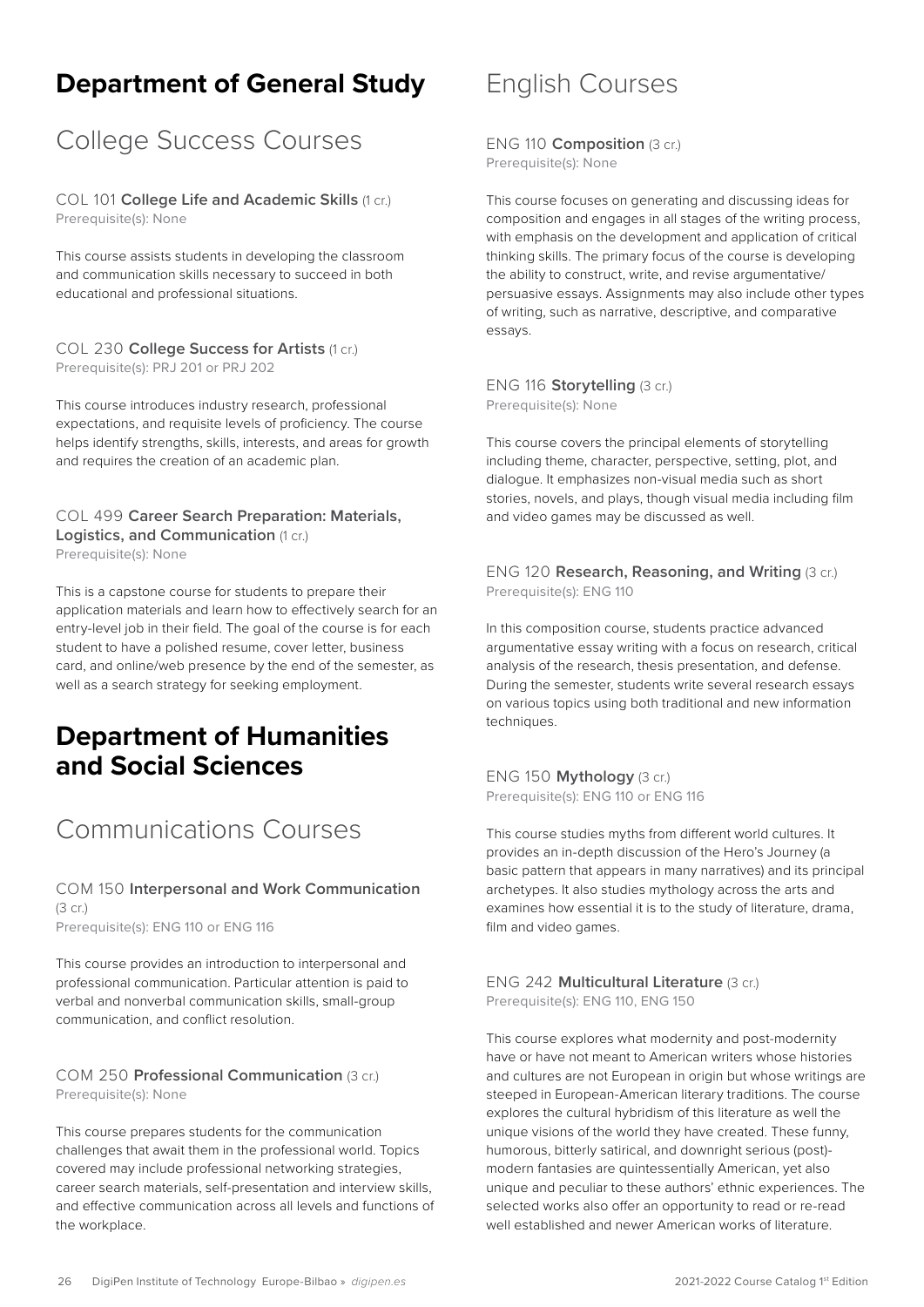#### <span id="page-26-0"></span>ENG 245 **Introduction to Fiction Writing** (3 cr.) Prerequisite(s): ENG 110 or ENG 116

This course provides an introduction to the study and practice of fiction writing including characterization, plot, setting, and point of view. It presents selected works of short and long fiction. The course is an opportunity for students to practice their own creative writing skills. They are required to write at least two short stories.

#### ENG 246 **American Ethnic Literatures** (3 cr.) Prerequisite(s): ENG 110 or ENG 116

This course covers prominent themes and techniques in American ethnic literatures such as Native, African, Asian, and Hispanic American literatures. Modern texts are emphasized but pre- or early 20th century classics may also be included.

ENG 315 **Scriptwriting** (4 cr.) Prerequisite(s): ENG 116 or ENG 245

This course covers the fundamentals of concept development, dramatic structure, and writing for a visual medium. It leads to the completion of at least one original preproduction script in screenplay format.

#### ENG 340 **Creative Writing Across the Arts** (3 cr.) Prerequisite(s): ENG 110 or ENG 116

This course focuses on the generation of creative writing in multiple genres and media, including poetry, fiction, creative non-fiction, and graphic novels. Students study and practice writing in a workshop atmosphere and engage in intensive reading of excellent writings, most of which employ interdisciplinary, cross-genre approaches that encompass painting, photography, and other visual art. Discussions of readings are followed by writing experiments designed to spark original thinking, to develop facility with writing, and to enhance understanding of the creative process. Students gain in-depth knowledge of the possibilities of creative writing and apply this experience by writing both short creative pieces and longer works.

#### ENG 399 **Special Topics in English** (3 cr.)

Prerequisite(s): None Permission of instructor required

The content of this course may change each time it is offered. It is for the purpose of offering a new or specialized course of interest to the faculty and students that is not covered by the courses in the current catalog.

### Law Courses

#### LAW 115 **Introduction to Intellectual Property and Contracts** (3 cr.) Prerequisite(s): None

The animation and computer software industries are founded upon the principle of intellectual property. This course introduces students to the social concepts and traditions that led to the idea of intellectual property. It surveys the various international legal systems governing intellectual property, giving special consideration to Title 17 and the local statutes that govern copyrights, trademarks, and patents in the United States. Students learn fundamental issues surrounding this field, such as fair use, international relations, and economics. The course also introduces students to a basic overview of contracts, including structure, traditions, and vocabulary.

# Psychology Courses

#### PSY 101 **Introduction to Psychology** (3 cr.) Prerequisite(s): None

This course introduces major topics in psychology, specifically as they relate to cognition and learning. These topics include perception, cognition, personality and social psychology, and biological aspects of behavior. Students are also introduced to human information processing, memory, problem solving, attention, perception, and imagery. Other topics covered may include mental representation and transformation, language processing, and concept formation.

PSY 399 **Special Topics in Psychology** (3 cr.) Prerequisite(s): None Permission of instructor required

The content of this course may change each time it is offered. It is for the purpose of offering a new or specialized course of interest to the faculty and students that is not covered by the courses in the current catalog.

# Social Sciences Courses

#### SOS 115 **Media and Ethics: A Social Science Perspective** (3 cr.) Prerequisite(s): None

This course guides students in the ethical assessment of both the processes and outcomes of social decision-making. After an introduction to basic ethical theories, students acquire an understanding of the structure of social institutions and the process through which one makes social choices. Central to the analysis is a study of ethics as a criterion for assessment of social decision-making with emphasis on the study of particular issues of social choice. The course also provides a theoretical framework within which to spot and analyze ethical issues in the media.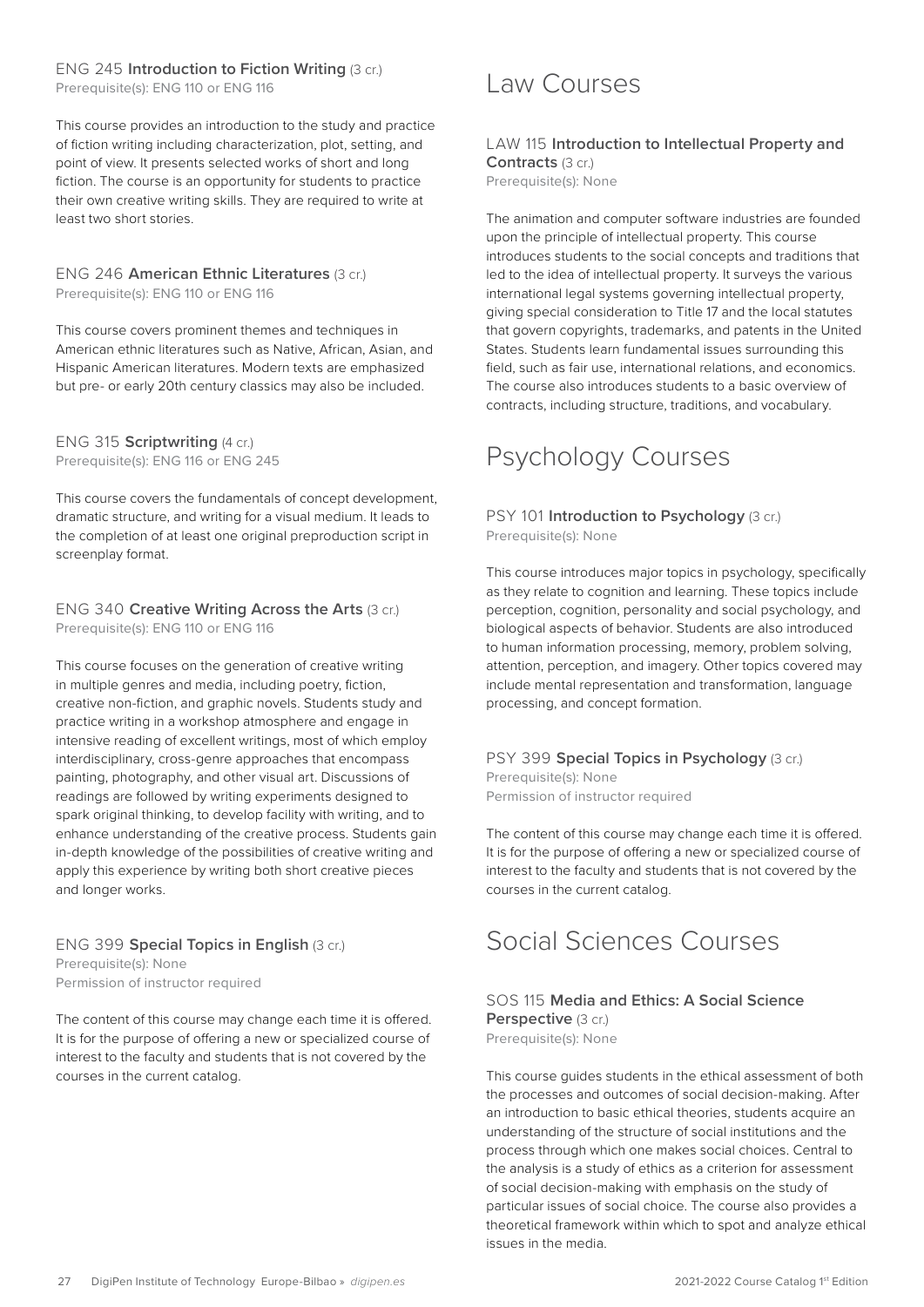#### <span id="page-27-0"></span>SOS 150 **Society and Technology** (3 cr.)

Prerequisite(s): None

This course draws on techniques and perspectives from the social sciences, humanities, and cultural studies to explore technology and change in the modern era. In particular, students examine how technology influences and is influenced by values and cultures in America and abroad. The course helps students recognize the range of consequences that technology in general, and information and communication technology (ICT) in particular, have when shaped and used by individuals, organizations, and society. Through readings, discussion, lectures, and written assignments, students become acquainted with current controversies related to the socio-cultural dimensions of technology in the "digital era." While the course examines the impact of technologies—including video gaming and robotics—on the contemporary world, it also uses an historical approach to address some of the technological innovations that have most affected U.S. society in the past. The course considers how technologies are developed and sustained, and how they interact with and affect our urban culture. Specific themes likely to be addressed include technology's impact on the private and public spheres; the body and the self in cyberspace; and the criteria used to determine a technology's success, failure, and danger.

#### SOS 180 **Race & Gender in Twenty-First Century America** (3 cr.)

Prerequisite(s): ENG 110

This course takes a close look at current debates on race, gender, and ethnicity in American society. It begins with an overview of definitions of race, gender, and ethnicity, exploring what they have meant in the past and what they mean now. Then the course examines the intersections between race, gender, and ethnicity, asking the following questions: How do race and ethnicity differ, and how are they related? What difference does race make? How are race and gender related? Where does sexual orientation fit into the discourse on gender, and how does it fit into discussions on race and ethnicity? Current debates on race, gender, and ethnicity were highlighted by the 2008 election of the first African-American president and the ever-growing prominence of women in the highest levels of American politics. Does this mean that we have entered a post-racial era? Where exactly do we stand on women and gender-related issues? What about the place of GLBT issues in the public domain? This course explores these themes and topics.

#### SOS 399 **Special Topics in Social Sciences** (3 cr.) Prerequisite(s): None

Permission of instructor required

The content of this course may change each time it is offered. It is for the purpose of offering a new or specialized course of interest to the faculty and students that is not covered by the courses in the current catalog.

### **Department of Mathematics**

### Mathematics Courses

MAT 140 **Linear Algebra and Geometry** (4 cr.) Prerequisite(s): None

The two main themes throughout the course are vector geometry and linear transformations. Topics from vector geometry include vector arithmetic, dot product, cross product, and representations of lines and planes in threespace. Linear transformations covered include rotations, reflections, shears and projections. Students study the matrix representations of linear transformations along with their derivations. The curriculum also presents affine geometry and affine transformations along with connections to computer graphics. This course also includes a review of relevant algebra and trigonometry concepts.

#### MAT 150 **Calculus and Analytic Geometry I** (4 cr.) Prerequisite(s): None

Credit may be received for MAT 150 or MAT 180, but not for both.

This course introduces the calculus of functions of a single real variable. The main topics include limits, differentiation, and integration. Limits include the graphical and intuitive computation of limits, algebraic properties of limits, and continuity of functions. Differentiation topics include techniques of differentiation, optimization, and applications to graphing. Integration includes Riemann sums, the definite integral, anti-derivatives, and the Fundamental Theorem of Calculus.

#### MAT 200 **Calculus and Analytic Geometry II** (4 cr.)

Prerequisite(s): MAT 150 or MAT 180 Credit may be received for MAT 200 or MAT 230, but not for both.

This course builds on the introduction to calculus in MAT150. Topics in integration include applications of the integral in physics and geometry and techniques of integration. The course also covers sequences and series of real numbers, power series and Taylor series, and calculus of transcendental functions. Further topics may include a basic introduction to concepts in multivariable and vector calculus.

#### MAT 250 **Linear Algebra** (3 cr.) Prerequisite(s): MAT 200 or MAT 230

This course presents the mathematical foundations of linear algebra, which includes a review of basic matrix algebra and linear systems of equations as well as basics of linear transformations in Euclidean spaces, determinants, and the Gauss-Jordan Algorithm. The more substantial part of the course begins with abstract vector spaces and the study of linear independence and bases. Further topics may include orthogonality, change of basis, general theory of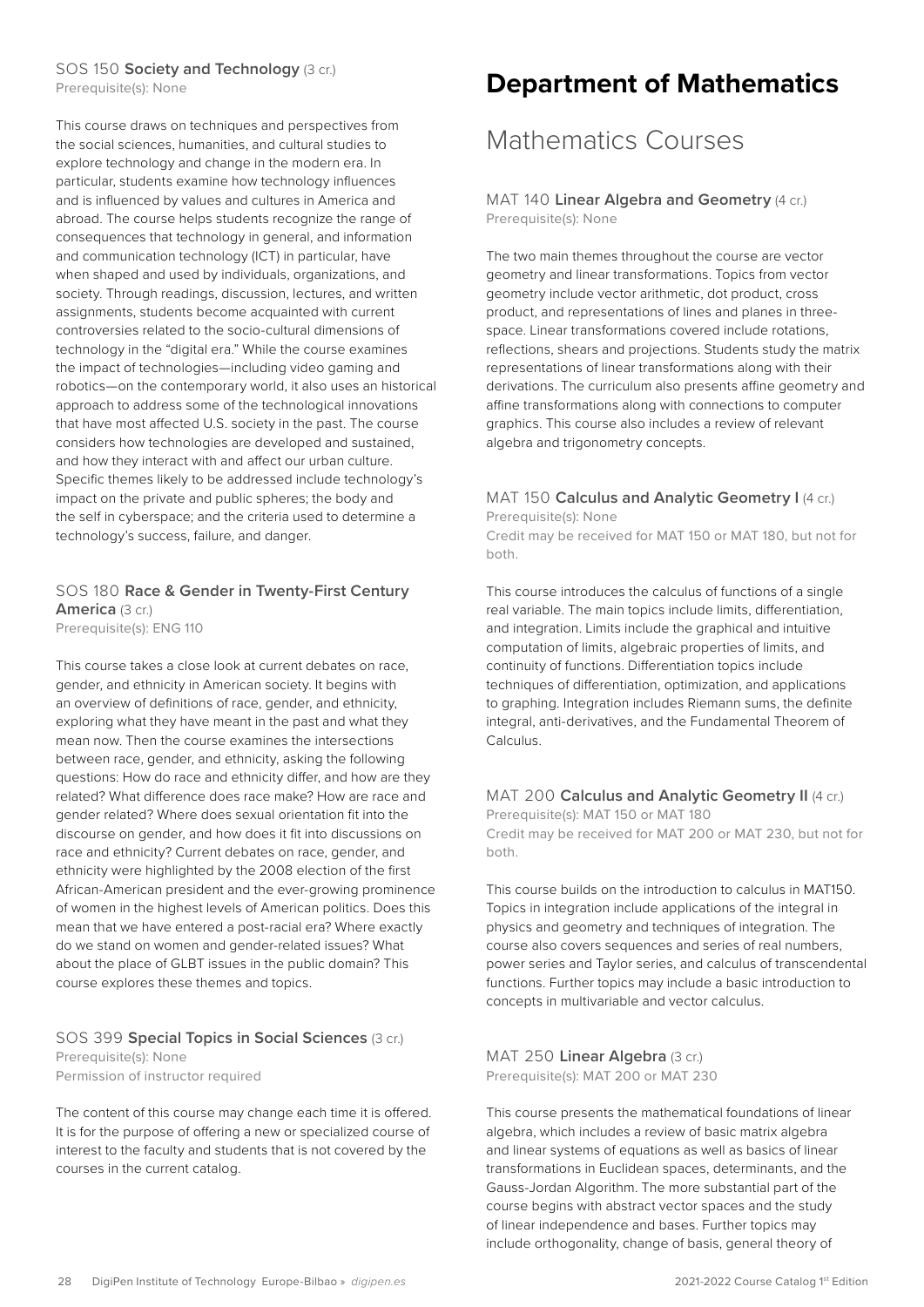<span id="page-28-0"></span>linear transformations, and eigenvalues and eigenvectors. Other topics may include applications to least-squares approximations and Fourier transforms, differential equations, and computer graphics.

#### MAT 256 **Introduction to Differential Equations** (3 cr.) Prerequisite(s): MAT 200 or MAT 230

This course introduces the basic theory and applications of first and second-order linear differential equations. The course emphasizes specific techniques such as the solutions to exact and separable equations, power series solutions, special functions and the Laplace transform. Applications include RLC circuits and elementary dynamical systems, and the physics of the second order harmonic oscillator equation.

#### MAT 258 **Discrete Mathematics** (3 cr.) Prerequisite(s): MAT 200 or MAT 230

This course gives an introduction to several mathematical topics of foundational importance in the mathematical and computer sciences. Typically starting with propositional and first order logic, the course considers applications to methods of mathematical proof and reasoning. Further topics include basic set theory, number theory, enumeration, recurrence relations, mathematical induction, generating functions, and basic probability. Other topics may include graph theory, asymptotic analysis, and finite automata.

#### MAT 300 **Curves and Surfaces** (3 cr.) Prerequisite(s): MAT 250, MAT 258

This course is an introduction to parameterized polynomial curves and surfaces with a view toward applications in computer graphics. It discusses both the algebraic and constructive aspects of these topics. Algebraic aspects include vector spaces of functions, special polynomial and piecewise polynomial bases, polynomial interpolation, and polar forms. Constructive aspects include the de Casteljau algorithm and the de Boor algorithm. Other topics may include an introduction to parametric surfaces and multivariate splines.

#### MAT 340 **Probability and Statistics** (3 cr.) Prerequisite(s): MAT 200 or MAT 230, MAT 258

This course is an introduction to basic probability and statistics with an eye toward computer science and artificial intelligence. Basic topics from probability theory include sample spaces, random variables, continuous and discrete probability density functions, mean and variance, expectation, and conditional probability. Basic topics from statistics include binomial, Poisson, chi-square, and normal distributions; confidence intervals; and the Central Limit Theorem. Further topics may include fuzzy sets and fuzzy logic.

#### MAT 364 **Combinatorial Game Theory** (3 cr.) Prerequisite(s): MAT 258

Combinatorial Game Theory studies finite, two-player games in which there are no ties. Techniques from logic combinatorics and set theory are used to prove various properties of such games. Typical games include Domineering, Hackenbush, and Nim. The analysis of such games can also be used to study other more complex games like Dots and Boxes, and Go. Topics covered in this course include Conway's theory of numbers as games, impartial and partizan games, winning strategies, outcome classes and algebra of games.

#### MAT 399 **Special Topics in Mathematics** (3 cr.)

Prerequisite(s): None Requirement: Permission of instructor

The content of this course may change each time it is offered. It is for the purpose of offering a new or specialized course of interest to the faculty and students that is not covered by the courses in the current catalog.

### **Department of Physics**

# Physics Courses

#### PHY 115 **Introduction to Applied Math and Physics**  (3 cr.)

Prerequisite(s): None

We live in a world governed by physical laws. As a result, we have become accustomed to objects' motions being in accordance with these laws. This course examines the basic physics and mathematics governing natural phenomena, such as light, weight, inertia, friction, momentum, and thrust as a practical introduction to applied math and physics. Students explore geometry, trigonometry for cyclical motions, and physical equations of motion for bodies moving under the influence of forces. With these tools, students develop a broader understanding of the impact of mathematics and physics on their daily lives.

PHY 200 **Motion Dynamics** (4 cr.) Prerequisite(s): MAT 150 or MAT 180

This calculus-based course presents the fundamental principles of mechanics, including kinematics, Newtonian dynamics, work and energy, momentum, and rotational motion.

PHY 200L Motion Dynamics Laboratory (1 cr.) Prerequisite(s): None Concurrent Course(s): PHY 200

This course presents the concepts of PHY 200 in the laboratory. The experiments allow the student to experience the laws of basic physics involving linear motion, force,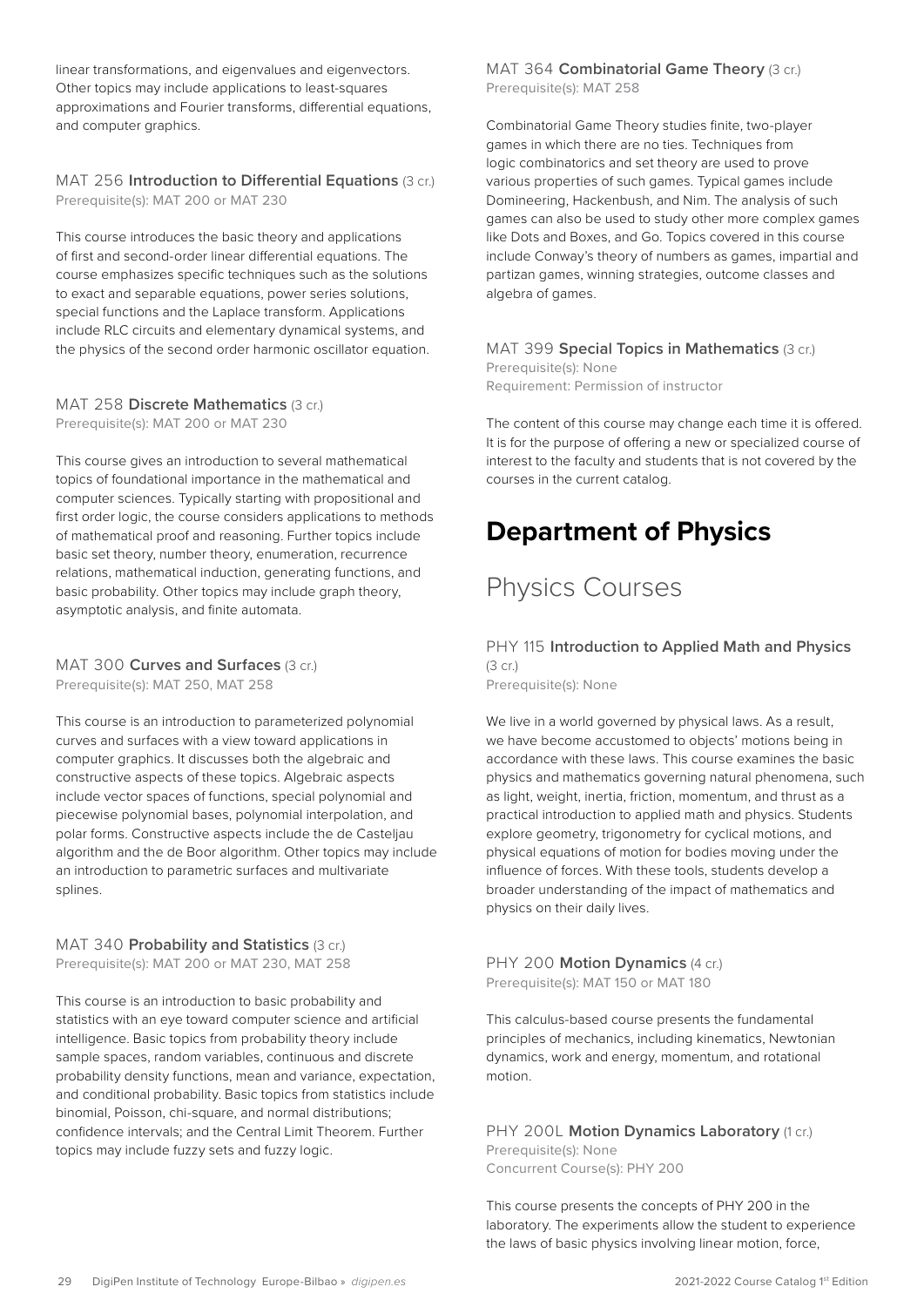gravitation, conservation of energy, conservation of momentum, collisions, rotational motion, and springs. Error analysis and data reduction techniques are taught and required in experimental reports.

PHY 250 **Waves, Optics, and Thermodynamics** (4 cr.) Prerequisite(s): MAT 200 or MAT 230, PHY 200

This calculus-based course presents the fundamentals of fluid dynamics, oscillations, waves, geometric optics, and thermodynamics.

#### PHY 250L **Waves, Optics, and Thermodynamics Lab** (1 cr.) Prerequisite(s): None

Concurrent Course(s): PHY 250

This course presents the concepts of PHY 250 in the laboratory. The experiments allow students to experience the physical laws involving oscillations, waves, sound, interference, lift, drag, heat, optics, and entropy. Extended error analysis and statistics are taught and required in experimental reports.

#### PHY 300 **Advanced Mechanics** (3 cr.)

Prerequisite(s): MAT 200 or MAT 230, CS 250, MAT 250, PHY 250

This course covers the physics behind more complex mechanical interactions as well as the numerical techniques required to approximate the systems for simulations. A thorough analysis of mechanical systems through energy analysis provides the basis for the understanding of linear and rotational systems. The combination of theoretical physics and numerical methods provide students with the background for simulating physical systems with limited computational power. Topics covered include Lagrangian Dynamics, Hamilton's Equations, dynamics of rigid bodies, motion in non-inertial reference frames, the use of the inertia tensor, collision resolution, and numerical techniques including methods of approximation.

#### PHY 399 **Special Topics in Physics** (3 cr.) Prerequisite(s): None Prerequisite: Permission of Instructor

The content of this course may change each time it is offered. It is for the purpose of offering a new or specialized course of interest to the faculty and students that is not covered by the courses in the current catalog.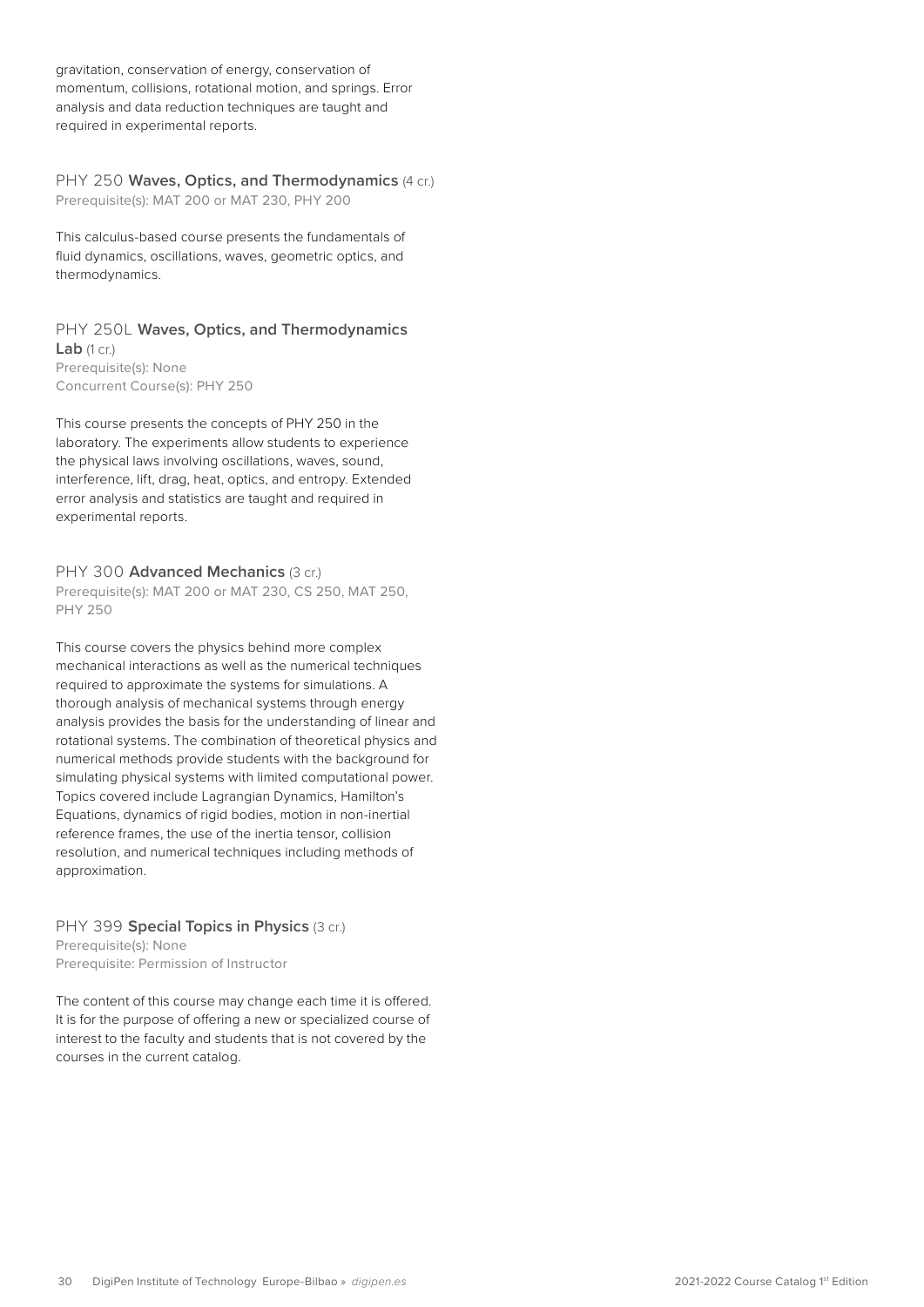# <span id="page-30-0"></span>**Standards of Progress**

# Semester Credit Hour

The semester credit hour is the basic unit of credit awarded at the Institute. The academic value of each course is stated in semester credits. DigiPen Europe-Bilbao defines a semester credit hour as follows.

Over any semester, one semester credit hour of academic credit equals:

- at least 15 hours of classroom contact, or
- at least 22.5 hours of supervised laboratory time, or
- at least 45 hours of internship experience.

In addition, each semester credit also assumes:

• a minimum of 30 hours over the semester for external preparation, project work, or homework by the student, except for independent studies or internship experience.

A classroom contact hour is 53 minutes in length.

Whenever "semester hour" is used in the Course Catalog, it is synonymous with "semester credit hour" (SCH) and does not always represent "hours per week in class." Students taking courses over the summer should be aware that the total number of hours for a course is compressed into fewer weeks, but is not reduced. The number of courses that a student is recommended to take during the shorter summer semester is therefore fewer than the fall or spring semesters.

# Grade Level Progression

| <b>CREDIT AMOUNT</b>         | <b>CLASS STANDING</b>    |
|------------------------------|--------------------------|
| less than 30 earned credits* | Freshman class standing  |
| 30 earned credits or greater | Sophomore class standing |
| 60 earned credits or greater | Junior class standing    |
| 90 earned credits or greater | Senior class standing    |

\*an earned credit is defined as a credit that is awarded a passing final grade and counts towards the program in which the student is currently enrolled.

# Grading System

The following grading system is in use and, except where otherwise specified, applies to both examinations and homework assignments. The weight of a final examination grade is a matter individually determined by each instructor. See the following *Grade Point Average* section for additional information.

| <b>GRADE DESCRIPTION QUALITY</b> | <b>POINTS</b> | <b>EXPLANATION OF</b><br><b>MINIMUM GRADE</b><br><b>REQUIREMENT</b> |
|----------------------------------|---------------|---------------------------------------------------------------------|
| Excellent                        | 40            |                                                                     |
| Excellent                        | 37            |                                                                     |

|      | <b>GRADE DESCRIPTION</b> | <b>QUALITY</b><br><b>POINTS</b> | <b>EXPLANATION OF</b><br><b>MINIMUM GRADE</b><br><b>REQUIREMENT</b>          |
|------|--------------------------|---------------------------------|------------------------------------------------------------------------------|
| $B+$ | Good                     | 3.3                             |                                                                              |
| R    | Good                     | 3.0                             |                                                                              |
| R-   | Good                     | 27                              |                                                                              |
| $C+$ | Fair                     | 2.3                             |                                                                              |
|      | Fair                     | 2.0                             |                                                                              |
| -^*  | Fair                     | 17                              | minimum grade<br>required to<br>earn credit for<br>undergraduate<br>students |
|      | Failure                  | 1 <sub>O</sub>                  |                                                                              |
|      | Failure                  |                                 |                                                                              |

*\* A grade "C-" (for 1.7. quality points) or better is required to earn credit for undergraduate-level classes.*

### Withdrawal Information and **Status**

The following applies to both undergraduate and graduate students:

| <b>STATUS</b> | <b>DESCRIPTION</b>          |
|---------------|-----------------------------|
| AU            | Audit                       |
| F             | Expulsion                   |
|               | Incomplete                  |
| ΙP            | In Progress                 |
| <b>NP</b>     | No Pass                     |
| P             | Pass                        |
| ς             | Suspension                  |
| W             | Withdrawal                  |
| WF            | Withdrawal Failure          |
| WI            | Withdrawal Investigation    |
| <b>HW</b>     | Hardship Withdrawal         |
| EW            | <b>Emergency Withdrawal</b> |

#### AU—AUDIT

"AU" indicates that the student attended the course without expectation of receiving credit or a grade.

#### E—EXPULSION

"E" indicates a permanent separation from the Institute, with no possibility of return. Initiated by the Institute as a punitive action.

#### I—INCOMPLETE

"I" indicates when students have completed most of the required work for a course and submitted passing work, but circumstances beyond their control prohibit them from taking the final exam or completing coursework by the final due date. The "I" grade is included in the satisfactory pace calculation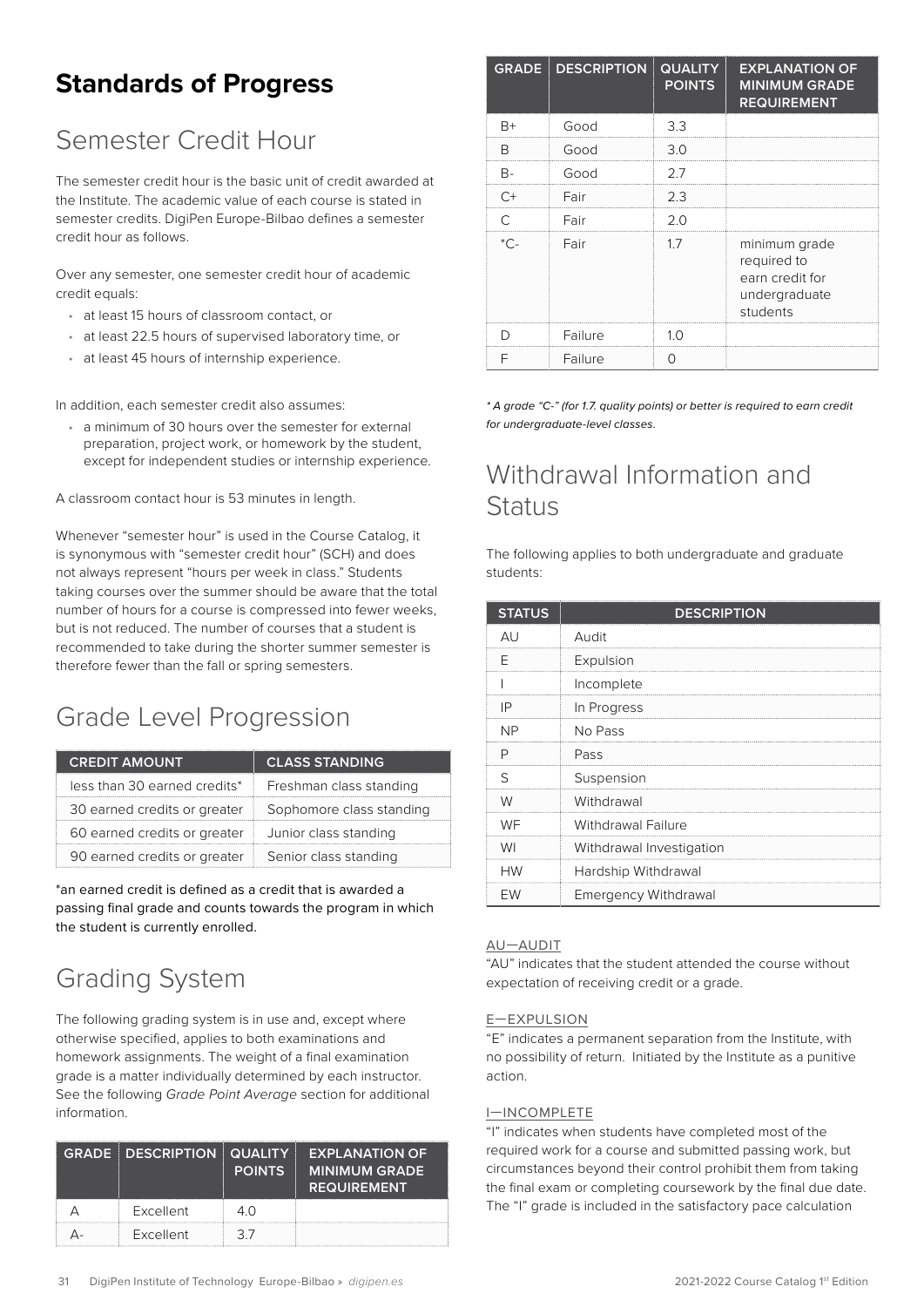#### <span id="page-31-0"></span>IP—IN PROGRESS

"IP" indicates that the grade was not available from the instructor at the time the transcript was printed.

#### NP—NO PASS

"NP" is given for courses where a letter grade is not required. "NP" means that the student has not successfully completed the requirements of the course, but there is no impact on the GPA.

#### P—PASS

"P" is given for courses where a letter grade is not required. Some examples of this are internship, seminar, and thesis courses..

#### S–SUSPENSION

"S" indicates a temporary separation, for a specific period of time (usually one calendar year), from the Institute with the option of a possible future return. Initiated by the Institute as a punitive action.

• In order for student to return at the end of the suspension, the student must reapply. This does not result in an automatic reinstatement.

#### W–WITHDRAWAL

"W" indicates removal of a student from a course or the Institute, which may or may not allow for future readmission.

- Withdrawal from a course or courses equates to the grade of "W".
	- » Does not affect cumulative GPA.
- Withdrawal from the Institute equates to the status of "W".

#### WF—WITHDRAWAL FAIL

"WF" indicates a removal of student from a course or the Institute, which may or may not allow for future readmission.

- Withdrawal from a course (after deadline for "W"), equates to the grade of "WF".
	- » This affects the cumulative GPA just like an "F" grade would.
- Withdrawal from the Institute (after deadline for "W") equates to the status of "WF".

#### WI—WITHDRAWAL INVESTIGATION

"WI" indicates a withdrawal done by the student in an attempt to avoid investigation for a possible offense.

- This status documents that the student is under investigation but has chosen to withdraw of their own volition, in an attempt to avoid possible consequences.
- Once investigation is complete, this status and pertinent grades will be changed according to the outcome.

#### HW—HARDSHIP WITHDRAWAL

"HW" indicates removal of a student from a course or the Institute, due to a situation beyond their control, involving a documented significant illness or life altering event that prohibits the student from carrying on with their studies.

• Student will receive a W grade, which does not affect cumulative GPA.

#### EW—EMERGENCY WITHDRAWAL

"EW" indicates removal of a student from a course or the Institute, due to hardship withdrawal caused directly by a documented COVID situation.

Student will receive a W grade, which does not affect cumulative GPA.

### Withdrawal Policy Deadlines

*(grades assigned for withdrawal from courses during semester)*

| <b>WITHDRAWAL FROM</b><br><b>COURSES DURING THE</b><br><b>SEMESTER</b> | <b>GRADE ASSIGNED ON</b><br><b>TRANSCRIPT</b> |
|------------------------------------------------------------------------|-----------------------------------------------|
| Within 2 weeks (Add/Drop)                                              | No grades recorded                            |
| From 15th day to 8th week                                              | "W" grade                                     |
| After 8th week                                                         | "F" grade                                     |

### Assessment Process

DigiPen has an assessment process to evaluate the defined student learning outcomes of the education and training and established competencies. This process includes a combination of methods such as grading, portfolio assessment, projects, internships, and criterion-referenced testing based on developed and appropriate rubrics.

Each course syllabus contains clearly defined course objectives and learning outcomes, course requirements, grading policy and allotment, and grading distribution. Students are made aware of the grading policy, performance standards, and grading distribution at the beginning of each course. The faculty measures the student's achievement of the stated course objectives and learning outcomes based on the grading policy published in the course syllabus.

### Grade Reports

Reports of the final grade in each course will be made available online to students soon after the close of each semester. However, grade reports may be withheld from students who have delinquent accounts with the Administration Office, Facilities, or the Library.

### Grade Point Average

The academic standing of each student is determined on the basis of the grade point average (GPA) earned each semester. The GPA is determined by using the quality points assigned to each course grade a student earns. The quality point value for each grade earned during a semester is multiplied by the number of credit hours assigned to that course as listed elsewhere in this catalog. The sum of these points is the total number of quality points earned during the semester. This sum is divided by the number of credit hours attempted (hours from courses with grades of "A" [or 4.0 quality points] through "F" [or 0 quality points]) to obtain the GPA.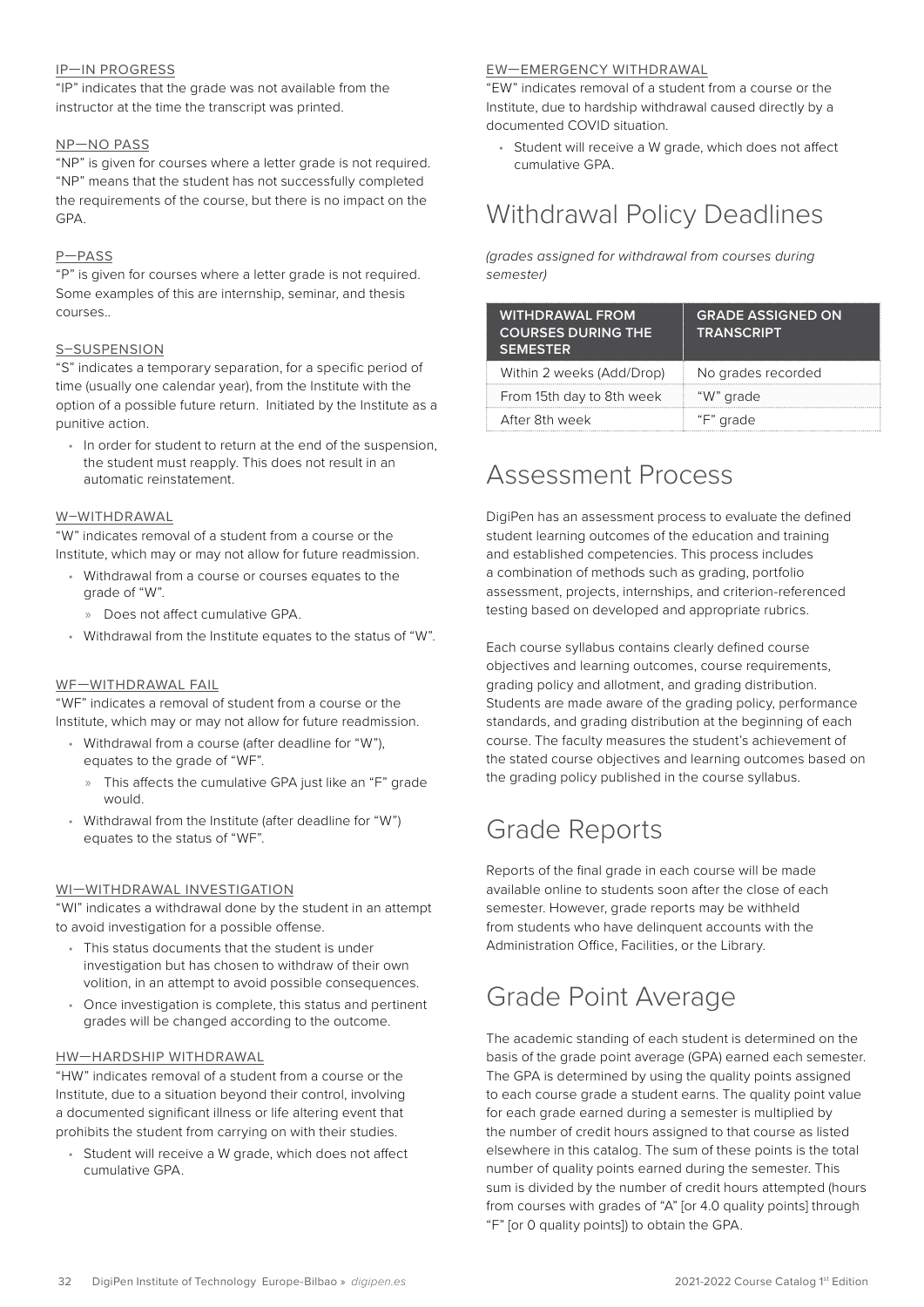<span id="page-32-0"></span>The cumulative GPA consists of all courses completed at DigiPen. If multiple attempts were made for the same course, only the grade earned in the most recently-completed attempt is calculated in the cumulative GPA. Course grades of "AU," "I," "W," "P," and "NP" are non-punitive grades, so they are not calculated in the overall GPA since they carry no quality points.

#### The following example demonstrates how GPA is calculated:

|                | COURSE CREDITS GRADE POINTS |                       |
|----------------|-----------------------------|-----------------------|
| $CS$ 100       |                             | 16.0 $(4 \times 4.0)$ |
| <b>MAT 140</b> |                             | 14.8 $(4 \times 3.7)$ |
| $CS$ 105       |                             | $9.0(3 \times 3.0)$   |
| <b>FNG 110</b> |                             | $3.0(3 \times 1.0)$   |
| $CS$ 120       |                             | $13.2(4 \times 3.3)$  |
| Totals         |                             |                       |

Total grade points divided by total credits equals the cumulative grade point average. Therefore, the grade point average for the above example is 56 divided by 18 for a **3.11 GPA**.

### Satisfactory Academic Progress

#### MINIMUM GPA REQUIREMENT

While enrolled at DigiPen, students are required to maintain satisfactory academic progress (SAP) to remain in good standing in their program. SAP is based on the cumulative grade point average of all courses taken at DigiPen Institute of Technology to meet the qualitative standard. A student must maintain a cumulative GPA of 2.0 or better to maintain SAP. Failure to meet this standard will place a student on Academic Warning and may lead to the student's Administrative Withdrawal from the Institute

#### FAILING TO MEET MINIMUM GPA REQUIREMENT

Students who fail to maintain the required minimum cumulative GPA will be placed on Academic Warning the semester following the one where their cumulative GPA falls below the minimum required. Students are removed from Academic Warning as soon as their cumulative GPA is above 2.0. Students who earn a 2.0 during their probationary semester but do not raise their cumulative GPA above the minimum requirement will continue on Academic Warning until their cumulative average reaches 2.0. While on Academic Warning, students will be restricted to a maximum course load of 15 credits. These students must achieve a GPA of 2.0 or higher during their probationary semester. Failure to satisfy these requirements will result in administrative withdrawal, and withdrawn students must wait 12 months before they can apply for readmission.

#### FULL-TIME STATUS

Full-time enrollment for undergraduate students is 12 or more credits per semester.

#### QUANTITATIVE STANDARD (PACE)

All students must successfully complete two-thirds (67%) of total credits hours attempted (known as Pace: Percent of Attempted Credits Earned). Example, a student who has attempted 45 credit hours must have successfully completed at least 30 credit hours: 30/45= 0.667 or 67%. All attempted credits count toward PACE.

#### MAXIMUM TIME FRAME

Undergraduate students may attempt no more than 150% of the maximum credits required to complete an academic program.

### Passing Classes and Graduation

All students must have a cumulative GPA of at least 2.0 to graduate.

### Repeating Courses

A student may attempt a course up to three times in an effort to earn a passing grade. If a student fails to pass the course within three attempts, the student will be placed on academic warning. Upon failing the fourth attempt of a course, the student will be academically withdrawn. Withdrawals from courses are considered attempts. All grades and attempted courses remain on a student's transcript. However, only the grade earned in the most recent attempt of a course is calculated in a student's Cumulative GPA.

- Once a student passes a course, they may not repeat the course again.
- Students in degree plans prior to Fall 2019 catalog year, may not withdraw and reapply for another catalog year in an attempt to apply this policy to their GPA.

### Course Overload

During a given semester, students may be enrolled in a maximum of 21 credits. Students seeking special permission to take more than the maximum credits in a given semester should use the Override Form and get approval from their academic advisor.

### Attendance Policy

Attendance is recognized as an important component to the learning process in higher education. As an attendancetaking institution, DigiPen Institute of Technology is required, by Title IV federal regulations and the ACCSC accrediting body, to publish and enforce a policy of acceptable student attendance. The attendance policy must be consistently applied and enforced. Student class attendance is accurately recorded to ensure that all awarded federal aid monies are used for educational purposes, and to ensure that the required knowledge, skills, and competencies can be reasonably achieved.

- Students are expected to attend all classes in a timely manner.
- The instructor must list class tardy/absent guidelines in the syllabus, and mark student attendance accordingly.
- Students absent from all classes for a period of 14 consecutive days may be withdrawn from the Institute as of their last day of attendance.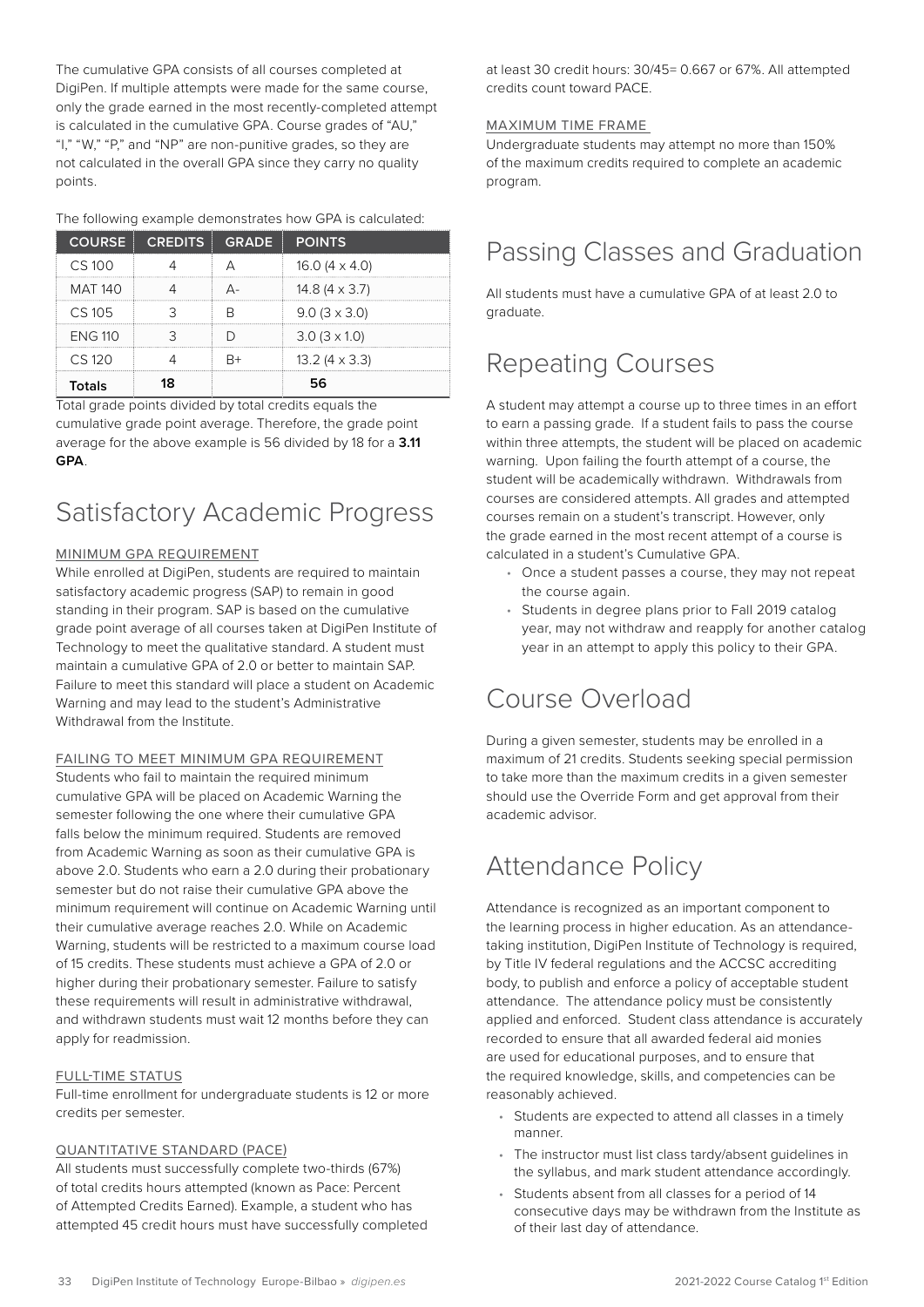- <span id="page-33-0"></span>» Unexcused Absences from any one class for 14 consecutive days may result in administrative withdrawal from that class, as of the last day of attendance.
- Consecutive absences are counted before and after holidays, as one continuous period. Holiday does not constitute a restart.
- Absences (unexcused/excused) should not exceed 20% of total required class sessions during any semester.
	- » Absences of more than 20% will require advising by the Academic Advisor or Disability Support Services (DSS), and may be required by the Instructor.

# Excused Absence Policy

- The Institute understands that there are circumstances which may substantiate reasons for absences.
- Excused absences cannot be approved for more than 14 consecutive calendar days without going through an appeal process.
- Students who miss a significant amount of their classes, may need to discuss alternative options (e.g. Incomplete, Course Withdrawal, Hardship Withdrawal) with the instructor and/or Academic Advisor, if completing course outcomes is no longer attainable.
- Students missing class due to complications from a disability, or due to an illness or situation beyond the student's control, must inform the instructor as soon as reasonably possible.
	- » It is up to the Instructor's discretion to excuse the student and to require further written evidence substantiating the reason for the absence.
		- This decision must be documented and maintained by the instructor for compliance with regulatory requirements.
	- » It is strongly suggested that instructors contact DSS with questions related to accommodations and excused absence requests for documented disabilities.
	- » Flexibility in attendance does not mean that course outcomes are waived or altered.
	- » Attendance leniency accommodations may be implemented differently in each course, depending on how significant class attendance is considered, as a part of participatory learning in a particular class.

# Withdrawing from Individual Courses

To withdraw from individual courses, a student must complete the appropriate withdrawal form, either in person or online..

# Withdrawing from the Institute

To formally withdraw from the Institute, a student must submit a completed Withdrawal Notice Form to the Office of the Administration. Withdrawal Notice Forms may be obtained from the Office of the Administration.

Upon withdrawing from DigiPen, the student shall immediately return all materials in the student's possession relating to the program, whether created by the student or other students or provided by the Institute.

# Hardship Withdrawal

Students may seek a hardship withdrawal when one of three conditions prevents a student from completing all courses: death of a close family member, severe/terminal illness in the family, or injury or illness that incapacitates the student. Hardship withdrawals may be sought any time after the last date to withdraw from classes, as listed in the Academic Calendar, but not after all materials for a course have been completed (i.e., after submitting the final exam or final assignment). The Hardship Withdrawal Form, a personal statement, and appropriate documentation (i.e., death certificate, obituary, letter from a state-licensed physician or mental health professional) must be provided to support all requests to the Administration Office. Once all documents are received, the Administrator will forward the documents to the Hardship Withdrawal Review Committee.

If the Committee grants a hardship withdrawal, the student will receive "W" grades in all approved courses and is ineligible to receive a grade or an incomplete in any class in that semester. The student will be withdrawn from DigiPen Europe-Bilbao, effective the student's last day of attendance. Regular refund policies apply. Students seeking readmission must abide by DigiPen's readmission policy

### Dean's Honor List Requirements

Prepared at the end of each fall and spring semester, the Dean's Honor List officially recognizes and commends students whose semester grades indicate distinguished academic accomplishment. Both the quality and quantity of work done are considered.

Students must meet the following qualifications to be a recipient of this honor:

- **1.** Students must be matriculated.
- **2.** Students must be registered full-time in credit-bearing courses during the fall or spring semester.
- **3.** Full-time students must complete 12 or more credits in one semester.
- **4.** Only passing grades (4.0 [or "A"], 3.0 [or "B"], and 2.0 [or "C"], in credit-bearing courses are counted for eligibility.
- **5.** No failing grades: a grade of "D" (or 1.0 quality points), and "F" (or 0 quality points) in any course makes the student ineligible, regardless of other grades.
- **6.** Minimum cumulative GPA of 3.5 is required.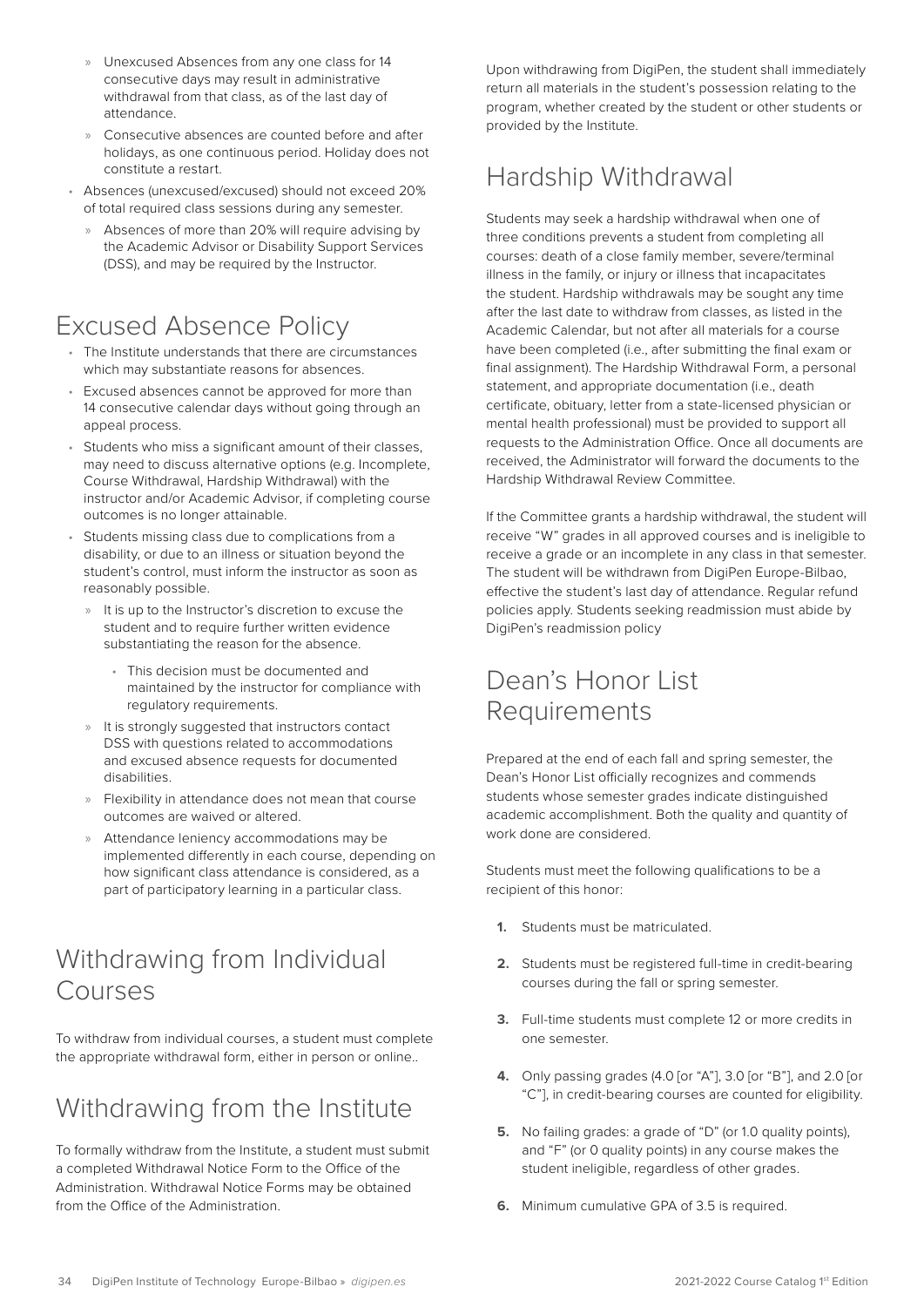- <span id="page-34-0"></span>**7.** Any courses that do not count towards the degree are excluded.
- **8.** AP and Internship credits are excluded.
- **9.** Pass/Fail credits are NOT to be counted when calculating qualifying credits.
- **10.** "Incomplete" grades will be evaluated after they are made up. The student must have qualified for the Dean's Honor List before and after the "Incomplete" grade was made up.

The student's cumulative grade point average is not considered; only the grade point average for that particular semester is relevant.

# Grade Changes and Grade Appeals

Only the faculty member who administered the grade may make grade changes. In cases where the faculty is not available to consider a grade change, the Department Chair may make such a change.

Grade appeals must be made within 14 days of final grades being issued. Using the Grade Appeal Form, appeals are made in writing to the course instructor or the department chair if the instructor is unavailable. Students may appeal to the Department Chair and then the Dean of Faculty with the Executive Director if a satisfactory resolution is not achieved.

### Process for Grievances and Appeals

#### CONCERNS OVER ACADEMIC STANDING

Students who would like to file an appeal against a decision regarding their academic standing in a particular course should discuss the matter with their instructor. If a satisfactory resolution is unattainable, students may file an appeal with the Department Chair for that course. If the resultant solution is still unsatisfactory, then students may file an appeal with the Dean of Faculty. Students may appeal grades and review exams no later than two weeks after grade reports are issued. The Institute reserves the right to destroy any examination papers after the two-week appeal period. However, academic records will be kept indefinitely.

#### APPEAL FOR REFUND OF TUITION

Students who would like to file an appeal against a decision regarding their tuition refund shall file a written request to the Executive General. If dissatisfied with the decision of the Executive General, students may file a second appeal with the Chief Operating Officer – International. If they are still dissatisfied, students may appeal to the President of the Institute.

#### OTHER DISPUTES

Students who feel that they have any other type of dispute with the Institute should file a complaint with the relevant

Department Chair or supervisor. A copy of this complaint shall be given to those involved with the dispute. If the student is not satisfied with the decision of the Department Chair or supervisor, a second complaint may be submitted to the Chief Operating Officer—International. If the student is still dissatisfied with the decision, they may appeal to the President of the Institute.

# **Transcripts**

If a student's financial obligation is not fulfilled, the Institute is authorized to do the following until the owed monies are paid: withhold the routine release of the student's academic records or any information based upon the records, and withhold the issue of the student's transcripts. Students with questions may contact the Office of the Administration at 34- 94 636 51 63. To request an official transcript, students should complete a Transcript Request Form (available online or from the front office) and either mail, scan, or fax it to the Office of the Administration. Requests are usually processed within three business days. Grade reports can be viewed or printed anytime as unofficial transcripts by using the Student Information System (SIS) online

### Exams

All students are required to be in attendance at the times scheduled by the Institute for final exams. Instructors are not required to make arrangements for individuals to take final exams at a different time than the rest of the class. Should a student miss an exam, it is the student's responsibility to notify the instructor in writing within 24 hours of the missed exam. In the event that a student fails to provide such notification to an instructor, or if the Institute does not find the reasons for missing an exam justifiable, the student will be given a failing grade for the exam(s). If a student misses a final exam and notifies the instructor within 24 hours of the missed exam, the Office of the Administration shall review the individual circumstances. Only documented emergencies will be considered acceptable reasons for missing exams. Exam retakes shall be allowed at the sole discretion of the Office of the Administration and Department Chair. Examples of unacceptable reasons for missing an exam include the demands of a time-consuming job, the desire to leave town for a vacation or family gathering, the desire to do well on tests in other courses, etc.

A retaken exam shall be different than the original one taken by the other students of the class, and the timing of it shall be at the sole discretion of the individual instructor. In all cases, retakes shall be administered no later than one week after the original, missed exam.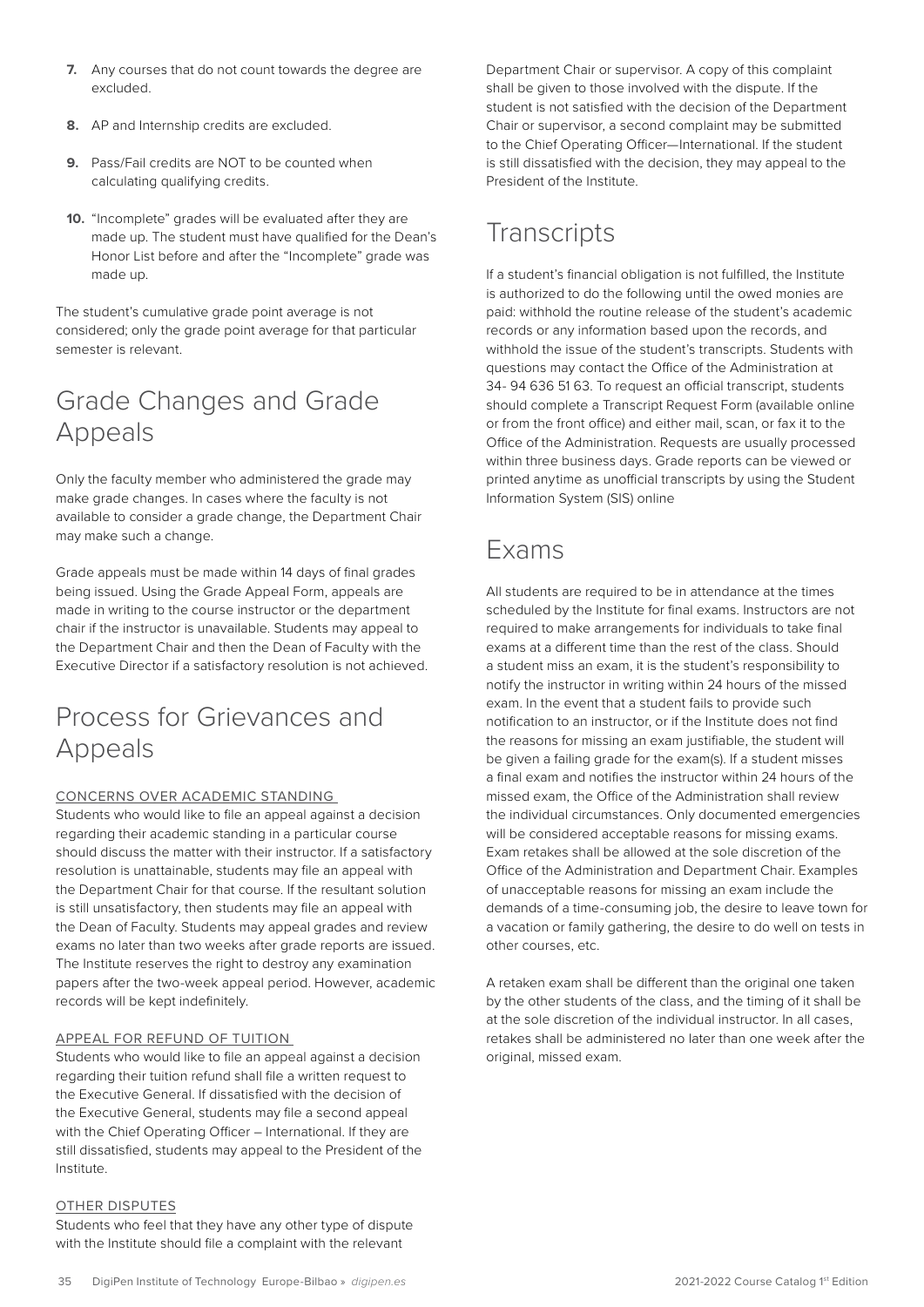# General Policies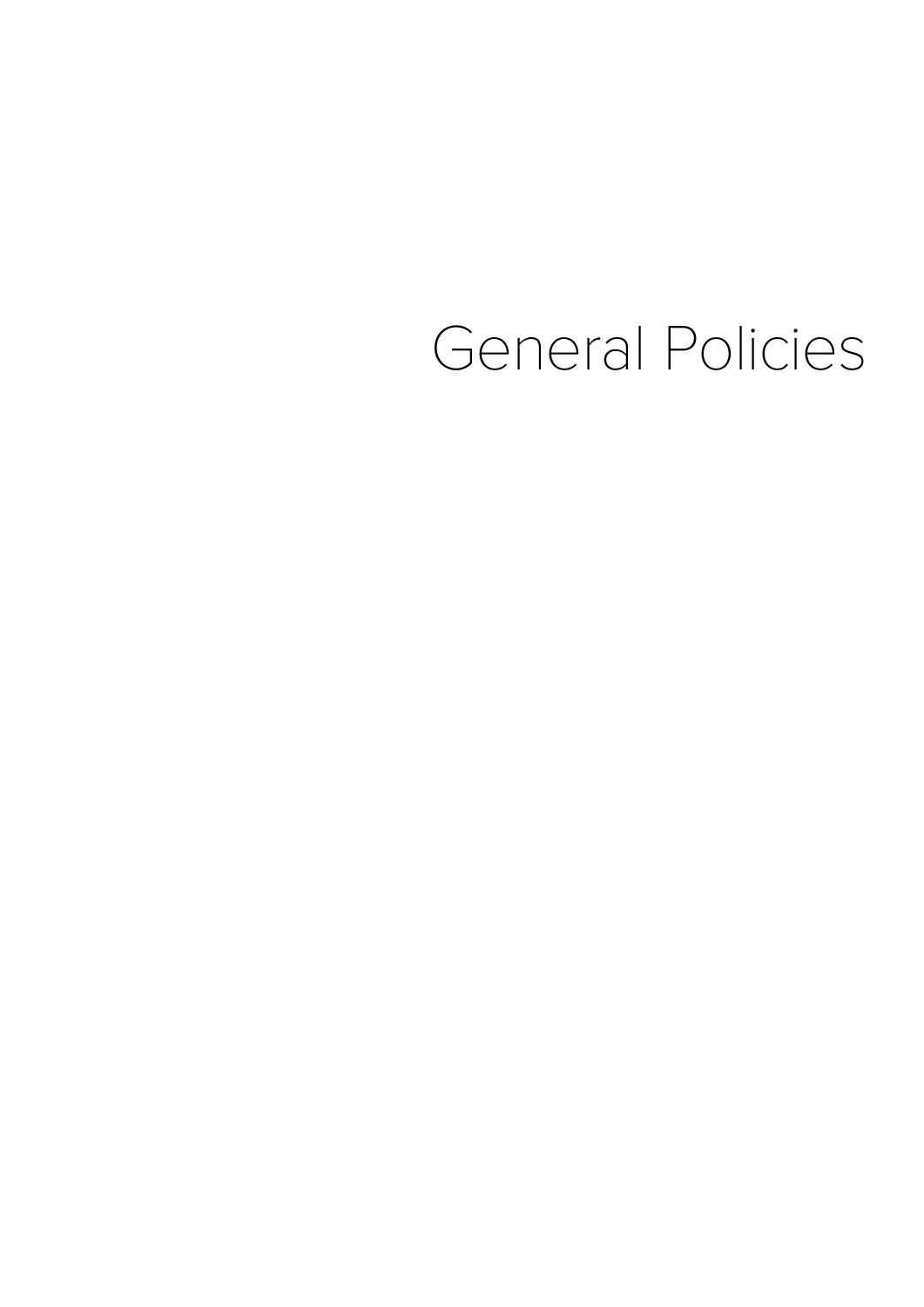# <span id="page-36-0"></span>**General Information**

### Institutional Mission

DigiPen Institute of Technology Europe-Bilbao provides exemplary education and furthers research and innovation in science, engineering, arts, digital media, and interactive computer technologies. Building on a foundation of academics, applied learning, industry knowledge, and multi-disciplinary team-based collaborations, we inspire our students to pursue lifelong learning as well as scientific and creative exploration, and empower them to become leaders and originators on a global level.

# Notice of Non-Discrimination

DigiPen Institute of Technology Europe-Bilbao is committed to maintaining a diverse community in an atmosphere of mutual respect for and appreciation of differences.

DigiPen Institute of Technology Europe-Bilbao does not discriminate in its educational and employment policies on the basis of race, color, creed, religion, national/ethnic origin, sex, sexual orientation, or age.

# History of DigiPen Institute of **Technology**

DigiPen was founded in 1988 as a computer simulation and animation company based in Vancouver, British Columbia, Canada. As the demand for production work increased, DigiPen faced difficulty finding qualified personnel, and in 1990, it began offering a dedicated training program in 3D computer animation to meet this growing need.

That same year, DigiPen approached Nintendo of America to jointly establish a post-secondary program in video game programming. The result of this collaborative effort was the DigiPen Applied Computer Graphics School, which in 1994, officially accepted its first class of video game programming students to its Vancouver campus for the two-year Diploma in the Art and Science of 2D and 3D Video Game Programming. In 1995, DigiPen implemented a revised two-year 3D computer animation program and graduated student cohorts over each of the following four years.

Around this time, the video game industry underwent a paradigm shift from dealing primarily with 2D graphics and gameplay to full 3D worlds that players could freely explore. As these worlds became more sophisticated, so did the task of programming, designing, and animating them. In anticipation of this change, DigiPen developed a four-year bachelor's degree in video game programming (the Bachelor of Science in Computer Science in Real-Time Interactive Simulation) that would prepare students for the challenges of creating complex 3D game and simulation software.

In 1996, the Washington State Higher Education Coordinating Board (HECB) granted DigiPen the authorization to award

both Associate and Bachelor of Science degrees in Real-Time Interactive Simulation. Two years later, in 1998, DigiPen Institute of Technology opened its campus in Redmond, Washington, USA. In 1999, DigiPen began offering the Associate of Applied Arts in 3D Computer Animation. At this time, DigiPen phased out its educational activities in Canada, moving all operations to its Redmond campus. On July 22, 2000, DigiPen held its first commencement ceremony, where it awarded Associate of Science and Bachelor of Science degrees.

In 2002, DigiPen received accreditation from the Accrediting Commission of Career Schools and Colleges (ACCSC). In 2004, DigiPen began offering three new degrees: the Bachelor of Science in Computer Engineering, the Master of Science in Computer Science\*, and the Bachelor of Fine Arts in Digital Art and Animation (previously Bachelor of Fine Arts in Production Animation). In 2008, DigiPen added two more degree programs: the Bachelor of Science in Computer Science and Game Design (previously Bachelor of Science in Game Design) and the Bachelor of Arts in Game Design.

Also in 2008, DigiPen partnered with Singapore's Economic Development Board to open its first international branch campus, offering the following degrees: the Bachelor of Science in Computer Science in Real-Time Interactive Simulation (previously Bachelor of Science in Real-Time Interactive Simulation), the Bachelor of Science in Computer Science and Game Design, the Bachelor of Fine Arts in Digital Art and Animation, and the Bachelor of Arts in Game Design. In 2010, DigiPen announced plans to open its first European campus in Bilbao, Spain\*\*.

That same year, DigiPen relocated its U.S. campus to its current location at 9931 Willows Road Northeast in Redmond, Washington.

On September 26, 2011, DigiPen launched DigiPen Institute of Technology Europe-Bilbao offering two bachelor's degree programs: the Bachelor of Science in Computer Science in Real-Time Interactive Simulation and the Bachelor of Fine Arts in Digital Art and Animation.

On October 11, 2011, DigiPen (Singapore) was granted accreditation by ACCSC as a branch campus of the main school located in Redmond, Washington, USA.

In 2012, DigiPen added three new degree programs: the Bachelor of Arts in Music and Sound Design, the Bachelor of Science in Computer Science and Digital Audio (previously Bachelor of Science in Engineering and Sound Design), and the Master of Fine Arts in Digital Arts.

In 2014, DigiPen added a new degree program: the Bachelor of Science in Computer Science. In that same year, DigiPen (Singapore) received approval for the Bachelor of Engineering (with Honours) in Systems Engineering (ElectroMechanical Systems) degree program.

In 2015, DigiPen's Bachelor of Science in Computer Engineering degree program was accredited by the Engineering Accreditation Commission of ABET, *[www.abet.](http://www.abet.org) [org](http://www.abet.org)*.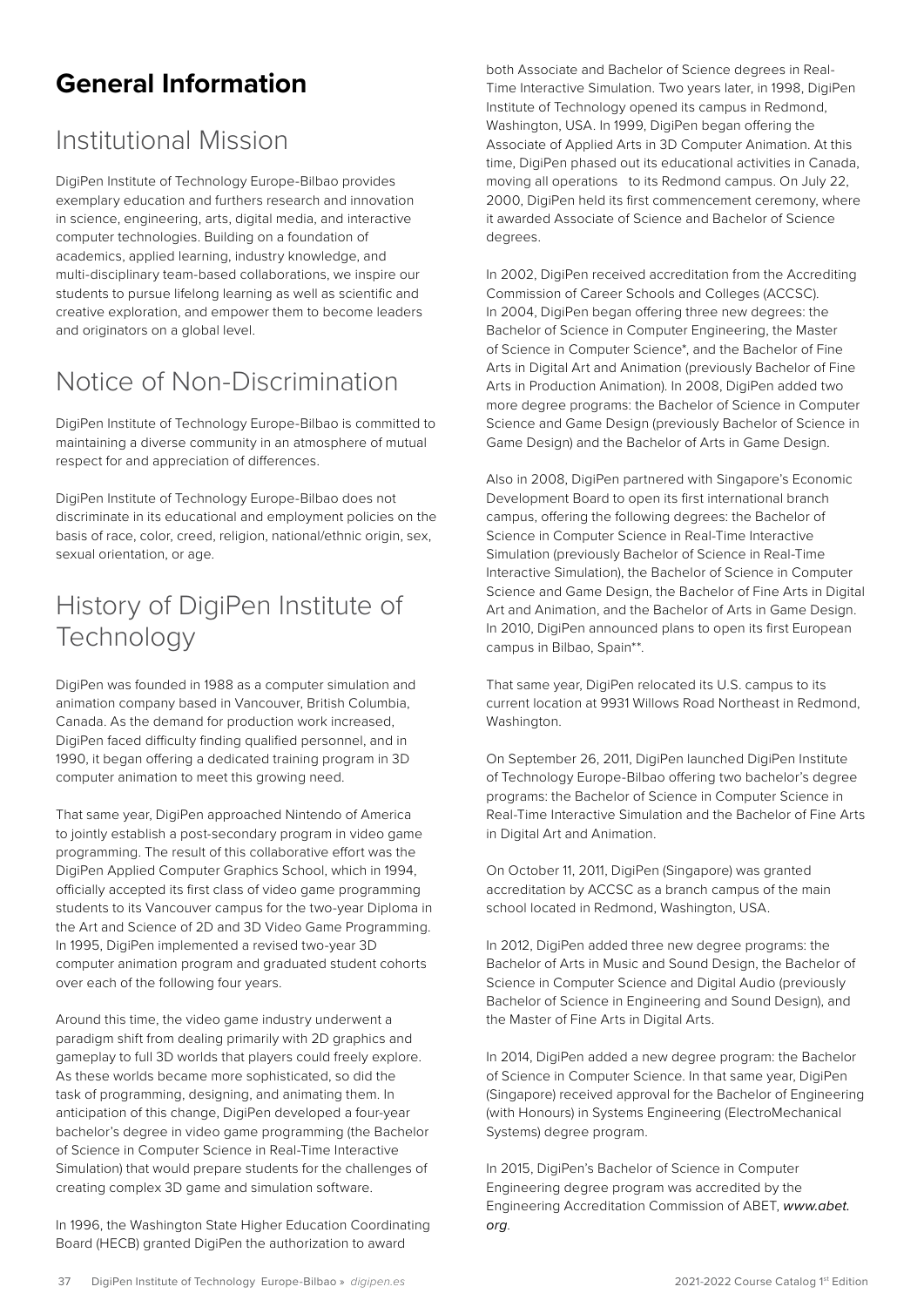<span id="page-37-0"></span>In 2015, DigiPen (Singapore) was granted approval to move from Pixel Building, 10 Central Exchange Green to SIT@SP Building, 510 Dover Road.

In 2017, DigiPen's Bachelor of Science in Computer Science in Real-Time Interactive Simulation degree program was accredited by the Engineering Accreditation Commission of ABET, *[www.abet.org](http://www.abet.org)*.

In 2018, DigiPen added a new program: the BS in Computer Science in Machine Learning degree program. The first cohort is scheduled to start in Fall 2019.

In 2018, B.Eng. in Systems Engineering (ElectroMechanical Systems) Program sought the provisional accreditation by the Engineering Accreditation Board (EAB) of IES for a term of three years for students entering the program from Academic Year 2014/2015. Full accreditation will be sought in Academic Year 2020/2021 when the program has graduated two batches of students.

*\*DigiPen began offering the MS in Computer Science program in 2004 before ACCSC expanded its scope of recognition by the United States Department of Education to grant approval for master's degree programs. ACCSC granted approval for this degree in 2006.*

### About DigiPen Europe-Bilbao's Facilities

DigiPen Europe-Bilbao has modern facilities located at Beta1 – Ribera de Zorrozaurre, 2, in Bilbao. The building houses 17 rooms over 3 floors. The rooms have different configurations and sizes and are equipped with audio-visual media (projectors, microphones, computers, Internet access, and Wi-Fi connection).

Weekly student access to the DigiPen Europe-Bilbao campus typically spans from 9 a.m. to 8 p.m. Monday through Friday, and from 10 a.m. to 6 p.m. on Saturday. Core office hours for administration staff are from 9 a.m. to 8 p.m., Monday through Friday, and from 10 a.m. to 6 p.m. on Saturday.

Major equipment items include microphones and LCD projection systems in many of the classrooms. The computer workstations provided at DigiPen are selected to meet or exceed the hardware specifications for required educational software. All computers are on internal network and have access to printers, servers, and archival media. The Institute upgrades the computer equipment on a regular basis.

Classrooms vary in size from an auditorium accommodating up to 100 students to labs for 44 students and small classrooms for 12 students. Students specializing as game programmers and game artists apply and integrate the academic theory from their respective disciplines into projects of varying genres.

### Description of the Library Facilities and Internet Access

#### LIBRARY SERVICES

The Institute's library aims to support the Institute's curriculum, students, and faculty. Students have access to a variety of resources like reference books relevant to their program of study. The library also checks out other equipment like video cameras and console controllers..

#### INTERNET ACCESS

Internet access is a regulated service and is provided for students free of charge. Students may lose this privilege if they do not abide by the *Student Network and Internet Usage Policy*.

### Student Network and Internet Usage Policy

#### GENERAL POLICIES

The Institute's computer and network resources are provided exclusively for educational purposes. To ensure that these resources remain available for legitimate academic usage, the Institute requires compliance with the following policies:

- Students are required to respect Institute property. Students may not abuse, damage, vandalize, steal, or in any way alter Institute property in any manner that would prevent another student from using it.
- Students may not install software, drivers, patches, or any other program on Institute computers. Additional software may be requested through an instructor; it is the sole responsibility of the Institute to decide if, how, and when any software is installed.
- Students are responsible for their own data and are encouraged to protect their work by utilizing the resources provided by the Institute and by using a personal storage device such as a flash drive or laptop computer.
- Students may not attempt to access another student's information or display any material that may offend another student.
- Students may not copy, publish, or make available any Institute property without written consent. This includes, but is not limited to, storing materials on any unauthorized network service or personal server.
- Commercial use of the Institute's computer or network resources is expressly and strictly forbidden. Any commercial activity will result in legal action against the offender.

The Institute reserves the right to monitor, log, and inspect any data stored on any Institute computer or transmitted over the Institute network without restriction or limitation in order to ensure compliance with the above policies. Students found to be in violation of these policies may be restricted from the Institute's network and subject to disciplinary action.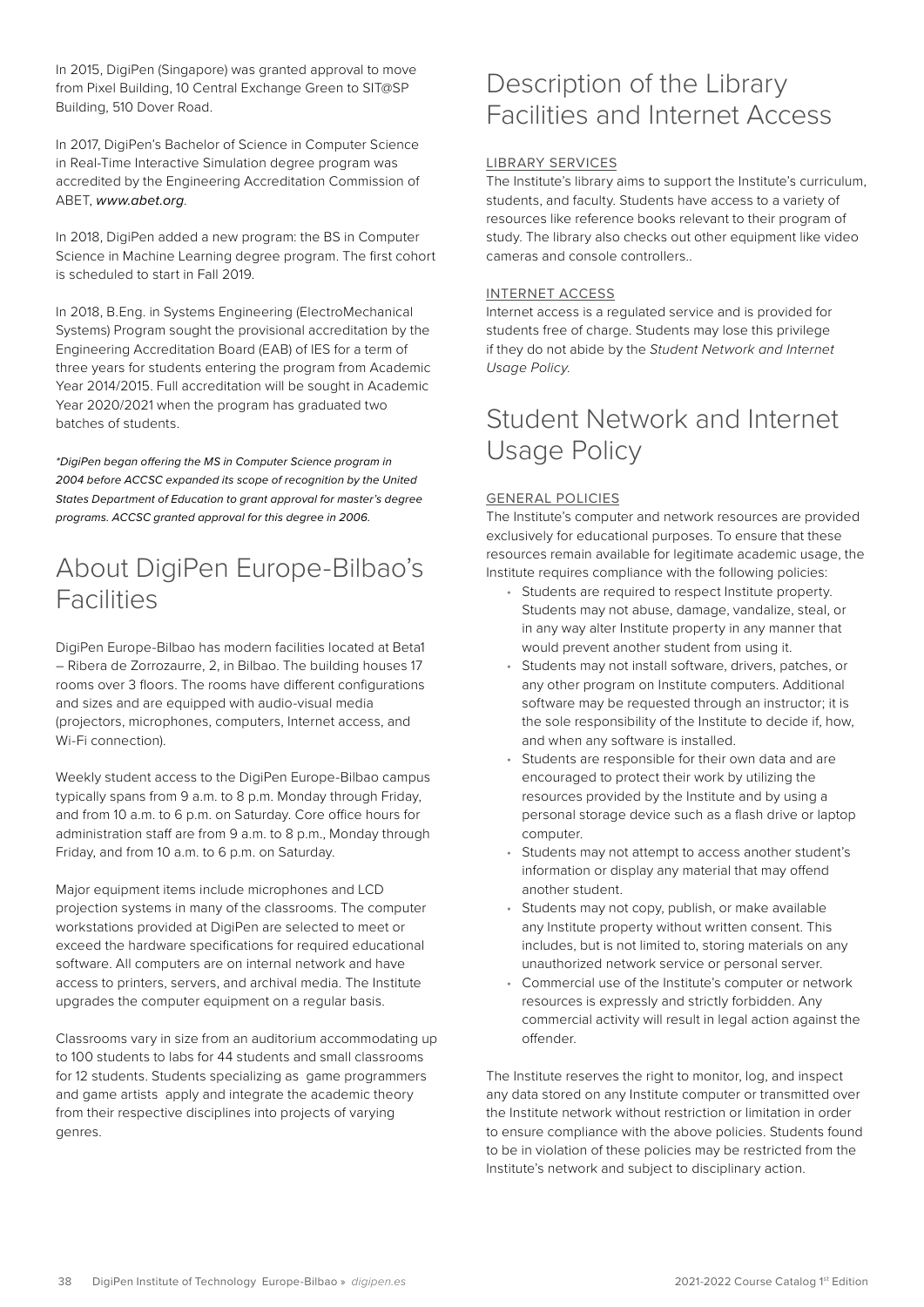# <span id="page-38-0"></span>Internet Filter Policy

Internet access through DigiPen's network is filtered to ensure that students are better able to access information and materials related to their education. All internet traffic from within DigiPen's network, including labs, classrooms, and administrative offices, are sent through a system of proxies, filters, and analyzers to protect school resources from outside disruption, prevent network abuse, and prioritize legitimate educational usage. For questions or concerns about this policy, or to report a problem with internet access, contact the IT staff by email at *[helpdesk@digipen.edu](mailto:helpdesk%40digipen.edu?subject=)*.

#### COPYRIGHT INFRINGEMENT AND PEER-TO-PEER FILE SHARING

DigiPen prohibits copyright infringement in any form, including the illegal downloading and uploading of copyrighted works through peer-to-peer file sharing as defined by Title 17 of the United States Code.

Copyright infringement may result in civil and criminal penalties, including damages of up to \$150,000 per infringed work, imprisonment of up to five years, and fines of up to \$250,000 per offense. For more information, please see the web site of the U.S. Copyright Office at copyright.gov, especially the FZQs at *[copyright.gov/help/faq](https://copyright.gov/help/faq)*.

In addition to the civil and criminal penalties outlined above, students who engage in illegal downloading or unauthorized distribution of copyrighted materials using DigiPen's network will also be referred to DigiPen's Discipline Committee and be subject to disciplinary sanctions, up to and including expulsion from the Institute, under the Regulation of Conduct and Disciplinary Procedures.

# Applying to DigiPen

# Visiting DigiPen Europe-Bilbao

The Institute offers regular Preview Days for the general public. Anyone interested in finding out more about DigiPen Institute of Technology Europe-Bilbao and its programs is welcome to attend. For information on dates and times for these information sessions, please visit our website at *[digipen.es](https://www.digipen.es)* or email *[admissions@digipen.es](mailto:admissions%40digipen.es?subject=)*.

Visitors interested in learning about the Institute's admission requirements, application process, and degree programs are encouraged to schedule a one-on-one meeting and school tour with an admissions representative. To schedule an appointment, please contact the Office of Admissions at *[admissions@digipen.es](mailto:admissions%40digipen.es?subject=)* at least one week before your intended visit.

# Undergraduate Application Process

DigiPen Institute of Technology Europe-Bilbao accepts and evaluates applications as they are submitted throughout the year. We encourage you to complete your application and submit the required materials within four weeks of starting the

application process. Please contact the Office of Admissions if you need more time to complete your application.

Applicants should submit all application materials within four weeks of their initial application submission. Applicants who need additional time should request an extension, after submitting their initial application, by contacting the Office of Admissions at admissions@digipen.es. Except where noted, all undergraduate applicants must submit the following for consideration:

- **1.** DigiPen Institute of Technology Europe-Bilbao's Online Application for Admission. This application form is available at: *[management.digipen.edu/es-srs-app/](http://management.digipen.edu/es-srs-app/ApplicationMenu.aspx) [ApplicationMenu.aspx](http://management.digipen.edu/es-srs-app/ApplicationMenu.aspx)*.
- **2.** A 60€ application fee.
- **3.** Certified-true copies of transcripts from all high schools or secondary/post-secondary institutions attended. Applicants must have completed at least a high school diploma or recognized equivalency certificate. If the documents are written in a language other than English or Spanish, applicants must submit certifiedtrue copies of both the original document and a literal English translation. Please note that applicants should not convert or interpret their grades in any way when providing this translation. As it may take some time to certify and send all of the required materials by mail, please request official transcripts and records from your current and previous educational institutions as soon as possible.
- **4.** Application Essay. Please see the Application Essay section below for the requirements and recommendations about completing this important component of the application.
- **5.** Letters of recommendation (optional). Two letters of recommendation from individuals familiar with the applicant's academic background and/or work ethic, e.g., an instructor, guidance counselor, or employer. Recommendation letters from family members will not be considered. Each letter MUST be sealed, signed, and dated by the author, and each must contain a contact phone number. Please download the recommendation letter templates online at *[management.digipen.edu/](http://management.digipen.edu/es-srs-app/) [es-srs-app/](http://management.digipen.edu/es-srs-app/)* or contact the Office of Admissions at 946365163 for copies to be mailed to you.
- **6.** Official scores for the EVAU. Applicants from outside of Spain may submit scores for the SAT I and should contact the Office of Admissions.
- **7.** Proof of Proficiency in the English Language if English is not the Applicant's first language. See below for further details.
- **8.** Other official documentation (when applicable). This includes, but is not limited to, SAT scores, certified transcripts from all institutions of tertiary education (e.g., university transcripts), and other information as requested by the Office of Admissions.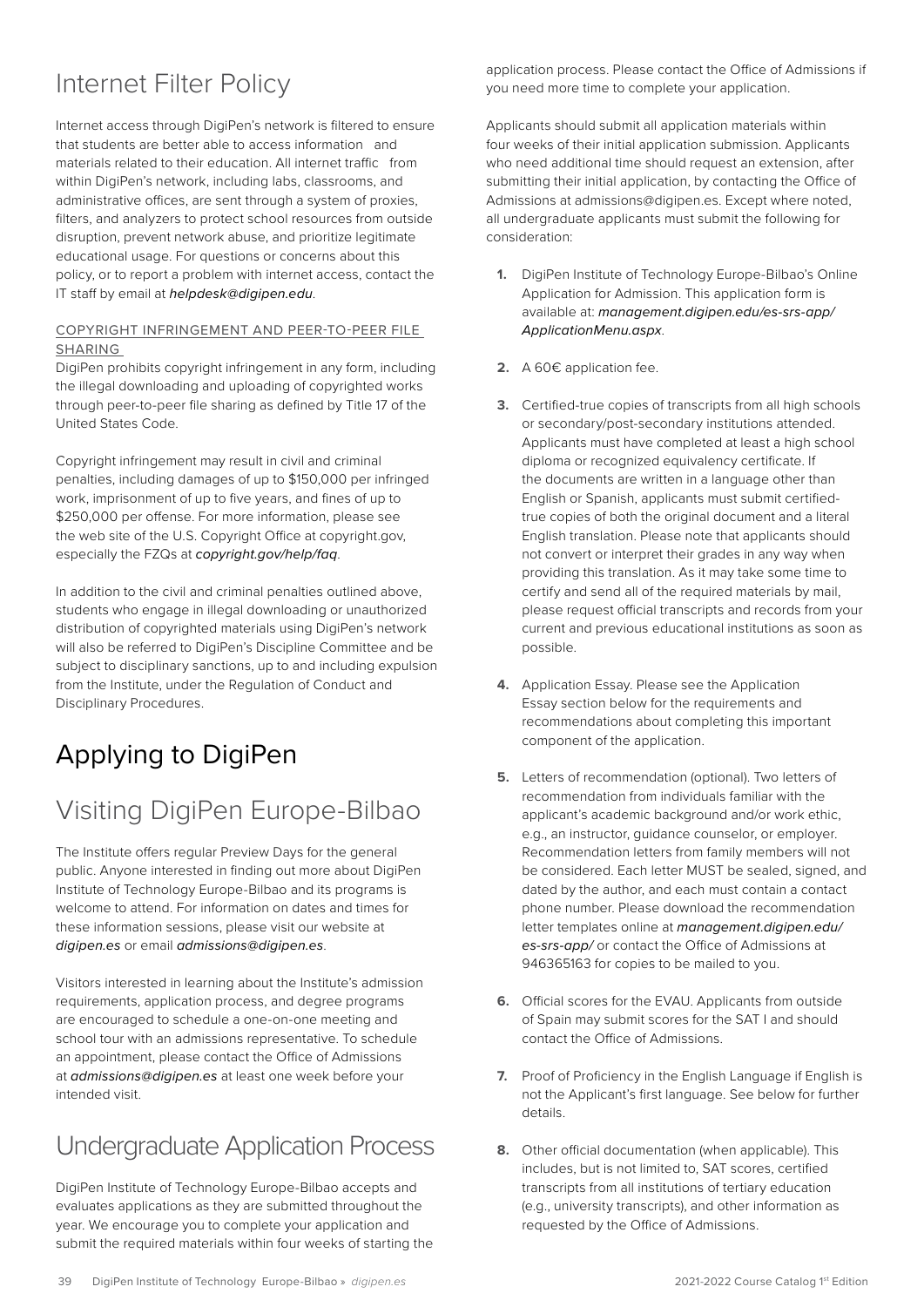- <span id="page-39-0"></span>**9.** Art portfolio. This is only required of applicants to the BFA in Digital Art and Animation degree program. Please see the Portfolio section below for complete details about this important component of the application.
- **10.** Applicants should not submit electronic games or modifications, as the Office of Admissions will not install any of these.

#### APPLICATION ESSAYS

Your application essay is an important part of the application for admission to DigiPen Institute of Technology Europe-Bilbao. What you write will help us find out information about you that is not apparent from your application or transcripts.

#### TOPICS

Reasons for Applying: This section is required for ALL undergraduate applicants, regardless of the program to which they are applying.

Obtaining a degree from DigiPen will prepare you to be a professional software engineer/game programmer (BS in Computer Science in Real-Time Interactive Simulation) or digital artist (BFA in Digital Art and Animation). Write an essay that conveys what your chosen profession means to you and why you want to devote your life to it. Also state why you think you are ready to enroll at such a challenging school, why you think DigiPen is a good fit for you, and what you have done (and what are you doing now) to prepare yourself to succeed at DigiPen.

Spelling, grammar, and sentence structure are all considered. Proofread your essay carefully.

Optional Essay: Applicants should use this optional essay to explain any unusual circumstances or situations that they think may have an impact on their application.

#### SUBMISSION

Applicants may choose to type the answers to the application essays directly into the online application (in which case, there is an electronic signature and date stamp) or to mail a hardcopy to the Institute's Office of Admissions, or email a copy to admissions@digipen.es where it will be added to the applicant's file. Those who opt for online submission of the application essays should be sure to have their answers drafted and prepared before beginning the online application.

#### FORMATTING FOR PAPER SUBMISSION

Please adhere to the following requirements if submitting the application essay in hardcopy format:

- Applicant's name and program to which the applicant is applying should be printed at the top of each page
- Each page should be typed and double-spaced.
- The completed application essay(s) should be signed and dated on the last page.

#### MATHEMATICS REQUIREMENTS FOR BSCS RTIS APPLICANTS:

In addition to meeting the regular admissions requirements, all applicants to DigiPen Europe-Bilbao's BS in Computer Science in Real-Time Interactive Simulation program should have completed high school with a strong background in

mathematics, including a minimum of algebra, geometry, and (when possible) calculus. Relevant courses in physics, chemistry, and computer science will also be considered in the evaluation process.

#### MATH ASSESSMENT

Applicants to the BS in Computer Science in Real-Time Interactive Simulation program must demonstrate (through grades, exam results, and coursework) sufficient knowledge of a number of topics in mathematics to be considered for admission. Additionally, ALL candidates will be required to take DigiPen Europe-Bilbao's Internal Math Assessment which covers various topics in algebra, geometry, trigonometry, and pre-calculus. Satisfactory performance on the math assessment, combined with other strong application materials, may improve an applicant's chances of admission.

# Art Portfolio

Applicants to the BFA in Digital Art and Animation degree program are required to submit an art portfolio that showcases the applicant's best and most recent work. This portfolio must contain between 10-15 samples of artwork created by the applicant. If necessary, DigiPen may request more samples for review.

#### THE PORTFOLIO SHOULD INCLUDE:

**Prescribed Drawings from Direct Observation** – Using graphite pencil or charcoal and on quality art paper, the applicant should draw the following four Prescribed Drawings from real life (not from images or photographs):

- **1.** Pair of shoes
- **2.** Same pair of shoes as above but from a different perspective (e.g. shoes drawn from the back) or a different orientation (e.g. shoes turned upside down)
- **3.** Interior space, such as a kitchen or bedroom
- **4.** Self-portrait

On the corner of the page for each of these drawings, please write the date created and length of time spent on the drawing.

The primary objective of these four Prescribed Drawings is for the applicant to demonstrate foundational drawing skills. The applicant should focus on drawing realistically and accurately, and should NOT apply any artistic style (e.g. cartooning) to these four Prescribed Drawings.

**Miscellaneous Art Samples** - The remaining 6-11 pieces should demonstrate an applicant's current range, skill, and process. These personal works may include animations, figure/animal studies, color studies, original character designs, architectural renderings, landscape studies, sculptures, and paintings. The submitted work should not contain illustrations copied directly from manga, animé, animations, paintings, or photographs (cited master copies are acceptable).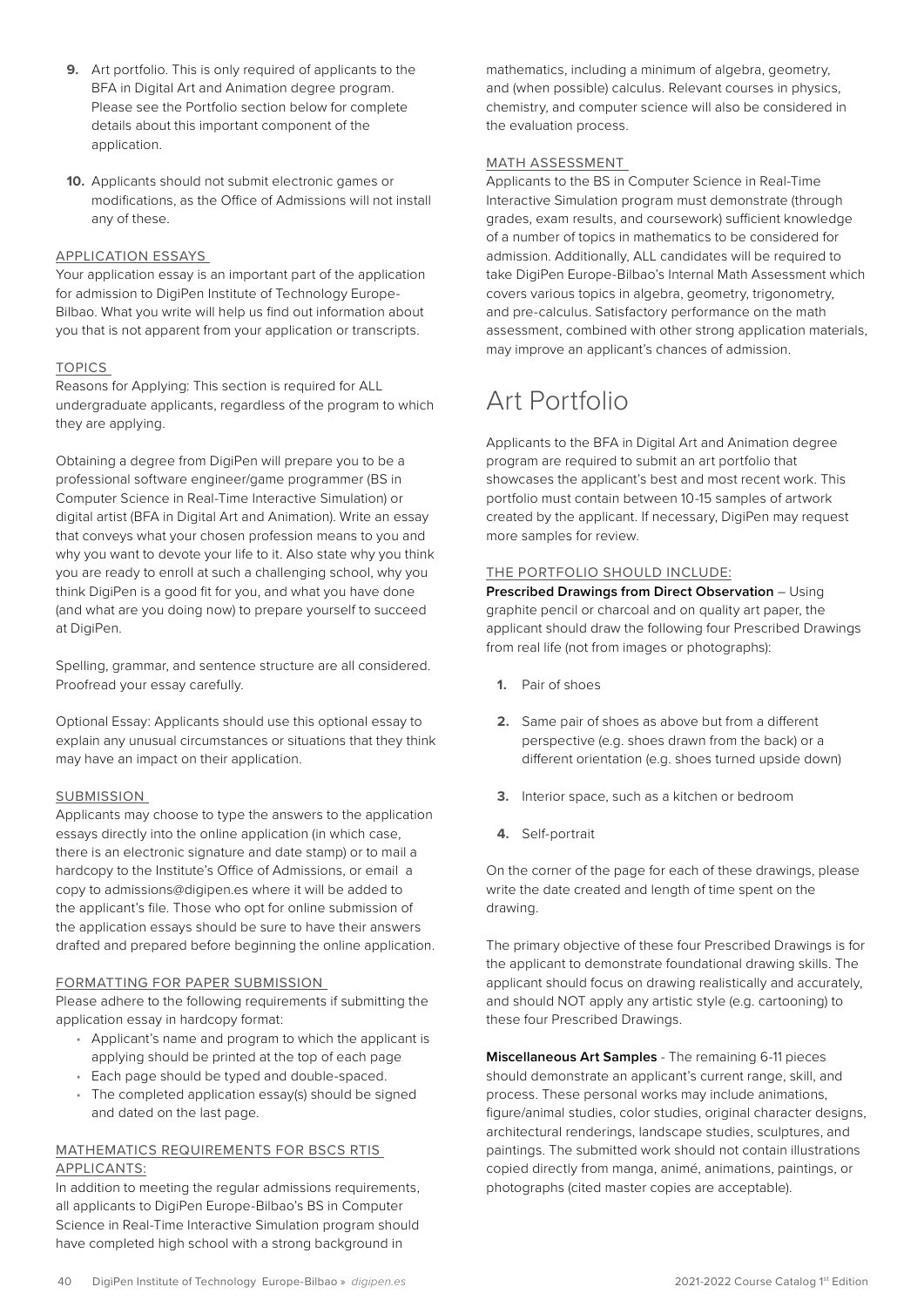#### <span id="page-40-0"></span>SUBMISSION GUIDELINES

All BFA applicants should submit a physical portfolio that adheres to the following guidelines:

- Applicants should label portfolios clearly with their full name on the front.
- All artwork should be labeled with the date of completion and medium used.
- Portfolios will not be returned. However, we will accept color copies, photocopies, slides, photographs, or work contained on CDs.
- Applicants who submit hard copies of artwork should place their portfolios in A4-sized binders.
- Applicants should submit copies of work only as the portfolios will not be returned.

# Proof of Proficiency in the English Language

Non-native English speakers must provide proof of English proficiency in one of the following ways:

- A minimum Test of English as a Foreign Language (TOEFL) score of 550 (paper exam), 213 (computer exam) or 80 (iBT — Internet-based Test). TOEFL code: 6750.
- A minimum International English Language Testing System (IELTS) score of 6.5 or higher. *(www.ielts.org)*.
- A minimum Cambridge English: Advanced (also known as a Certificate in Advanced English or CAE) score of C1 or higher.
- Obtain a successful score on DigiPen Europe-Bilbao's internal English Assessment.
- Completion of four years of high school at an Englishspeaking school, or an International School where the primary language of instruction is English.
- Completion of a post-secondary degree in the United States at an English-speaking school, or an International School where the primary language of instruction is English.
- DigiPen Europe-Bilbao may accept other proof of English proficiency, such as through the submission of internationally recognized standardized English test scores, the completion of English preparatory coursework, or internal English assessments on a caseby-case basis.
- DigiPen Europe-Bilbao may use its discretion and own internal assessments in determining sufficient English proficiency for students transferring from one DigiPen campus or program to another.

# Admission/Denial to DigiPen Europe-Bilbao's Programs

DigiPen Europe-Bilbao considers every part of an applicant's materials and qualifications when evaluating an applicant for admission. Meeting the minimum standards is not a guarantee for admission. Applicants who exceed the minimum standards are more likely to be admitted.

Accepted undergraduate applicants will receive an enrollment packet via standard mail. This packet will include an official letter of acceptance, and, if applicable, a request to furnish proof of high school graduation and official scores for the Selectividad before the start of classes in the fall. Students will receive their student enrollment agreement by email. By returning the signed enrollment agreement, proof of graduation, and the enrollment fee, an applicant has confirmed enrollment.

Applicants who are accepted and enrolled are required to attend an official orientation session prior to the start of the program. By attending classes after the close of the seventh calendar day form the beginning of the semester, an applicant's status converts to 'matriculated student.'

Applicants who are not accepted to the Institute will receive a letter of denial by mail. When possible, the Institute will attempt to provide information about the specific areas in which an applicant needs improvement if the applicant wishes to reapply in subsequent years. Please see the Reapplication Information section for more information.

# Reapplication Information

Applicants who are denied admission are encouraged to reapply for a future year. By improving the areas suggested on the original decision letters (i.e. improving grades by taking additional course work, devoting more time and energy to any required portfolios, etc.), many individuals reapplying for admission are accepted.

To reapply, applicants should submit a new application form and indicate that they have applied previously for admission. The Office of Admissions retains all materials submitted by applicants for a period of six years. Therefore, items such as transcripts, letters of recommendations (optional for applicants to the Institute's undergraduate degree programs), and test scores can be transferred from an applicant's original file to the new application file.

Students who are reapplying need to supply the following materials only:

- New application form. Please submit online.
- 25€ application fee.
- Any new or updated documents, such as new transcripts, new test scores, etc.
- A short essay describing the progress and improvements that the applicant has made in the areas recommended in the original decision letter.
- After submitting their new application, readmission applicants are encouraged to contact the Office of Admissions by email at admissions@digipen.es to confirm whether any additional materials are needed for the completion of their application.

# Readmission Information

Any student who wishes to return to the Institute after an absence may apply to do so by completing a Readmission Application and submitting a non-refundable application fee, certified-true copies of transcripts from all institutions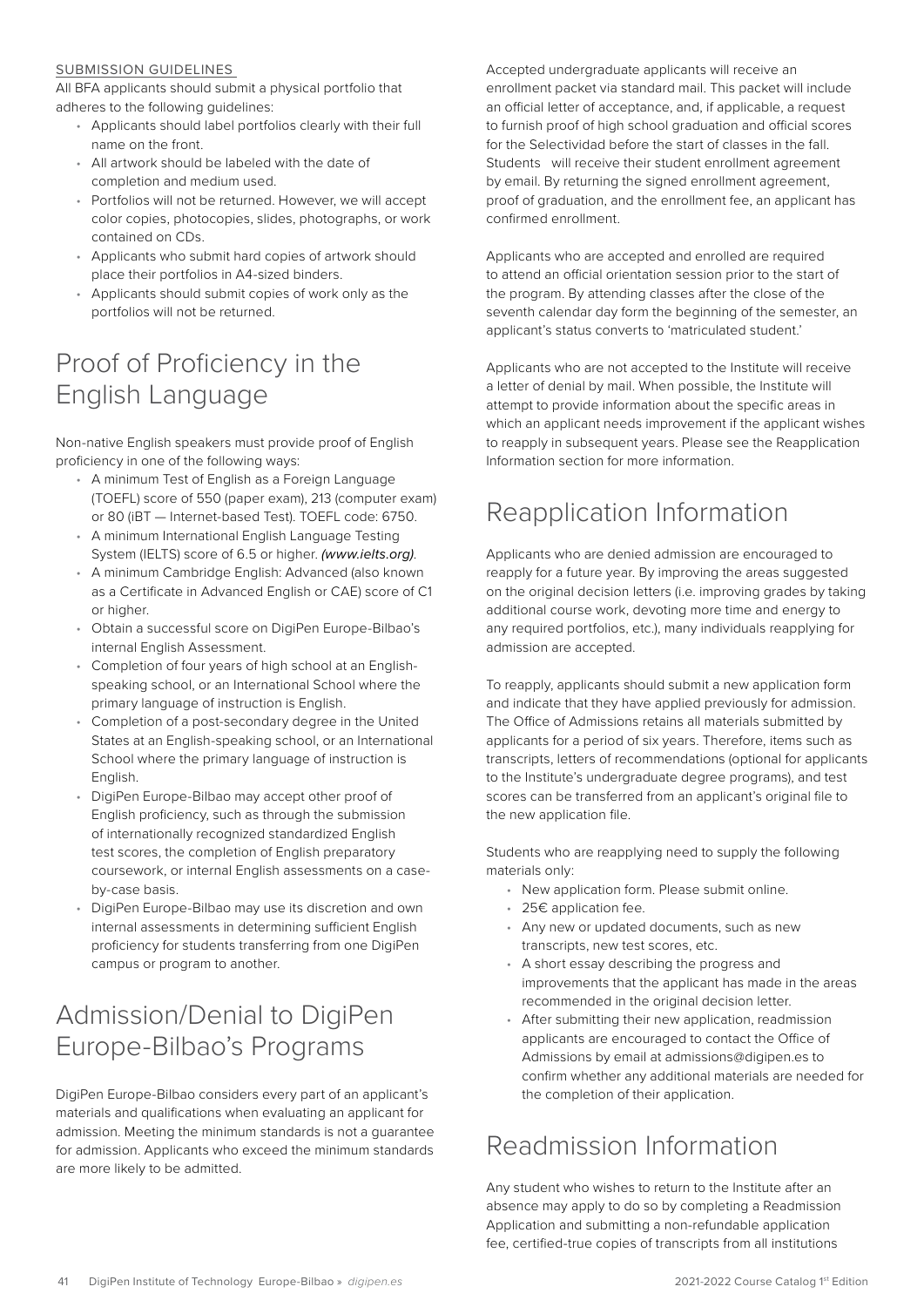<span id="page-41-0"></span>attended since last attending the Institute, and other official documentation for specific circumstances as requested below:

#### MEDICAL WITHDRAWALS

A physician's statement must be included and it must indicate that the applicant is ready to resume studies. Additionally, it should describe any special needs the student may require upon returning to the Institute.

#### READMISSION AFTER ACADEMIC DISMISSAL

A statement explaining how time away from the institute was spent, why the student wishes to return, and how the student plans to be successful by returning should be submitted as part of the application for readmission. Students dismissed for academic reasons are not eligible to apply for readmission until at least one year has passed since the formal dismissal from the Institute. It is highly recommended that students take the time away to raise their cumulative GPA through collegelevel coursework in order to boost the likelihood of being readmitted.

#### READMISSION AFTER DISCIPLINARY ACTION

Applicants should include a formal appeal for the Appeals and Disciplinary Committee to review along with their application for readmission. Applicants previously withdrawn for disciplinary reasons must receive clearance from the Appeals and Disciplinary Committee to return.

#### READMISSION FOR PERSONAL REASONS

There are usually no impediments to returning to the Institute if there is space available; however, an academic plan may need to be developed with the student's advisor upon reenrollment, and students requesting readmission after an extended period of time must meet with an academic advisor to determine the viability of completing their degree program.

#### READMISSION AFTER NON-PAYMENT OF ACCOUNT

Outstanding accounts must first be settled before applying for readmission. Once settled, the policy for readmission follows the same guidelines listed in the Readmission for Personal Reasons section.

#### SUBMISSION OF OFFICIAL TRANSCRIPTS OF NON-DIGIPEN COURSEWORK

All readmission applicants to DigiPen Institute of Technology Europe-Bilbao must request an official transcript from the Institute's Office of the Administration to be sent to the Office of Admissions as part of their application. Additionally, if you have taken courses from another college since leaving the Institute, you must also have any and ALL official transcripts forwarded to the Office of Admissions from the Office of the Administration of each institution attended. The transcripts should show all academic work until the last semester or quarter you completed. If you are approved for readmission with coursework in progress, your admission status will be provisional, pending receipt of your final transcript(s). Finally, readmission applicants who are applying for readmission more than one year after withdrawing and who are not native English speakers may have to submit additional Proof of English language proficiency. Please see the *Proof of English Language Proficiency* section in the *Undergraduate Admissions section*.

### Non-Degree Seeking

Applicants who are interested in taking individual courses that are part of the Institute's degree programs may register for them based on each semester's course offerings and availability. Applicants will be handled on a first-come, firstserved basis.

- **1.** Applicants to the Non-Degree Seeking program must show proof of graduation from high school and a recommended minimum 2.5 GPA in their most recent studies for acceptance into the program.
- **2.** Upon application, a degree program track must be selected and additional corresponding materials may be required.
- **3.** Students must pass or show proof of having passed prerequisite courses before they are able to register for more advanced courses. Waiver exams may be administered if the students feel they have achieved proficiency.
- **4.** Students must earn a grade of "C-" (or 1.7 quality points) or better to pass courses that are core to their chosen track.
- **5.** Students must maintain a minimum GPA of 2.0 in order to remain enrolled in the Non-Degree Seeking program. Enrollment is on a continuous basis unless students do not register for courses for a given semester, at which time they will be withdrawn.
- **6.** Applicants who are not native English speakers must provide Proof of English Language proficiency. Please see the Proof of English Language Proficiency section in the Undergraduate Admissions section.

Courses taken in the Non-Degree Seeking program do not lead to a degree and are not applicable to earning a professional certificate from the Institute.

# **Waiver Credit, Advanced Placement Examinations, CLEP**

Students may apply for course waivers if they can demonstrate that their knowledge and skills - whether they were gained by formal education, exam, work experience, or life experience - are equivalent to those gained by courses offered at DigiPen Institute of Technology Europe-Bilbao. Credit may be granted through other means: Advanced Placement (AP) Exam scores, College-Level Examination Program (CLEP) subject exam scores, or transfer credits from other post-secondary institutions. Course transfers and waivers are processed at 25€ per credit.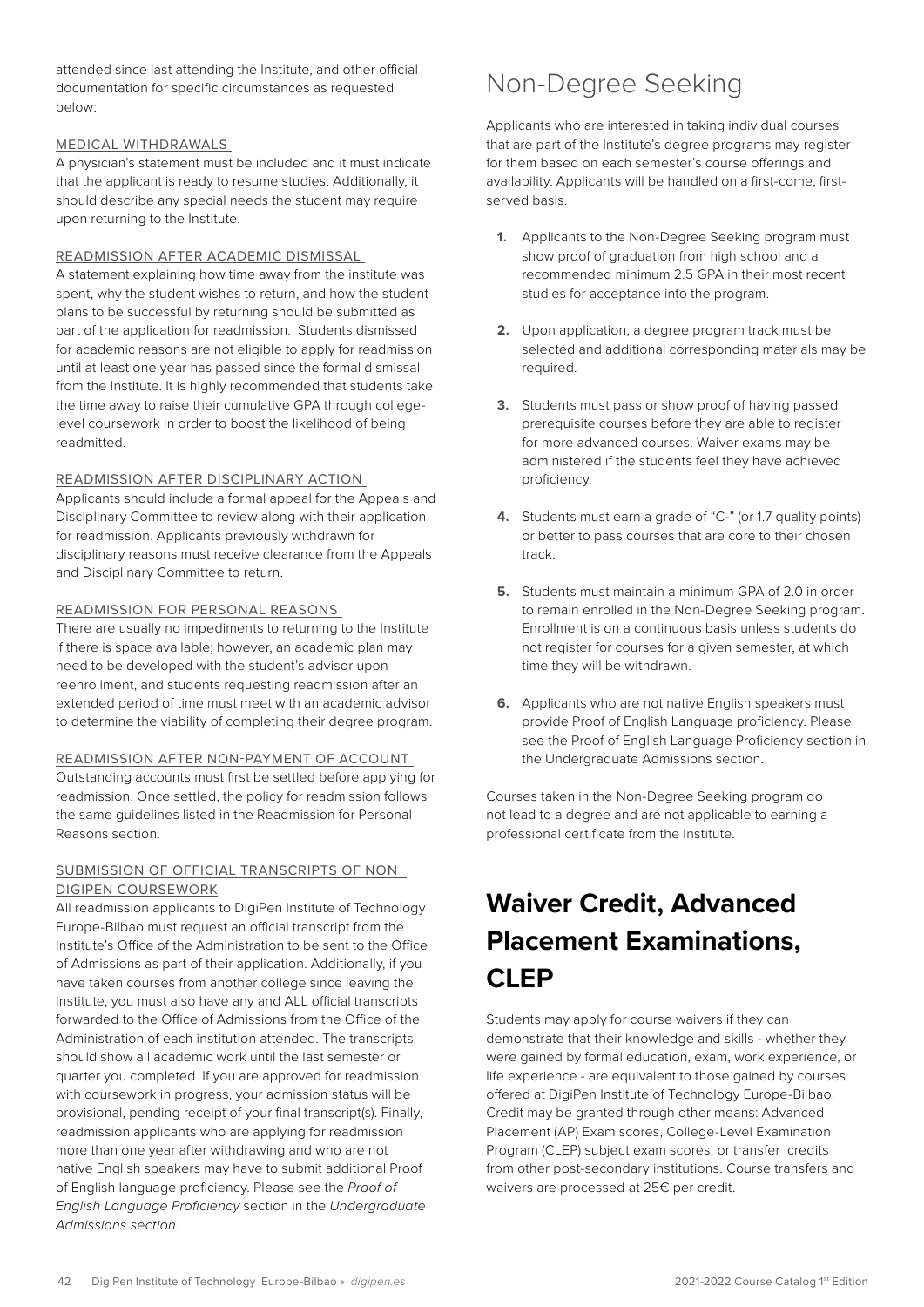# <span id="page-42-0"></span>Course Waiver Examinations

Students may meet an academic requirement, within specified limits, by passing a waiver examination at least equal in scope and difficulty to a final examination in a course. Successful completion of the examination waives the curricular requirement for a specific course but does not result in credit earned. Waiver credits will not reduce the total number of semester hours required for a degree; however, they will increase the available number of elective hours for a degree. Waiver examinations must be taken prior to the final semester at DigiPen Institute of Technology Europe-Bilbao, and they may not be repeated.

Students have the opportunity to waive designated courses by demonstrating mastery of the material in two steps:

- **1.** A waiver petition to the respective department, indicating prior academic coursework and relevant work experience in the subject area; and
- **2.** Performance on a placement exam offered by the respective department at the beginning of each term.

To petition waiving a course, the student must complete a waiver request for each course, submit a transcript or photocopy of the transcript with relevant coursework highlighted, and submit the requests to the Office of the Administration. Waiver requests may be completed online through SRS. Once submitted, waiver requests need to be approved by the department appropriate to the courses. For waiver requests received by July 1, students will receive notification by August 1. Waiver requests arriving in the Office of the Administration after July 1 will be handled on a rolling basis, as faculty schedules allow. Results of waiver requests received after the July 1 deadline are not guaranteed to be available before the start of classes.

It is not possible to predict the results of faculty review of course waiver requests. Courses generally include intermediate-level material, so a student who has completed only introductory work in a subject is not likely to be granted a waiver. Faculty take many factors into consideration, including the academic caliber of the school where the course was taken, the difficulty of the text, the grade received, and the time elapsed since completion of the course.

The following restrictions apply to all waiver examinations:

- **1.** A student must have an approved waiver request on file before credit by examination can be recorded on the permanent record.
- **2.** A student must be currently enrolled before a waiver examination can be recorded on the permanent record.
- **3.** A maximum of 15 semester hours may be waived toward a bachelor degree.
- **4.** Examinations may not be repeated.
- **5.** Repeat course work and "F" grades (or 0 quality points) or "NP" grades are not open to waiver requests.

**6.** Students may not take waiver examinations on courses they have audited.

# Advanced Placement Examinations

Course waivers or credit may be granted for satisfactory achievement on Advanced Placement Exams of the College Entrance Examination Board taken within the last 10 years. AP exams must have been taken prior to the applicant's graduation from high school. No grades will be assigned to the courses, nor will they be figured into a student's grade point average. Courses waived or transferred are entered on students' transcripts, but no grades or quality points are awarded. Official results must be sent to the Office of the Administration before course waivers or transfers are granted.

DigiPen Europe-Bilbao course credits may be waived or transferred through AP examinations, and these may be applied to satisfy DigiPen Europe-Bilbao's degree requirements. The examinations and the courses for which waiver hours or credit are granted are listed below. Waivers/ credit granted for a specific course count toward the satisfaction of any requirement toward which the listed course counts.

#### ACCEPTED AP SCORES AND DIGIPEN COURSE EQUIVALENTS

| <b>AP EXAM</b>                           | <b>MINIMUM</b><br><b>SCORE</b> | <b>DIGIPEN</b><br><b>COURSE</b> |
|------------------------------------------|--------------------------------|---------------------------------|
| Art - History of Art                     | 4                              | ART 210                         |
| English - Language and<br>Composition    | 4                              | <b>ENG 110</b>                  |
| English - Literature and<br>Composition  | 4                              | <b>FNG 399</b>                  |
| History – World History                  | 4                              | <b>HIS 100</b>                  |
| Japanese                                 | 4                              | <b>JPN 101</b>                  |
| Macroeconomics and<br>Microeconomics     | 4                              | <b>ECN 100</b>                  |
| <b>Statistics</b>                        | 4                              | <b>MAT 105</b>                  |
| Calcab Subscore                          | 4                              | <b>MAT 150</b>                  |
| Mathematics - Calculus AB                | 4                              | MAT 150                         |
| Mathematics - Calculus BC                | 4                              | <b>MAT 200</b>                  |
| Music Theory                             | 4                              | <b>MUS 120/L</b>                |
| Physics 1 - Introduction                 | 4                              | <b>PHY 115</b>                  |
| Physics C - Mechanical                   | 4                              | <b>PHY 200/L</b>                |
| Physics C - Electricity and<br>Magnetism | 4                              | <b>PHY 270/L</b>                |
| Psychology                               | 4                              | <b>PSY 101</b>                  |

# College-Level Examination Program (CLEP)

There are two types of CLEP examinations: General and Subject. The Institute grants credit or course waivers for Subject Examinations only, and credit will be given only in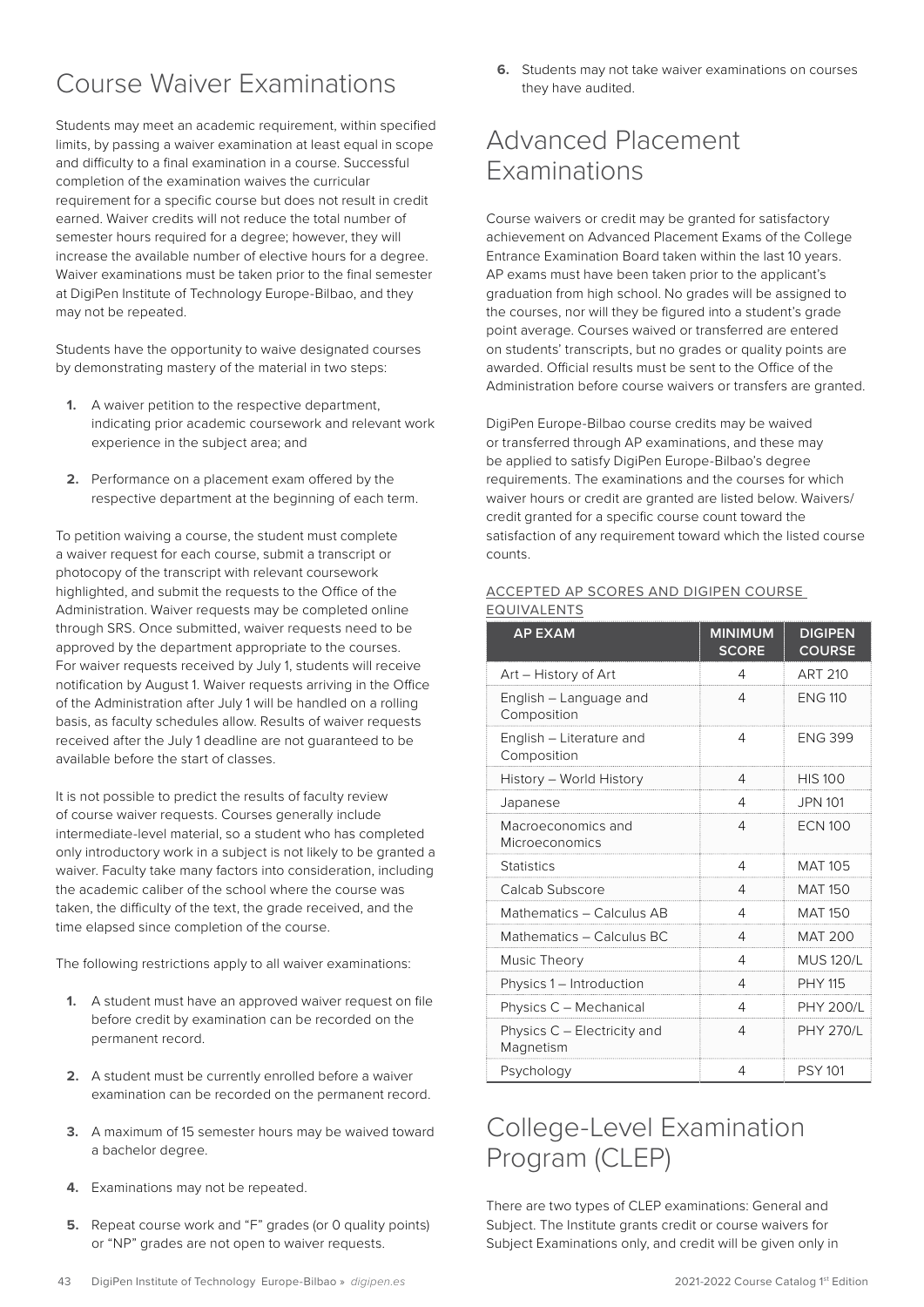<span id="page-43-0"></span>those areas in which comparable courses are offered at the Institute. Courses waived or transferred are entered on students' transcripts, but no grades or quality points are awarded. These exams may not be repeated. Examination must be taken prior to the student's completion of a total of 40 hours of college credit, and official results must be sent to the Office of the Administration.

CLEP offers a number of subject-matter examinations. Students obtaining the percentiles established by the mathematics, computer science, and humanities and social sciences departments will receive credit toward those basic requirements. Students wishing credit in courses other than those listed above should consult the appropriate departmental chair. The Institute will grant credit to students who pass the CLEP Subject Examinations approved by the department appropriate to the examination. The score necessary to receive credit through a Subject Examination will be the mean score achieved by C students in the national norms sample. The appropriate department will determine the number of course credits to be given for passing a Subject Examination.

Students should check with the College Board at collegeboard.org for further details and information concerning test centers and dates.

# Transfer Credit

Credit earned by examination at other colleges or universities within the last 10 years may be transferred, provided such credit meets the guidelines used by DigiPen Institute of Technology Europe-Bilbao. A student must take a minimum of 50% of the entire program at DigiPen (unless the student attended an institution with which DigiPen has established an articulation agreement). Due to the rigorous nature and subject specificity of the programs at DigiPen, students transferring into DigiPen should usually expect no more than 25% of credits will transfer.

The Office of the Administration will evaluate college credits earned elsewhere with respect to graduation requirements at DigiPen Europe- Bilbao. Developmental classes, orientation classes, or classes in which a student receives a "Pass" are not eligible for transfer credit consideration. Courses transferred or waived are entered on transcripts, but no grades or quality points are awarded.

Transfer credit may be accepted subject to the following conditions and restrictions:

- **1.** The course(s) offered for transfer must be taken at an accredited institution, and these courses must appear on official transcripts from the institution.
- **2.** The course(s) must be comparable in academic quality to DigiPen Europe-Bilbao courses; transfer credit will be denied for courses not meeting this standard. Accordingly, current students are strongly urged to seek transfer approval from their advisor and the Office of the Administration prior to enrollment in any course for which transfer approval might be sought.
- **3.** Transfer credit will be considered for courses in which the grade of "B-" or better is recorded.
- **4.** Courses transferred to a student's major may also require a validation examination in order to be accepted.
- **5.** "Credit" or "Pass" grades will not be accepted for transfer.

If a course is accepted for credit, it will be counted as a transfer credit. No grade points from such transfer courses will be calculated in the DigiPen Europe-Bilbao grade point average. However, grades transferred for courses taken in residence at institutions with which DigiPen Europe-Bilbao has articulation agreements are exempt from this policy and will be recorded. Courses transferred in may not be used to substitute improved grades for passing grades earned at DigiPen Europe-Bilbao.

# Articulation Agreements

Credits from a college with an articulation agreement with DigiPen Institute of Technology Europe-Bilbao will be accepted, and grades earned will be included in students' DigiPen Europe-Bilbao transcripts. Please contact the Office of the Administration for a list of colleges with articulation agreements.

### Credit Evaluation Request

Challenge and waiver examinations may be requested from the Office of the Administration or online. A student must have approval for an exam prior to taking it.

### Transferability of Credits to Other Institutions

A student wishing to transfer DigiPen Europe-Bilbao credits to another institution may request the Institute to furnish transcripts and other documents necessary to a receiving institution. The Institute advises all prospective students that the courses and credits reflected on their transcript may or may not be accepted by a receiving institution. Students should inquire with the specific receiving institution about the transferability of DigiPen Europe-Bilbao credits.

### Granting Credits for Work Experience

DigiPen Europe-Bilbao does not grant credit for work experience.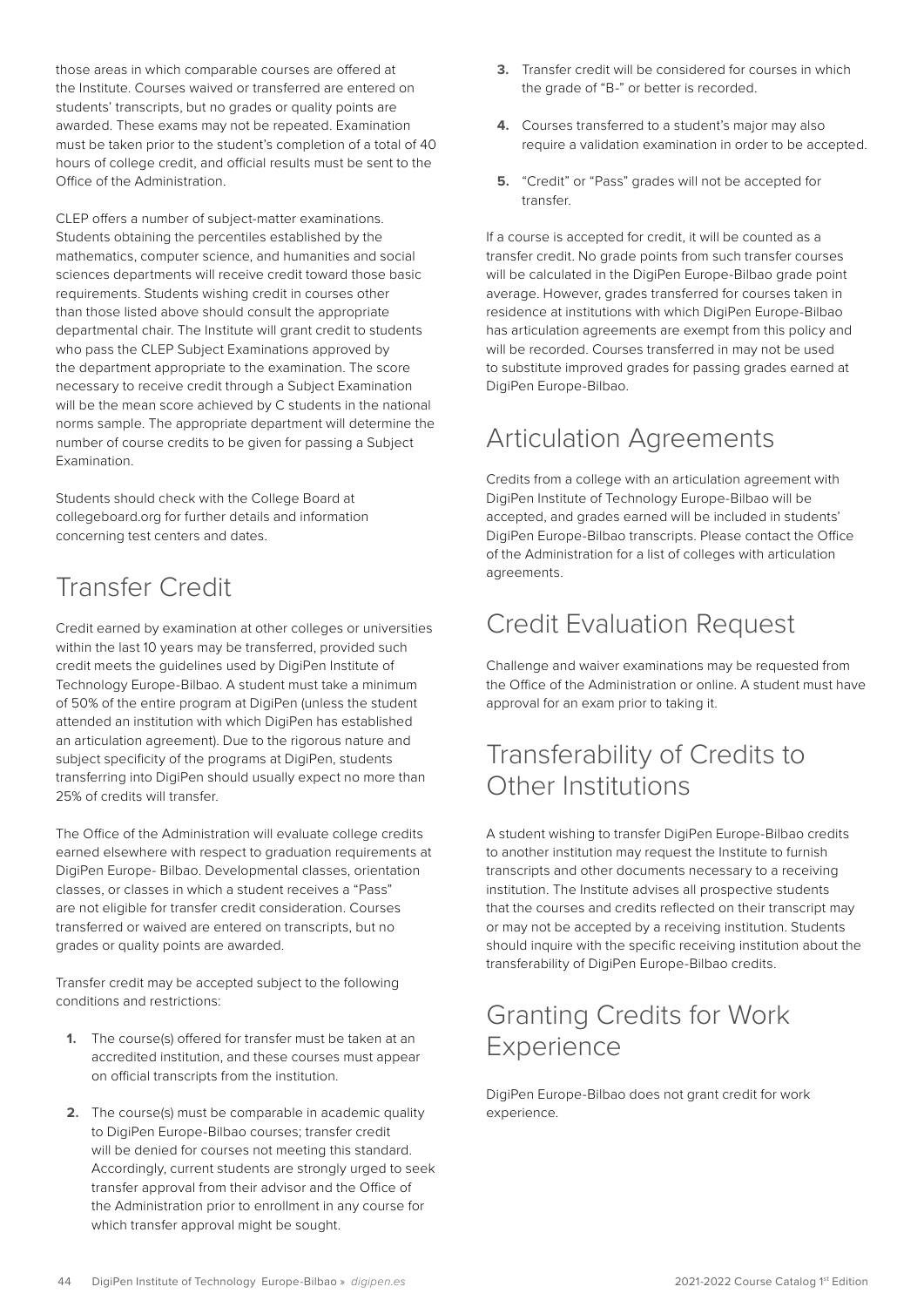# <span id="page-44-0"></span>**Tuition and Fees**

All tuition and fees are in euros.

# Application Fee

There is a 60€ application fee. The application fee is refundable if the applicant requests a refund within three days after submitting the application fee and cancels the application.

# Enrollment Fee

Upon acceptance into a degree program, a 150€ registration fee must be paid to confirm enrollment. If a student cancels the enrollment, the student may request a refund of the registration fee within three days after signing the enrollment agreement and making an initial payment.

# Tuition Fee Payment

Please see the payment schedule in the Student Enrollment Agreement for dates and amounts due. The payment of tuition and all associated fees is the sole responsibility and obligation of the registering student. Tuition increases will be announced six months before taking effect.

Payment of tuition and fees can be made by electronic fund transfer.

# Late Registration Fee

Students are responsible for registering for courses and reregistering for courses that need to be retaken each semester by the posted date. All late course registrations will cost an additional 100€ to cover administrative fees.

# Books and Supplies

Text and reference books are estimated to be approximately 480€ per year. This cost is not included as a part of the tuition.

### Tuition

The flat-rate structure at DigiPen Europe-Bilbao is based on a semester basis. The tuition costs below are for full-time students (those students taking a minimum of 16 credits or more during each of the fall and spring semesters). In order for a student to complete the degree program in the typical four years, the student must take an average of 16-20 credits per semester.

| INO OF CREDITS |                   | <b>NON-FUT</b>      |
|----------------|-------------------|---------------------|
| 16 or more     | 14.000€* per year | ‡ 18.000€* per year |

 *\*Tuition is subject to change with six months' notice.*

Students re-registering for a course that needs to be retaken must pay the regular course fees and are responsible for reregistering in the course.

Students auditing a course must pay the regular course fees.

# Administrative Fee

This fee covers a limited number of transcript requests, add/ drop requests, enrollment verifications, and re-registrations. This fee is 40€ per semester for all students.

# Alumni Audit Fees

Tuition, application, and enrollment fees are waived, but alumni are responsible for any course, administrative, and technology fees. Fees are non-refundable for alumni audits.

# Technology Fee

This fee covers supplies and maintenance costs for the students' use of equipment and upkeep of the computer labs. This fee is 40€ per semester for all students.

# Name Change Fee

Students may submit two preferred name change at no cost. However, any preferred name change requests after the initial two will incur a 75€ fee to cover administrative and material costs. Reverting to current legal name or officially changing legal name will not incur a fee.

# Transfer and Waiver Fees

Course transfers and waivers are processed at 25€ per credit.

### Course Fees

Some courses may require lab or material fees. Please refer to course descriptions on course registration forms.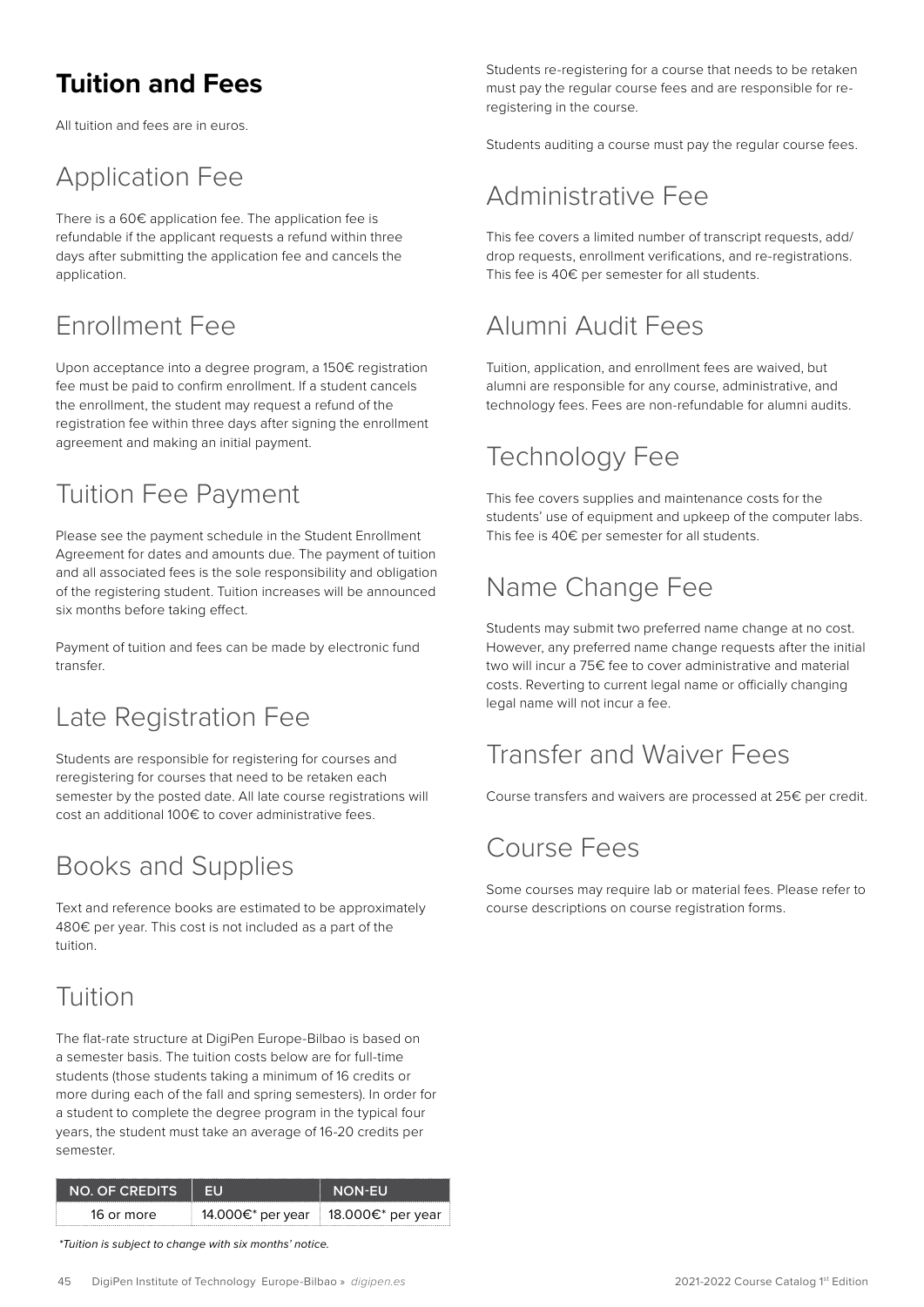# <span id="page-45-0"></span>**Cancellation and Refund Policies**

# Cancellation Policies

- Applicants who have not visited the school prior to enrollment will have the opportunity to withdraw without penalty within three business days following either the regularly scheduled orientation procedures or following a tour of the school facilities and inspection of equipment where training and services are provided.
- All monies paid by an applicant who withdraws will be refunded if requested within three days after signing an enrollment agreement and making an initial payment.
- An applicant requesting cancellation more than three days after signing an enrollment agreement and making an initial payment, but prior to entering the school (i.e., prior to attending classes on or after the start date as noted on the enrollment agreement), is entitled to a refund of all monies paid minus an enrollment fee of 150€.

# Tuition Refund Schedule

A student who drops a course, who submits an official withdrawal in writing, or who is determined by the Institute to have withdrawn from the institute shall be refunded as follows:

- Before the close of the seventh calendar day from the beginning of the semester: students receive a 100% tuition refund.
- Before the close of the eighth calendar day through the thirtieth calendar day from the beginning of the semester: students receive a 50% tuition refund.
- After the thirtieth calendar day from the beginning of the semester: students are required to pay 100% of the tuition and no refund is available.
- Except for the enrollment fee, all other assessed fees are refunded on the same schedule as tuition payments.

### Tuition Account Reimbursement

#### REIMBURSEMENT REQUESTS

Any credit balance left on a student account is applied to future charges unless the student requests a reimbursement check by signing a Reimbursement Request Form.

#### REIMBURSEMENT CHECK

A reimbursement check is made payable to the student, unless otherwise instructed by the student on the Reimbursement Request Form. A reimbursement check may be picked up from the Office of Accounting or mailed to the address specified on the Reimbursement Request Form. A reimbursement check may be issued within two to four weeks from the date the request was received or the credit balance appeared on the student account, whichever is later.

#### INACTIVE STUDENT ACCOUNTS

Any credit balance left on a student account that becomes inactive through graduation, withdrawal, or any other event is automatically reimbursed to the student within account's

change of status. A reimbursement check is made to the student and mailed to the student's last-known billing address.

#### TERMINATION DATE

For refund purposes, the termination date for institutional withdrawal is the last date of actual attendance at the Institute by the student or the date of determination in accordance with the Institute's withdrawal policy. Similarly, the termination date for withdrawal from individual courses is the date of receipt of the appropriate withdrawal form. Notice of cancellation or withdrawal should be given by completing the appropriate withdrawal form, whether it is withdrawal from the Institute or from specific classes for which the student registered.

If the student's account remains delinquent for over 30 days, the Institute reserves the right to cancel the student's registration.

#### SPECIAL CASES

In the documented event of prolonged illness or accident, death in the family, or other special circumstances that make it impractical to complete the program in which the student is enrolled, the Institute shall make a settlement that is reasonable and fair to both parties. These will be determined on a case-by-case basis.

#### APPLICATION OF POLICY

Any monies due to the student shall be refunded within 60 days of the account's change of status (i.e., the date when the Office of the Administration changes the status of a student's account) or within 60 days from the date of receipt of payment, in the event that the date of such receipt is after the student's last date of attendance.

If a student's financial obligation is not fulfilled, the Institute is authorized to do the following until the owed monies are paid:

• Withhold the release of the student's academic records or any information based upon the records.

# **Financial Assistance**

### Loans

DigiPen Institute of Technology Europe-Bilbao has arranged agreements with a select number of local banks for students to acquire student loans. Interested students should contact the banks directly for details, but may find a list of available options by contacting the Administration Office or by visiting the *website digipen.es*.

### **Student Affairs**

Student Affairs provides services to all degree-seeking students in order to support their academic, professional, and personal development. The sections below detail some aspects of a few of the services provided by Student Affairs.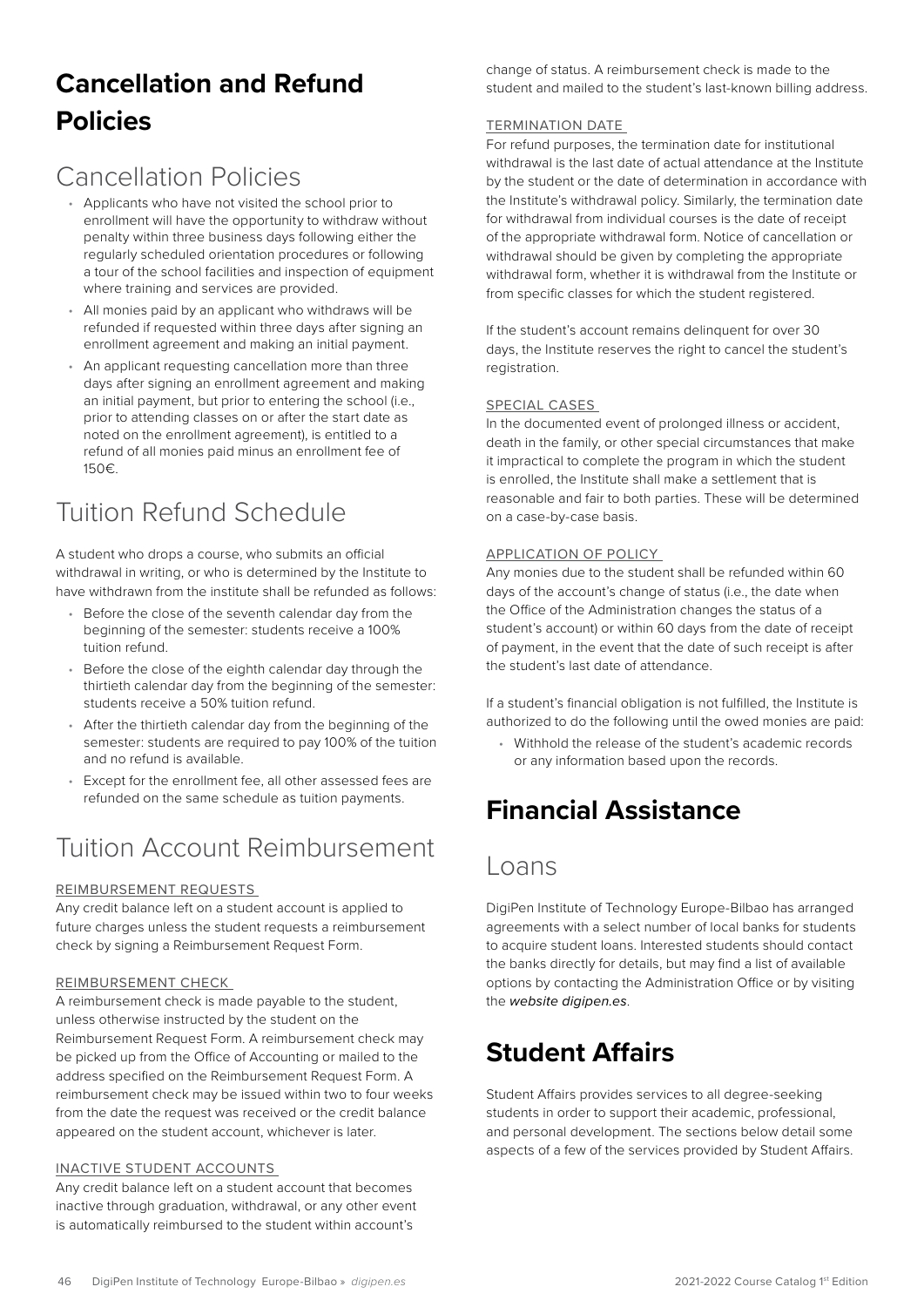# <span id="page-46-0"></span>Career Services

DigiPen Europe-Bilbao provides a variety of resources for enrolled degree-seeking students to jumpstart their professional development before they graduate and transition into the industry. These resources include on-campus facilities to connect students with prospective employers, communication workshops, and both group and one-on-one appointments to review application materials (e.g., resumes, cover letters, websites) and discuss interviewing and other job search skills.

DigiPen Europe-Bilbao establishes relationships with potential employers and maintains an online professional/social networking groups for alumni.

Please note that employment upon graduation is not guaranteed, nor is DigiPen Europe-Bilbao obligated to secure employment on behalf of students.

# Disability Support Services

DigiPen Institute of Technology Europe-Bilbao is committed to providing equal access to all of its programs, courses, activities, events, and services. DigiPen Europe-Bilbao will provide reasonable accommodations to qualified students with disabilities.

DigiPen Europe-Bilbao's Disability Support Services staff is appointed by the President of DigiPen to practice the authority to review student documentation and determine the needs for any reasonable accommodations to be provided by DigiPen Europe-Bilbao to ensure equal access. Wherever possible, reasonable accommodations will be offered provided they neither fundamentally alter the nature of the programs or the academic requirements that are considered essential to the program of study, nor create an undue hardship for DigiPen Europe-Bilbao.

DSS staff will engage in a collaborative effort with students to assure equal access for students with disabilities. The DSS staff will also work with departments, faculty, and staff in the broader DigiPen Europe-Bilbao community to prevent and eradicate discrimination on the basis of disability.

Current and prospective students who would like more information on DSS should contact the Administration department.

# Alumni Relations

The Institute maintains a database of all graduates and DigiPen alumni are encouraged to report back regarding changes to their professional status. DigiPen also provides career resources post-graduation and encourages alumni to remain connected with the DigiPen community. DigiPen Europe-Bilbao graduates are welcome to attend U.S. alumni events.

The Alumni Audit allows graduates of DigiPen Institute of Technology to take courses tuition-free within two calendar years of graduation. Participating alumni must review and sign an Alumni Audit Enrollment Agreement prior to attending courses.

### **Regulation of Conduct and Disciplinary Procedures**

DigiPen Institute of Technology Europe-Bilbao is an academic institution that strives to ensure all students have a safe and effective workplace free of harassment, which supports collaborative and cooperative education. To this end, students will comport themselves in a professional manner when dealing with instructors, faculty, administrators, and/ or other students. They are expected to dress and manage personal hygiene in a way that does not cause undue offense to other students, faculty, or staff of the Institute, and to refrain from verbal or physical intimidation of others. The Institute has the right to take appropriate disciplinary action warranted by a student's misconduct. The specific provisions as to offenses, penalties, and disciplinary procedures set out below should not be construed as limiting the general authority of the Institute.

# Rules and Regulations

- **1.** It is strictly forbidden to bring in or out of the premises any digital storage and any form of memory sticks or optical media, diskettes, video recorders, etc. other than for academic and approved usages which directly apply to courses being taken by the student during the term of this agreement, or for the required purpose of maintaining back-up copies of student-created projects and assignments. Additionally, it is forbidden to bring in any personal computers or software, as well as any video or audio recording equipment, without first agreeing to and signing a Network and Internet Usage Agreement. Students are responsible for guaranteeing that any files transferred to and from DigiPen's equipment are free of malicious viruses or Trojan horses. In respect to the above, students are only allowed to carry in and out of the DigiPen premises data files only and not executable files. This includes student-created executables. Following this policy will greatly reduce the risks of virus infections to the DigiPen network. In order for DigiPen faculty to review and grade projects and assignments, source code must be stored and executables must be generated at DigiPen from the corresponding source code.
- **2.** Students are forbidden from downloading any files from the Internet or installing any software, including executable files (single or packaged) downloaded from the internet or from any other media, and including but not limited to freeware and/or shareware on DigiPen computers, without the written approval from a DigiPen faculty member or from DigiPen's IT department.
- **3.** In order to prevent damage to equipment and facilities, food and/or drink are not permitted anywhere within the training areas of the premises.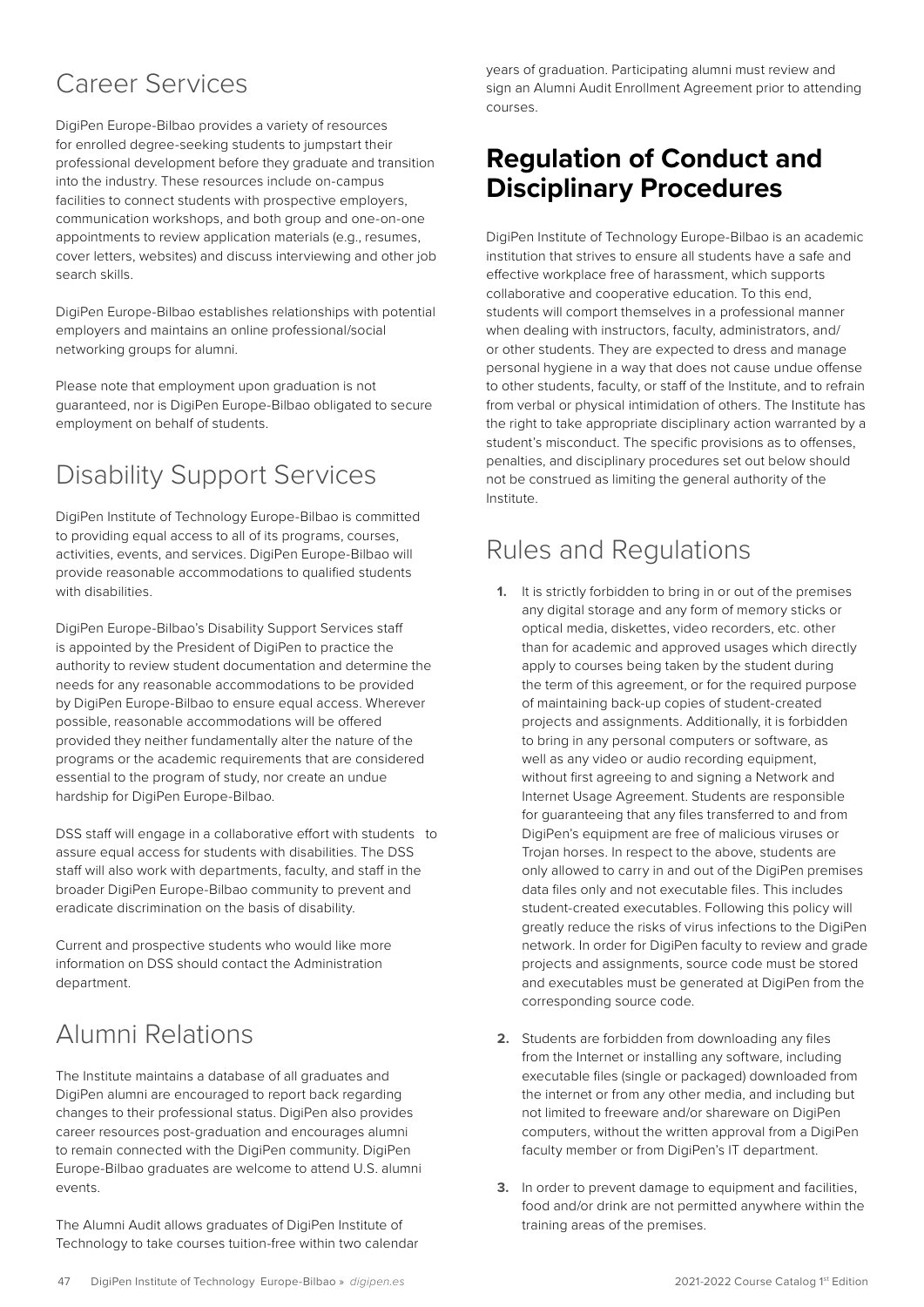- **4.** Smoking is not permitted anywhere within the premises, including, but not limited to, the washrooms, elevators, or stairwells.
- **5.** Student ID tags must be worn visibly when on the premises. Lost or stolen ID tags must be reported to the Security as soon as possible.
- **6.** All student projects must receive approval from DigiPen's instructors prior to commencement of any production. DigiPen reserves the right to reject ideas or to stop production of any student game, animation, or project for reasons deemed appropriate to DigiPen. The Institute will not allow the production of any student work that contains or makes a direct or indirect reference to any of the following material/subject:
	- Religious content
	- Religious symbols
	- Pornographic material
	- Excessive violence
	- Sexual and nude content
	- Promotion of illegal substances
	- Promotion of racism or hate
	- Content demeaning to any group of society
- **7.** Plagiarism will not be tolerated. Any student who submits the work of another person as the student's own is considered to have committed plagiarism. Types of work that can be plagiarized include, but are not limited to, source code, artwork, concepts, designs, or other material. Anyone submitting someone else's work without the explicit written permission from the legal owner may have violated the owner's intellectual property rights or copyrights, in addition to committing plagiarism. If any student is unsure as to what constitutes a case of plagiarism, the student should consult an instructor for clarification
- **8.** Students shall not submit any work to the Institute that infringes upon the intellectual property rights of a third party. If, during the program, a student submits such work to the Institute, the student shall indemnify or hold harmless the Institute from and against all loss, damage, cost (including legal fees), and other liability, which the Institute may suffer as a result of the same.
- **9.** Cheating on an examination will not be tolerated. Using any materials other than those authorized by the examiners during an exam is an example of cheating.
- **10.** Submitting false documents, transcripts, or any other academic credentials to gain admission to DigiPen or to obtain any academic benefit is grounds for expulsion without recourse.
- **11.** Disrupting instructional activities, including making it difficult to proceed with scheduled lectures, seminars, examinations, tests, etc., shall be considered an offense.
- **12.** In the interest of maintaining an environment that is safe and free of violence and/or threats of violence

for its employees, students, and visitors, possession of a dangerous weapon is prohibited on property owned by or under the control of DigiPen. Weapons and ammunition are potential safety hazards. Possession, use, or display of weapons or ammunition is inappropriate in an academic community for any reason, except by law enforcement officials. No weapons or ammunition shall be worn, displayed, used, or possessed on campus. Any member of the DigiPen community who violates this policy shall be subject to appropriate disciplinary action up to and including dismissal from DigiPen. Any person who is not a member of the DigiPen community who violates this policy shall be subject to all appropriate procedures and penalties including, but not limited to, the application of the criminal trespass provisions of local law. Members of the DigiPen community who are aware of any violations of this policy or who have other concerns about safety or weapons should report them to the Office of Admissions or the Director General.

- **13.** Evidencing symptoms of alcohol or drug use while on Institute property, or the procurement or possession of alcohol or illegal substances on Institute property, is considered an offense.
- **14.** It is forbidden to damage, remove, or make unauthorized use of the Institute's property or the personal property of faculty, staff, students, or others at the Institute. Without restricting the generality of "property," this includes information, however it may be recorded or stored.
- **15.** It is strictly forbidden to use any equipment in the premises to produce any commercial work. The equipment is only to be used for homework and training purposes. Any attempt to produce commercial work will result in legal action against the offenders.
- **16.** Public areas and equipment of the building must be kept clean. No tampering, moving, defacing, or otherwise altering the premises, equipment, or the building property is allowed.
- **17.** Graffiti, other forms of mural art, or the posting of signs anywhere in the premises and the building without permission of the Administration is not permitted.
- **18.** Office equipment (photocopier, fax, office phone, etc.) is not available for student use.
- **19.** The assault of individuals, whether verbal or physical, including conduct which leads to the physical or emotional injury of faculty, staff, students, or others at the Institute, or which threatens the physical or emotional well-being of faculty, staff, students, or others at the Institute, is considered an offense.
- **20.** In accordance with applicable law, DigiPen prohibits sexual harassment and harassment between faculty/ staff and students and between students and students because of race, sex, color, national origin, ancestry, religion, physical or mental disability, veteran status, age, or any other basis protected by local law. Any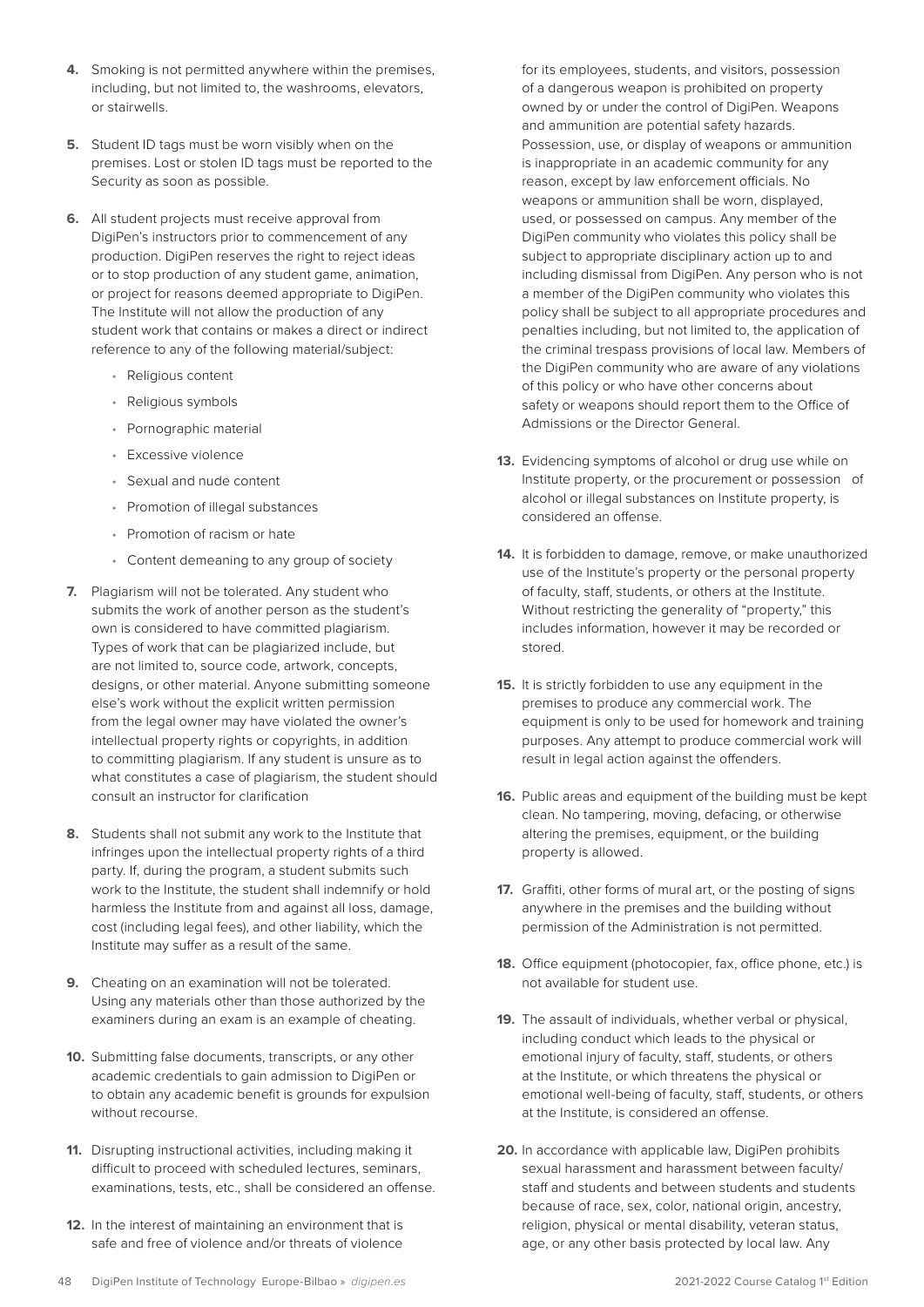<span id="page-48-0"></span>such harassment may violate the law and will not be tolerated. DigiPen's policy prohibits inappropriate conduct even though it may not reach the legal standard for harassment.

- **21.** It is forbidden to attempt to engage in, aid and abet others to engage in, or attempt to engage in conduct which would be considered an offense.
- **22.** Failing to comply with any penalty imposed for misconduct is considered an offense.

### **Penalties**

The penalties that may be imposed, singly or in combination, for any of the above offenses may include, but are not limited to, the following:

- **1.** A failing grade or mark of zero for any course, examination, or assignment in which the academic misconduct occurred.
- **2.** Suspension from the Institute for a specified period of time or indefinitely. Students will not receive credit for courses taken at another institution during a suspension.
- **3.** Reprimand, with the letter placed in the student's file.
- **4.** Restitution, in the case of damage to property or unauthorized removal of property.
- **5.** A notation on the student's permanent record of the penalty imposed.
- **6.** Expulsion from the Institute.
- **7.** Legal action against the student committing the offense.

### Warnings

- **1.** The penalty for plagiarism or for cheating is normally suspension from the Institute.
- **2.** Charges filed under the local or international law and/ or the commencement of legal proceedings do not preclude disciplinary measures taken by the Institute

# **Procedures**

Any student suspected or apprehended in the commitment of an offense shall be given the opportunity to explain the incident and, if desired, to meet with department heads, a Student Affairs Officer, or other appropriate person, before the alleged offense is reported to the Appeals and Disciplinary Committee.

An alleged instance of student misconduct deemed serious enough for action by the Institute shall be referred to the Appeals and Disciplinary Committee. After an investigation and hearing at which the student is invited to appear, the committee reports its decision to the Dean of Faculty. If the

student wishes, the student then has the opportunity to meet with the Dean of Faculty to appeal the decision.

### Dismissal by the Institute

By written notice to a student, the Institute may, at its sole discretion, dismiss a student at any time if the student is in default of any of the terms, covenants, or conditions of the Institute.

- **1.** Fail to maintain the minimum required cumulative GPA of 2.0 in undergraduate programs, while on Academic Warning
- **2.** Fail to pass a class on the 4th attempt.
- **3.** Fail to complete their program within 1.5 times the credit hours required to complete the program.
- **4.** Violate the attendance policy.
- **5.** Violate the Code of Student Conduct and DigiPen's Policies.

Upon dismissal, the student shall immediately return to the Institute all materials in the student's possession relating to the program, whether created by the student or other students, or provided by the Institute. In the event of dismissal, tuition and fees, if any, shall be refunded in accordance with the refund schedule, as it may be amended from time to time.

### Appeals

A student has the right to dispute a disciplinary decision of the Department Chair. A student who wishes to make an appeal must notify the Executive Director in writing and must provide a full explanation of the reasons for appealing in writing within one week of being notified of the decision.

Appeal hearings take place before a committee called together by the Executive Director. A student is entitled to be represented or assisted throughout the appeal process by an advocate who may be a friend, relative, or legal counsel. The student is entitled to explain the reasons for appealing either orally or in writing, and the student may call witnesses. The Department Chair is also present and puts forth the reasons for the original decision.

The members of the committee may ask questions of both the student and the Department Chair. As soon as possible after the hearing is completed, the Executive Director will notify the student of the final decision in writing.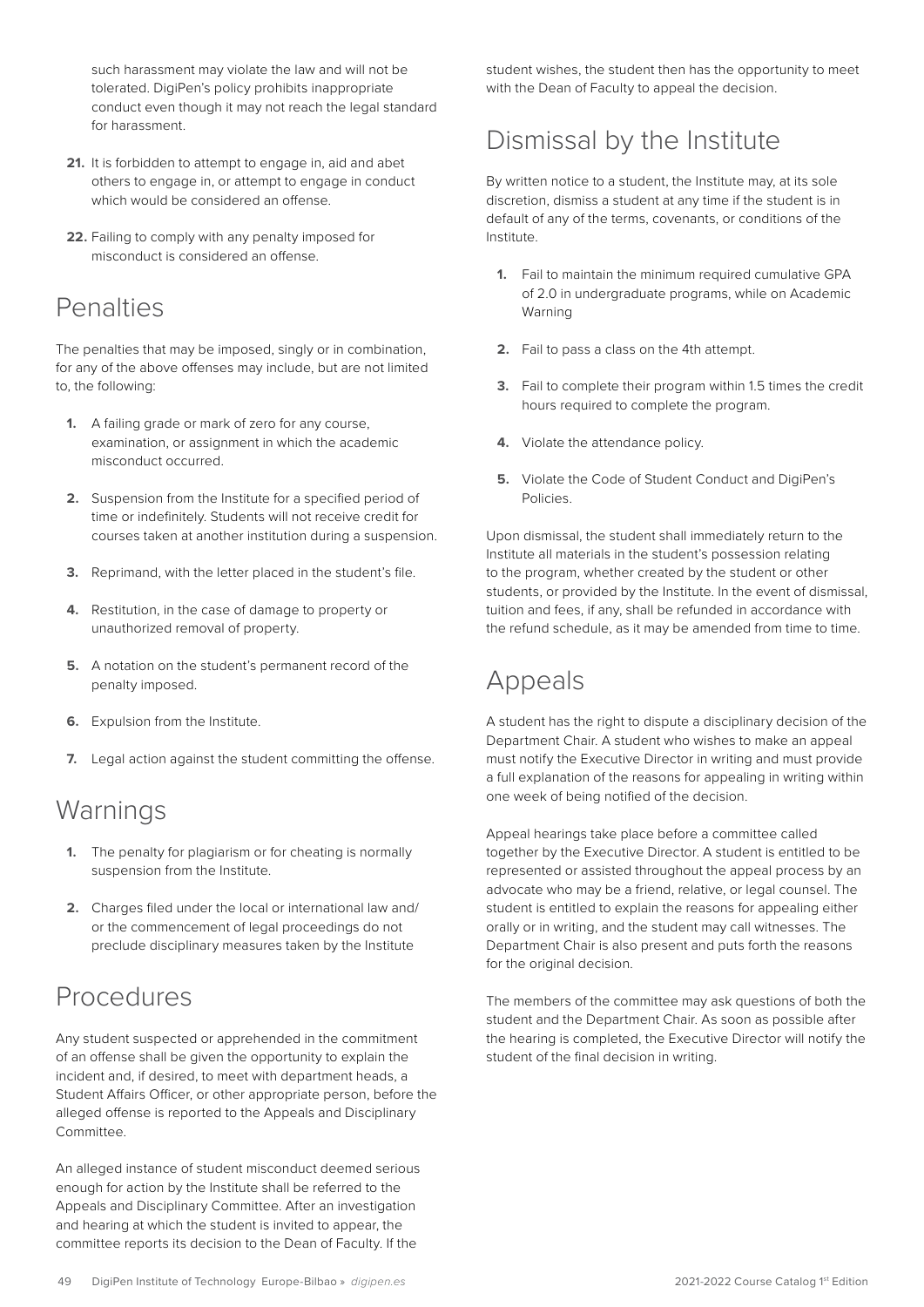# <span id="page-49-0"></span>**Student Internships**

# Overview of Internships for Credit

Student internships are monitored, on-site work or service experiences for which students earn credit. Students who meet prerequisites and are in good academic standing are eligible for internships.

Internships can be arranged for any setting related to a student's career goals. The internship usually takes place in a professional workplace under the supervision of an experienced professional, whereby a high degree of responsibility is placed on the student. Internships can be part-time or full-time and must be paid. Internships must be approved in advance by the Institute.

### General Information Regarding Internship Programs

Through an internship program, students establish and meet intentional learning goals through actual product development experience, while actively reflecting on what they are learning throughout the experience. The goals for the internship may include:

- Academic learning applying knowledge learned in the classroom to tasks in the workplace.
- Career development gaining knowledge necessary to meet minimum qualifications for a position in the student's field of interest.
- Skill development an understanding of the skills and knowledge required in a specific job category within the industry.
- Personal development gaining decision-making skills, critical thinking skills, and increased confidence and selfesteem.

Since internships have a strong academic component, students are carefully monitored and evaluated for academic credit. Internships may vary in duration but generally last for one semester (3-4 months) and credit is granted based on 45 hours of internship per credit. For example, 5 credits (225 hours) and 3 credits (135 hours). Typically, students may replace two semesters of their respective program's projects courses. Please refer to individual program requirements for more information. Students may not replace more than 10 internship credits.

More detailed information about student internships can be found in the Internship Guidelines available in the Administration Office.

### **Change of Major and Graduation**

### Requesting a Change of Major

Students wishing to change their major are encouraged to speak with their academic advisor before submitting an application. To apply for a change of major, the following steps must be completed:

- **1.** Submit a Request for Change of Major through the SIS (Colleague) Self-Service portal. The Administration Office will print an unofficial grade report to include with the change of major application.
- **2.** Submit a Change of Major Statement addressing the following topics:
	- » Discuss your reasons for requesting a change of major, and explain how these reasons relate to your future goals (personal, educational, and professional).
	- » Describe how a change of major will affect your academic plan from this point forward, and include any steps you will take to ensure a smooth transition.
- **3.** Submit any additional materials required for the degree program to which you would like to change. This information is available here: *[digipen.edu/student](https://www.digipen.edu/student-portal/academics/change-of-major)[portal/academics/change-of-major](https://www.digipen.edu/student-portal/academics/change-of-major).* Art portfolios should be submitted in hard copy or electronic format, as originals will not be returned. Detailed information about additional materials and the change of major process can be accessed online at *[digipen.edu/student](https://www.digipen.edu/student-portal/academics/change-of-major)[portal/academics/change-of-major](https://www.digipen.edu/student-portal/academics/change-of-major)*. Once all relevant materials have been received and the application has been evaluated, a decision regarding the change of major will be sent to the student via mail or email. Students approved for a change of major will be emailed an Enrollment Agreement corresponding to the new program. The student must either sign this agreement electronically through DocuSign or print, sign, and return it to the Office of Admissions before the change can take effect.

#### IMPORTANT INFORMATION REGARDING CHANGE OF MAJOR REQUESTS

- Changes of Major will only take effect on the first day of a new semester during which the student is enrolled in courses. To be considered, requests must be submitted at least fifteen working days before the end of the current semester; otherwise, the request will be considered for the next available semester. Specific deadlines for submitting a request for change of major are listed on the Academic Calendar.
- Students requesting a change of major should remember to consider add/drop deadlines. Requesting a change of major does not exempt students from the add/drop policies at DigiPen.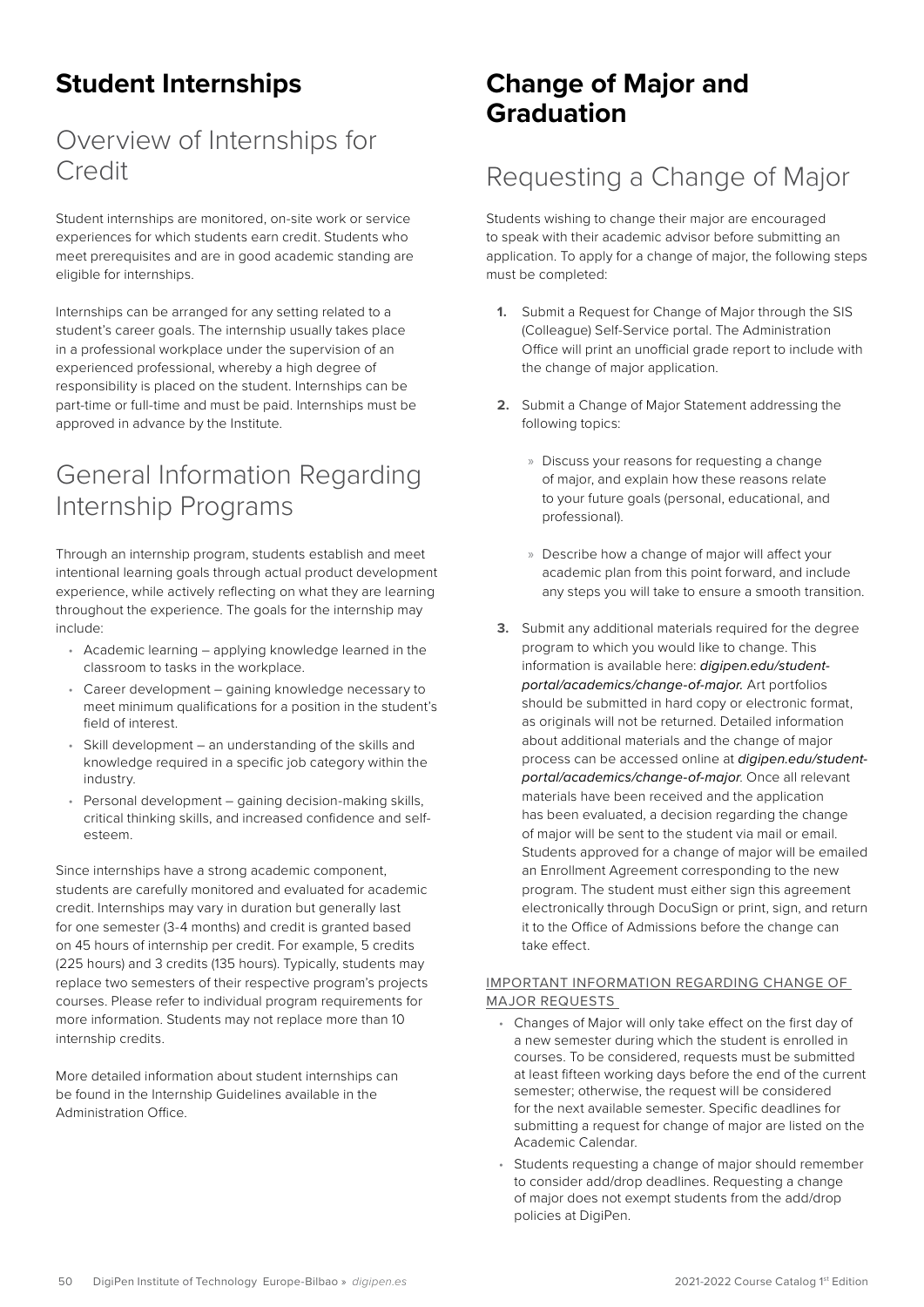- <span id="page-50-0"></span>• Students may register for courses in any major prior to the deadline for adding a class, but it is recommended that they speak with their academic advisor if they have not yet had their request for change of major approved.
- Students who change their majors are encouraged to meet with their academic advisor or with the head of the program to which they are transferring to determine what changes need to be made to their schedules or recommended course sequences.
- Students considering a change of major should speak to the degree program faculty if they have specific questions about the differences between programs. Any questions about the status of a request for change of major or about this process should be directed to the Office of Admissions or to the Office of the Administration.

### Graduation Requirements

Degrees will be granted at the end of the semester in which students complete:

- **1.** All program course requirements and minimum number of credits required for their program within 1.5 times the attempted credits.
	- a. A program of study must be completed within a reasonable period of time for a student to be eligible for graduation. The Institute defines "reasonable time" as the credit hours attempted cannot exceed 1.5 times the credit hours required to complete the program. Students who do not complete their studies during this maximum time frame will be placed on academic warning and will have to complete their program requirements under the conditions of their academic warning. For more information, please see the *Academic Warning* section.
- **2.** GPA requirements for graduation.
	- a. All undergraduate students must have a cumulative GPA of at least 2.0 to graduate.
- **3.** Fulfillment of financial and obligations to the school.

*Note: if a student receives an "I" grade in a course required for graduation in the student's final semester, the student will not graduate until the semester in which the "I" is replaced by a letter grade. During that semester, the student must reapply for graduation.*

# Applying for Graduation

The Institute sets minimum requirements for all students seeking undergraduate degrees. DigiPen reserves the right to change graduation requirements at any time. Every degree candidate is expected to comply with changes in requirements as they relate to the uncompleted portion of coursework.

Most students will follow the graduation requirements published in the Course Catalog for the year they enter DigiPen Europe-Bilbao. Students who interrupt their attendance may be held to the requirements of the current

Course Catalog when they return. Students are responsible for ensuring that all graduation requirements have been completed.

Approximately four to six weeks after students apply for graduation, a degree audit report will be issued. This report identifies courses students have taken to complete their degree requirements. This report is used to assist students in planning future coursework to ensure that all graduation requirements are met. Students should take the degree audit report with them when checking progress toward graduation with their academic advisor and/or the Office of the Administration. Students are responsible for notifying the Office of the Administration of any changes in their proposed programs and for resolving any questions prior to registering for their final term at DigiPen Europe-Bilbao.

All Incomplete grades and conditions affecting graduation must be removed from the student's record by the last regular class period of the term. All credit coursework affecting graduation must be completed by the regular class period of the term. A letter of instruction is mailed to degree candidates in March regarding deadlines and procedures for commencement-related activities.

Undergraduate students who feel there is justification for an exception to these graduation requirements may petition the Appeals and Disciplinary Committee. Information on filing a petition is available at the Office of the Administration.

### Graduation Application Process

| <b>GRADUATION</b><br><b>DATE</b> | <b>GRADUATION APPLICATION DUE DATE</b> |
|----------------------------------|----------------------------------------|
| April                            | December 1                             |
| July                             | April 1                                |
| December                         | July 1                                 |

- **1.** The student completes the Graduation Application by the deadlines stated in the table above.
- **2.** The academic advisor or administrator will review the most recent transcript or degree plan to verify progress and will notify the student of whether or not the student has completed all courses satisfactorily to date, and, if upon satisfactory completion of courses for which the student is currently registered, the student will be eligible for graduation.
- **3.** Final approval will not be made until after final grades are submitted and posted to the student's record. Degrees will be mailed as soon as possible after that process, which should be from four to six weeks after completion. The student needs to keep the Office of the Administration informed of address changes so that degrees are mailed to the correct address.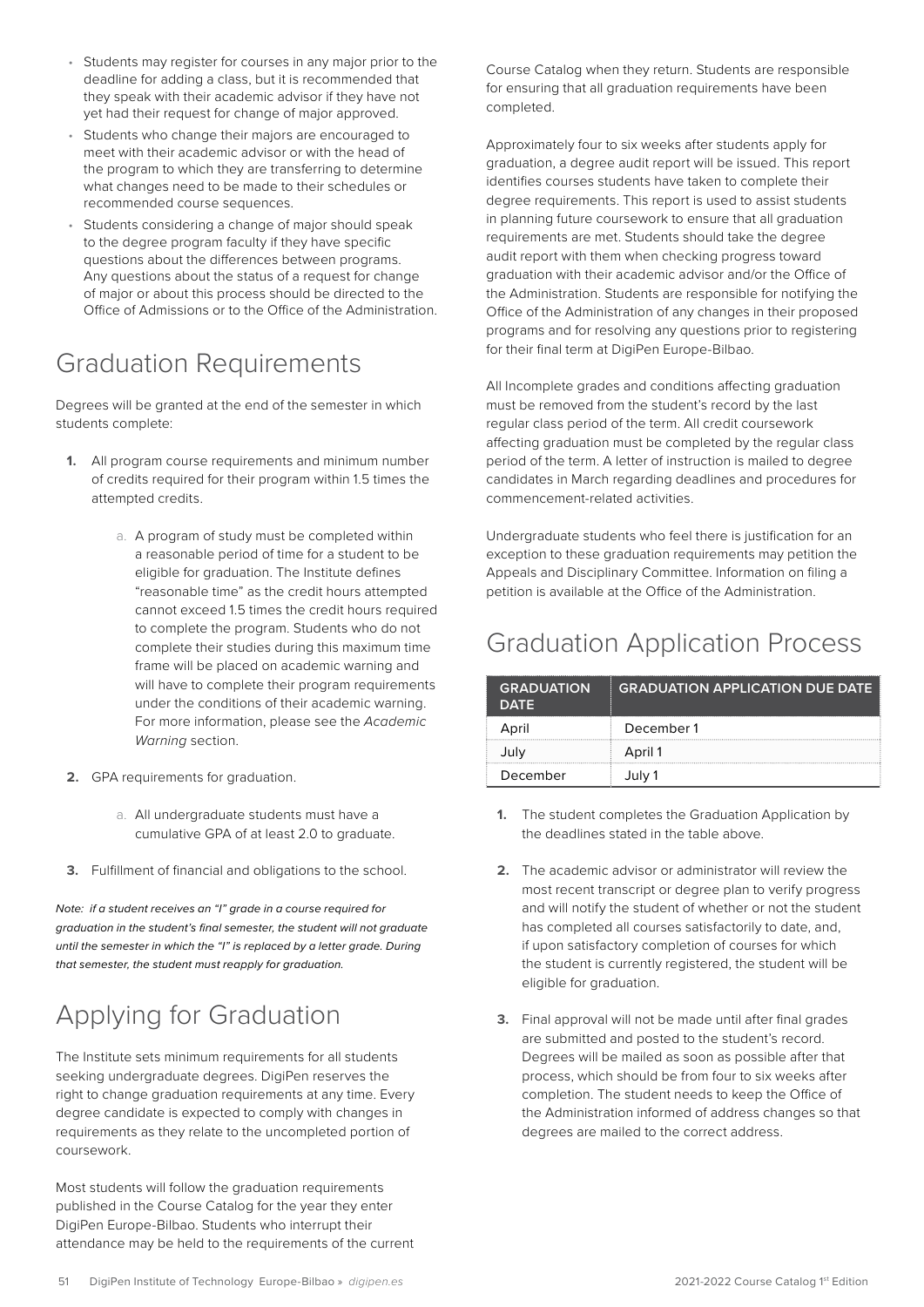### <span id="page-51-0"></span>Graduating with Academic Honors

DigiPen Institute of Technology Europe-Bilbao recognizes and commends students whose cumulative GPA indicates distinguished academic accomplishment upon the completion of the program.

Undergraduate students who graduate with a cumulative GPA of 3.85-4.0 are recognized as graduating Summa Cum Laude.

Undergraduate students who graduate with a cumulative GPA of 3.7-3.84 are recognized as graduating Magna Cum Laude.

Undergraduate students who graduate with a cumulative GPA of 3.5-3.69 are recognized as graduating Cum Laude.

# **Educational Rights and Privacy of Student Records**

DigiPen Institute of Technology Europe-Bilbao reserves for students' certain rights with respect to their education records. These rights are:

- **1.** The right to inspect and review the student's education records within 45 days after the day the Institute receives a request for access. A student should submit to the Office of the Administration, Dean, or head of the academic department a written request that identifies the record(s) the student wishes to inspect. The Institute official will make arrangements for access and notify the student of the time and place where the records may be inspected. If the records are not maintained by the Institute official to whom the request was submitted, that official shall advise the student of the correct official to whom the request should be addressed.
- **2.** The right to request the amendment of the student's education records that the student believes is inaccurate, misleading, or otherwise in violation of the student's privacy rights.
	- » A student who wishes to ask the school to amend a record should write to the school official responsible for the record, clearly identify the part of the record the student wants changed, and specify why it should be changed.
	- » If the Institute decides not to amend the record as requested, the Institute will notify the student in writing of the decision and the student's right to a hearing regarding the request for amendment. Additional information regarding the hearing procedures will be provided to the student when notified of the right to a hearing.
- **3.** The right to provide written consent before the Institute discloses personally identifiable information (PII) from the student's education records.
	- » The Institute discloses education records without a student's prior written consent for disclosure to school officials with legitimate educational interests. A school official is typically includes a person employed by the Institute in an administrative, supervisory, academic, research, or support staff position (including law enforcement unit personnel and health staff); a person serving on the Board of Trustees; or a student serving on an official committee, such as a disciplinary or grievance committee. A school official also may include a volunteer or contractor outside of the Institute who performs an institutional service of function for which the school would otherwise use its own employees and who is under the direct control of the school with respect to the use and maintenance of PII from education records, such as an attorney, auditor, or collection agent or a student volunteering to assist another school official in performing his or her tasks.